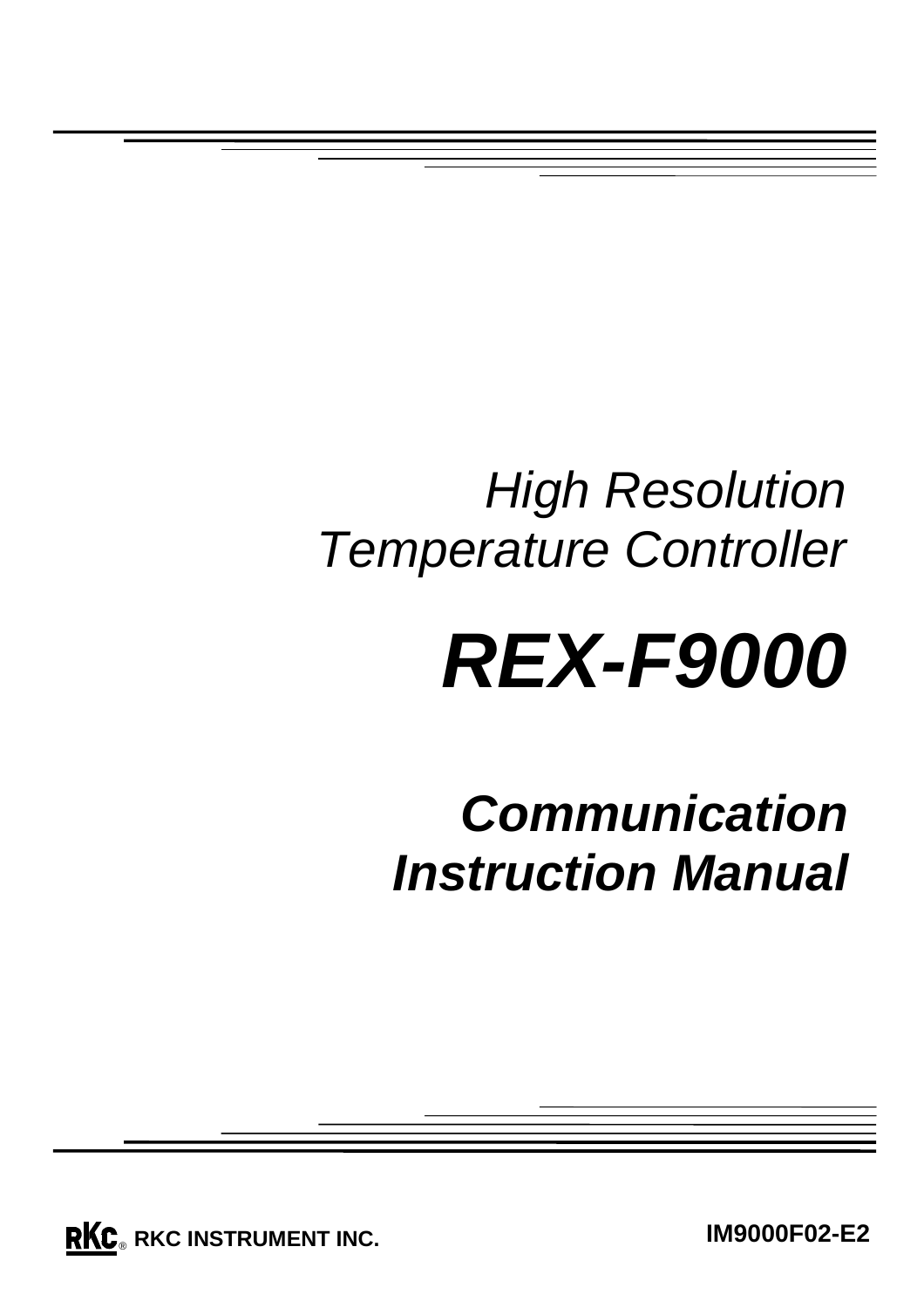- $\bullet$  MELSEC : MITSUBISHI product
- C200HS: OMRON product

.

z Company names and product names used in this manual are the trademarks or registered trademarks of the respective companies.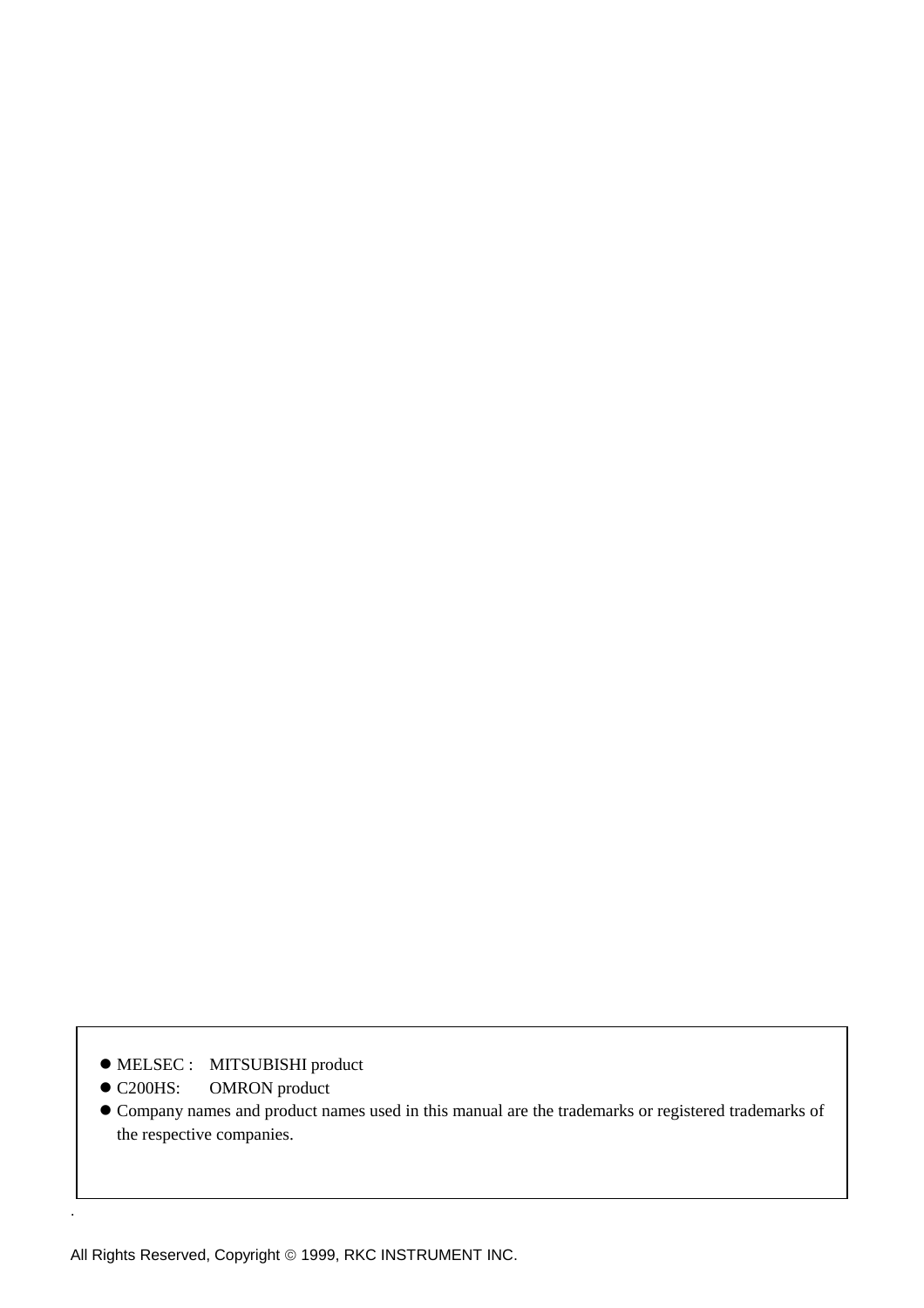Thank you for purchasing the **RKC** product.

Before operating this instrument, please carefully read this manual and fully understand its contents. And always keep it around you to make it available easily anytime.

## **SYMBOL**

: If there are possible dangers such as electric shock, fire (burns), etc. which may **WARNING** result in operator's loss of life or injury, precautions to avoid such dangers are described. : In case instrument damages may be caused if operating procedures are not **CAUTION** strictly followed, precautions to avoid such damages are described. **!** : This mark is used when great care is needed especially for safety. : This mark is used when careful operation or handling is especially needed. : This mark is used when a supplemental description of operation or handling is needed. **I** : This mark is used when detailed or related information needs to be referred to.



- If failure or error of this instrument could result in a critical accident of the system, install an external protection circuit to prevent such an accident.
- Do not turn on the power supply until all of the wiring is completed. Otherwise electric shock, fire or malfunction may result.
- Use this instrument within the scope of its specifications. Otherwise fire or malfunction may result.
- $\bullet$  Do not use this instrument in the places subject to flammable or explosive gas.
- Do not touch high-voltage blocks such as power supply terminals, etc. Otherwise electric shock may result.
- Never disassemble, repair or modify the instrument. This may cause electric shock, fire or malfunction.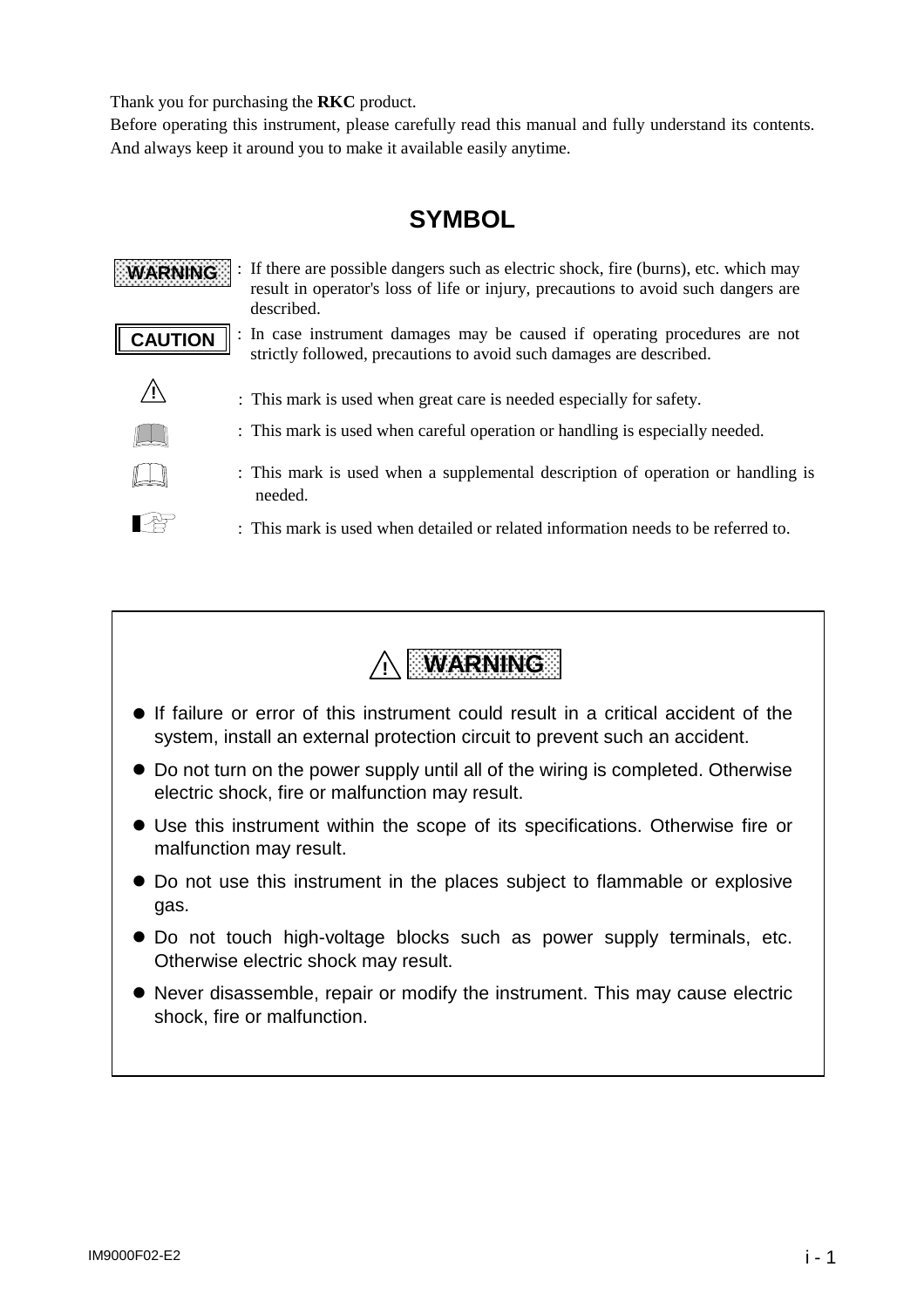

- This is a Class A instrument. In a domestic environment this instrument may cause radio interference, in which case the user is required to take adequate measures.
- This instrument is protected from electric shock by reinforced insulation. So please arrange reinforced insulation to the wire for input signal against the wires for
- instrument power supply, source of power and loads as far as possible.  $\bullet$  This instrument is manufactured on the assumption that it is used in the condition of being
- mounted on the instrumentation panel. Therefore, take the necessary measures on the equipment side mounted with this instrument so that the operator or other personnel are not accessible to high-voltage blocks in this instrument such as power supply terminals, etc.
- Always observe precautions described in this manual. Otherwise serious injury or accident may result.
- Conduct all of the wiring in accordance with the local codes and regulations.
- Install a protection device such as a fuse, etc. in the power supply, input or output line, if necessary.
- $\bullet$  Do not allow metal fragments or lead wire scraps to fall inside this instrument. This may cause electric shock, fire or malfunction.
- Firmly tighten each terminal screw at the specified torque. Otherwise electric shock or fire may result.
- $\bullet$  Do not place any obstacle around this instrument in order not to impede radiation of heat. And do not close ventilation holes.
- $\bullet$  Do not connect wires to unused terminals.
- Before cleaning the instrument, always turn off the power supply.
- Remove stains from this instrument using a soft, dry cloth. Do not use a volatile solvent such as thinner in order to avoid deformation or discoloration.
- Do not rub nor strike the display unit of this instrument with a hard object.

### **NOTICE**

- $\bullet$  This manual is prepared especially for readers who already have a fundamental knowledge of electricity, control, computer and communication.
- This manual is subject to change without prior notice.
- Examples of figures, diagrams and numeric values used in this manual are for a better understanding of the text, but not for assuring the resultant operation.
- This manual may not be reproduced or copied in whole or in part without **RKC**'s prior consent.
- **RKC** assumes no responsibility for any of the following damage which the user or third party may suffer.
	- Damage incurred as a result of using this product.
	- x Damage caused by product failure which cannot be predicted by **RKC**.
	- Other indirect damage.
- In order to use this instrument continuously and safely, periodic maintenance is required. Some of components and parts used in this instrument have a limited service life, or deteriorate over time.
- This manual is carefully prepared. However, if any mistake or omission is found, please contact **RKC**.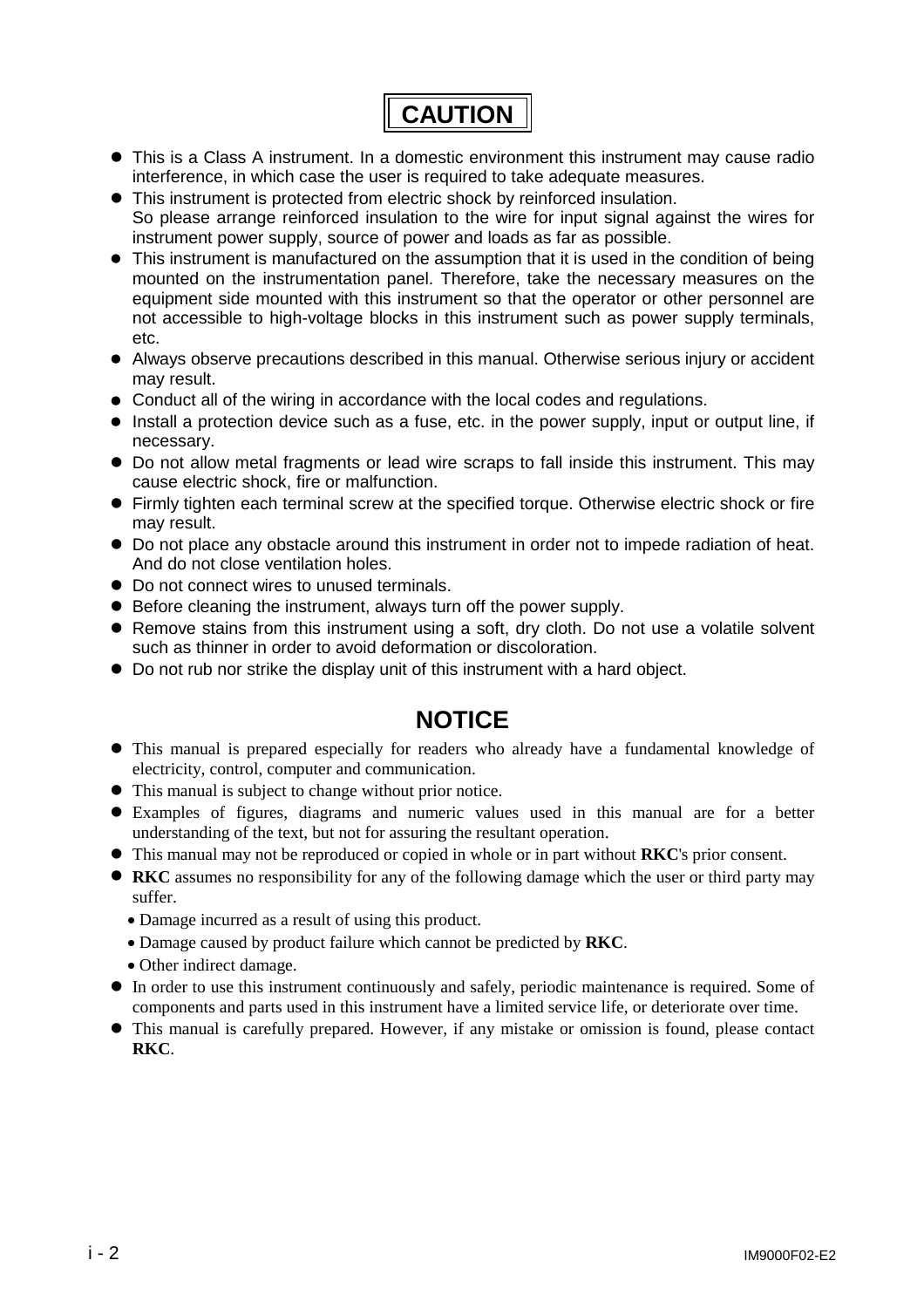## **CONTENTS**

IM9000F02-E2

|  | $i - 3$ |
|--|---------|

Page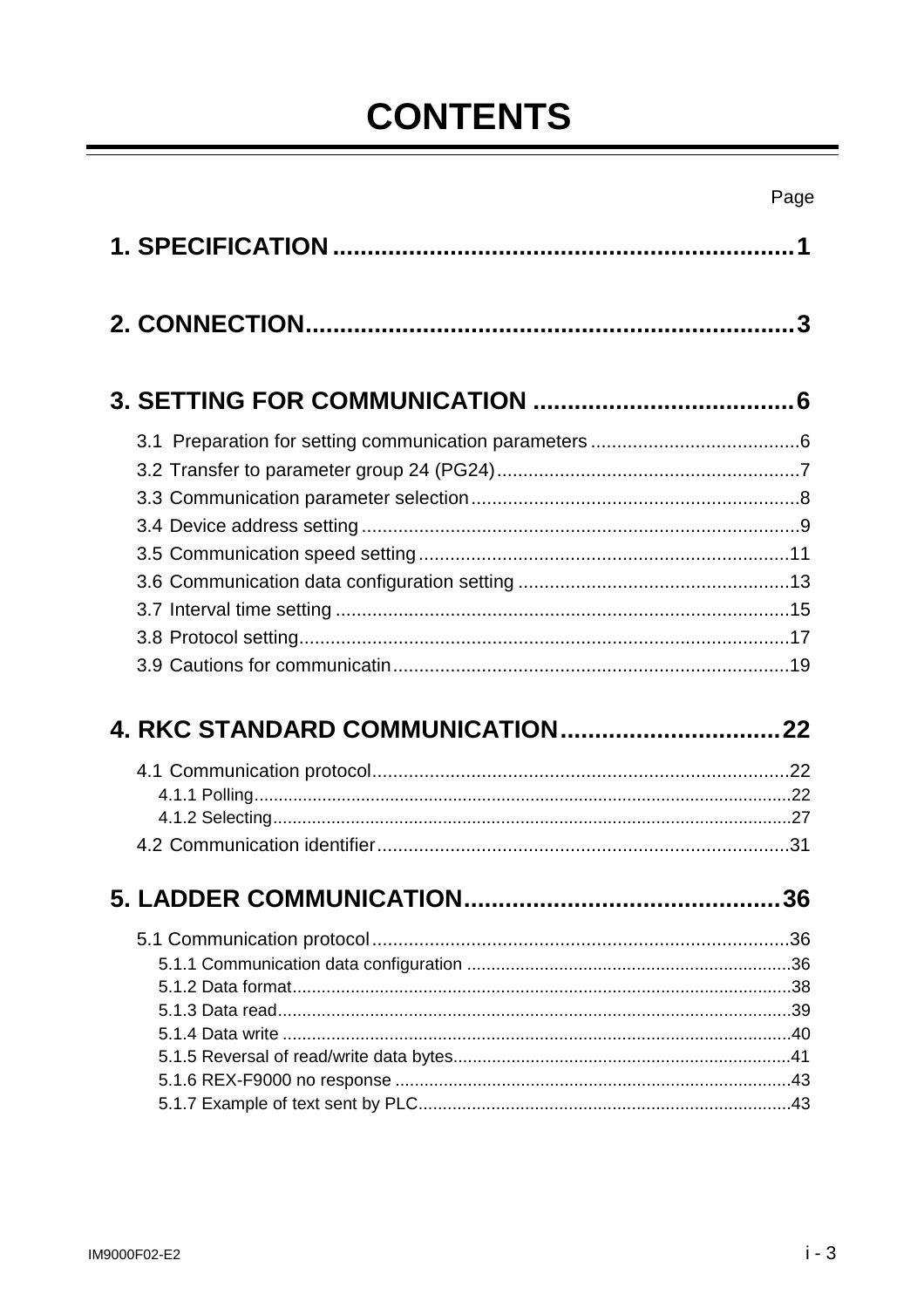## Page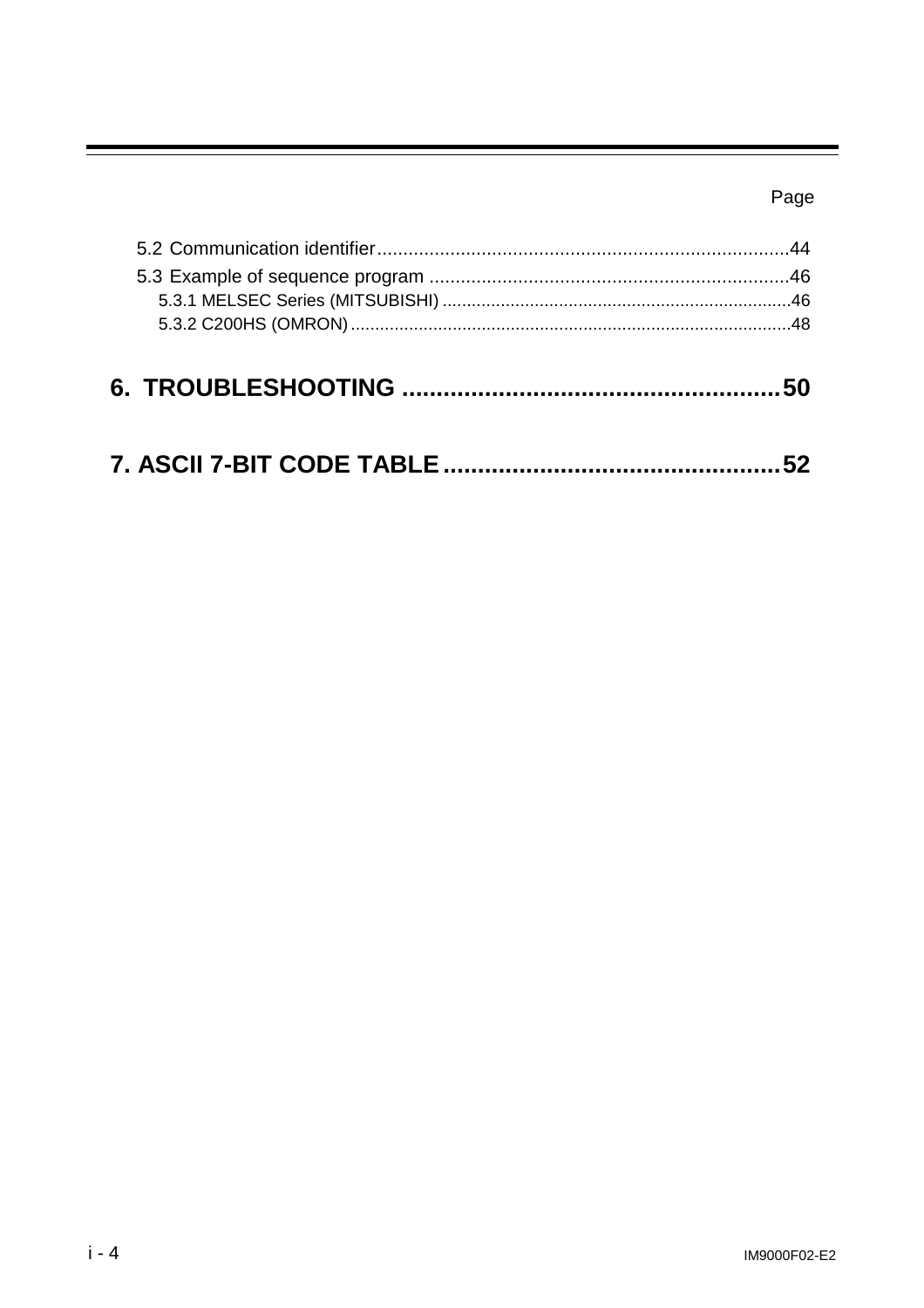## **1. SPECIFICATION**

| $(1)$ Interface:                                      | Based on EIA standard RS-485                                                                                                                                                                                                                         |
|-------------------------------------------------------|------------------------------------------------------------------------------------------------------------------------------------------------------------------------------------------------------------------------------------------------------|
| (2) Connection method :                               | 2-wire system, half-duplex multidrop connection                                                                                                                                                                                                      |
| (3) Communication distance :                          | $1 \text{ km} \text{ (max.)}$<br>*However, the maximum communication distance varies slightly<br>with the surroundings such as cables etc.                                                                                                           |
| (4) Synchronous method :                              | Start/stop synchronous type                                                                                                                                                                                                                          |
| (5) Communication speed :                             | 1200 bps, 2400 bps, 4800 bps, 9600 bps, 19200 bps                                                                                                                                                                                                    |
| $(6)$ Data type :                                     | RKC standard communication:<br>Start bit: 1<br>Data bit: 7 or 8<br>Parity bit: Unused or Used (Odd number or even number)<br>Stop bit: 1 or 2<br>Ladder communication :<br>Start bit: 1<br>Data bit: 8 (Fixed)<br>Parity bit: None<br>Stop bit : $1$ |
| (7) Protocol:                                         | RKC standard communication:<br>ANSI X3.28 subcategory 2.5, A4<br>Polling/selecting type<br>Ladder communication:<br>Non-protocol type                                                                                                                |
| (8) Error control (Only RKC standard communication) : | Vertical parity (With parity bit selected)<br>Horizontal parity (BCC check)                                                                                                                                                                          |
| (9) Maximum connection :                              | RKC standard communication:<br>32 sets including a host computer<br>Ladder communication :<br>32 sets including a programmable controller                                                                                                            |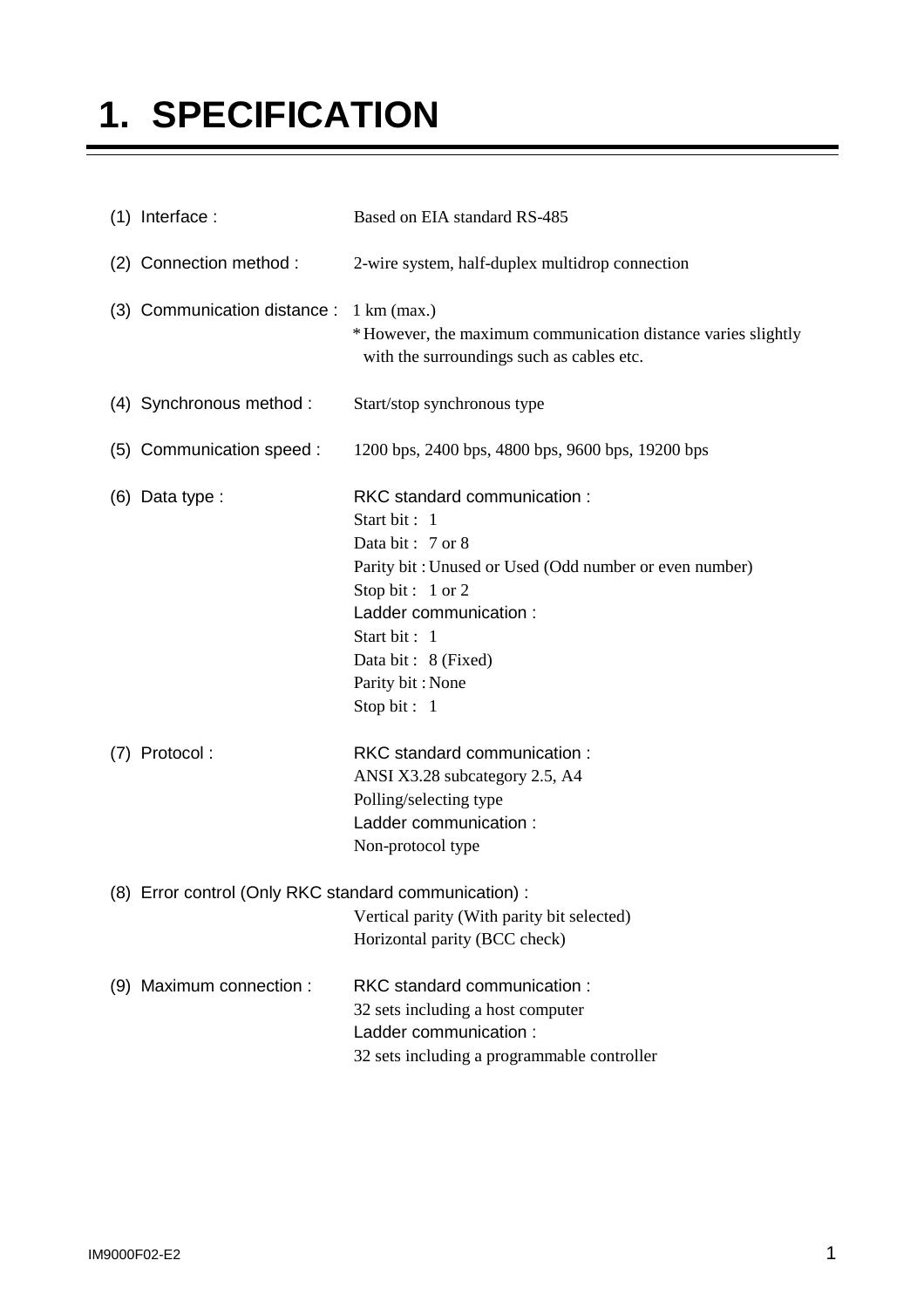| ASCII 7-bit code                                  |  |  |
|---------------------------------------------------|--|--|
| Ladder communication:                             |  |  |
| BCD code<br>Text:                                 |  |  |
| Control code : $STX(02H)$ , $CR(0DH)$ , $LF(0AH)$ |  |  |
| * Code in brackets () are in hexadecimal.         |  |  |

(11) Terminal resister :  $100 \Omega$  or more (Externally connected)

(12) Xon/Xoff control : None

(13) Signal logic :

| <b>Signal voltage</b> | Logic              |  |
|-----------------------|--------------------|--|
| V(A) > V(B)           | $0$ (Space status) |  |
| V(A) < V(B)           | 1 (Mark status)    |  |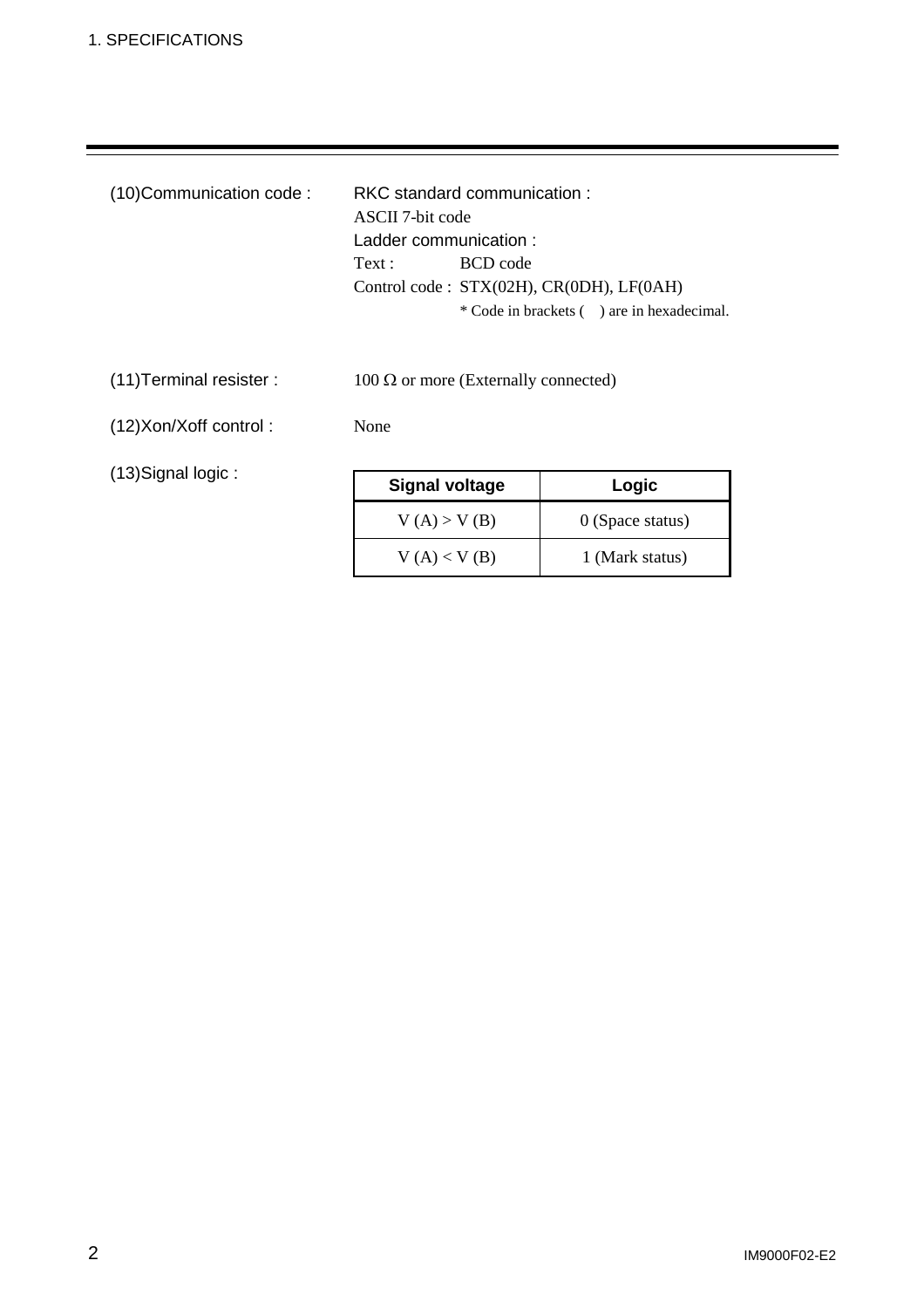## **2. CONNECTION**

## **! WARNING**

In order to prevent electric shock or instrument failure, turn off power for this instrument and peripheral equipment before connecting or disconnecting.

Up to 32 REX-F9000 including the host computer (or programmable controller [hereinafter, the "PLC"]) can be connected if multidrop connected by RS-485.

| <b>Terminal</b><br>No. | <b>Signal</b><br>name | <b>Name</b>            | <b>Signal direction</b><br><b>REX-F9000</b><br><b>Host computer</b><br>or PLC |
|------------------------|-----------------------|------------------------|-------------------------------------------------------------------------------|
|                        | SG                    | Signal ground          |                                                                               |
| 8                      | T/R(A)                | Send data/Receive data |                                                                               |
| 9                      | T/R(B)                | Send data/Receive data |                                                                               |

#### ■ Terminal No. and signal details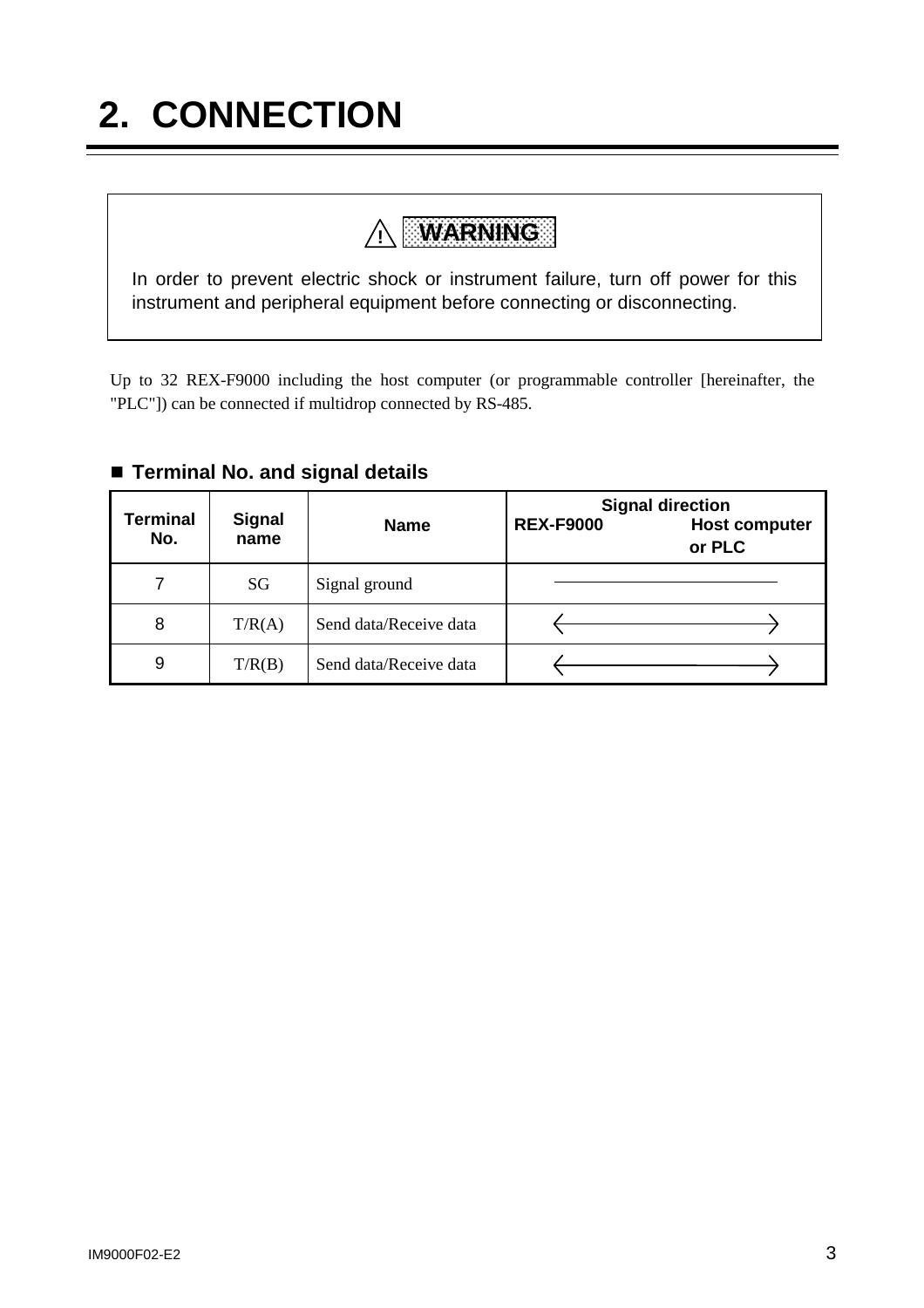## **Connecting method**

#### **• When RS-485 is used as a host computer or PLC interface**

It is necessary that a circuit to transfer send and receive be built-in the host computer (or PLC).



\*R: Use a terminal resistor with a combined resistance of more than 100  $\Omega$ .

### • When RS-232C is used as a host computer or PLC interface

Communication level converter (RS-232C/RS-485) is used.



more than 100  $\Omega$ .

### **CAUTION**

When the host computer is for Windows 95/NT, use a communication level converter of the automatic send/receive select type.

Recommended : CD485, CD485/V manufactured by Data Link, Inc. or equivalent.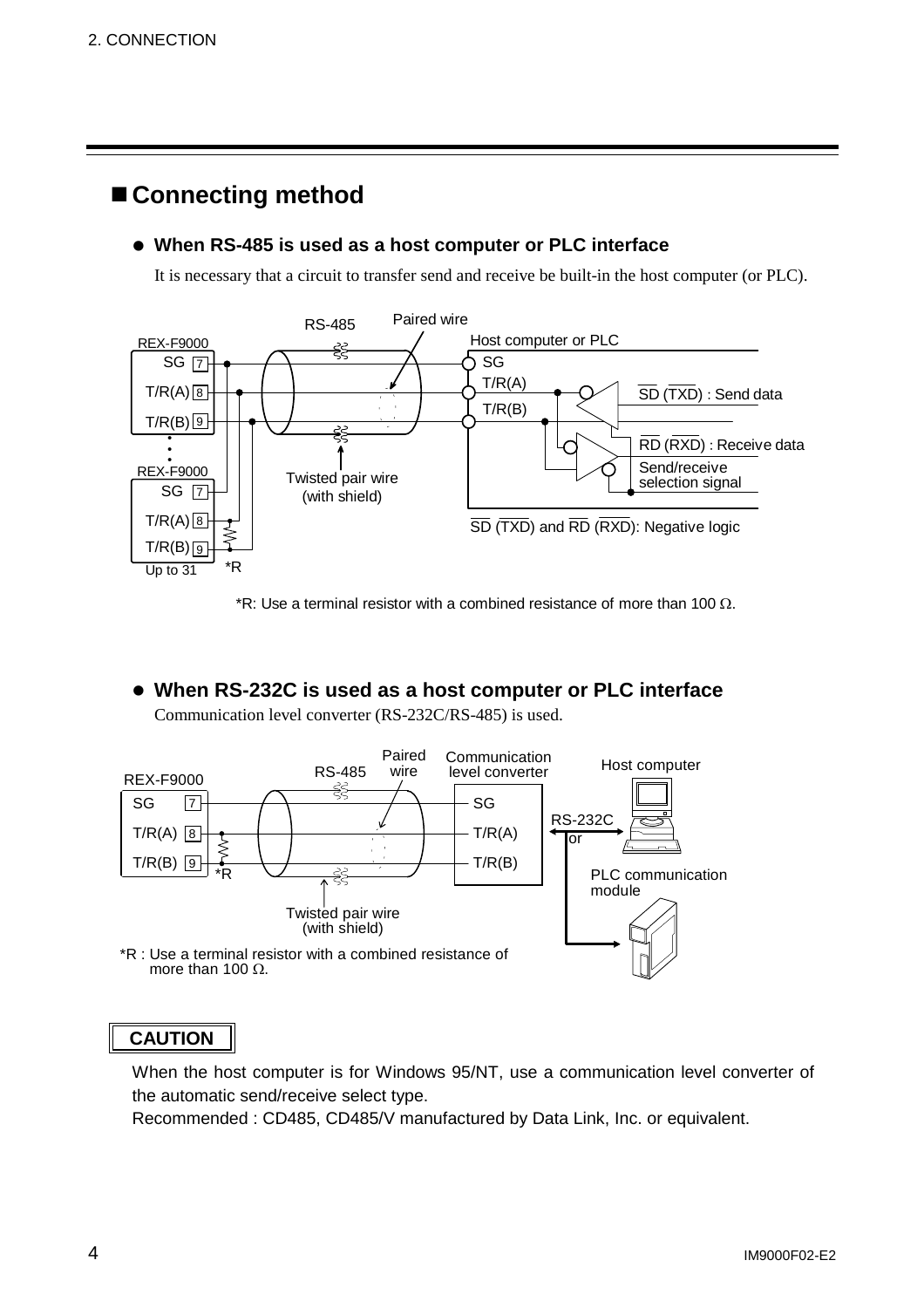## **Connection example**

#### $\bullet$  **1-channel type**

When up to 32 REX-F9000 controllers including host computer (or PLC) are connected.



#### $\bullet$  **2-channel type**

For the 2-channel type REX-F9000 controller, set independent device addresses to CH1 and CH2.



For details of the communication level converter and junction branch box BRA-100B-2, see each Instruction Manual.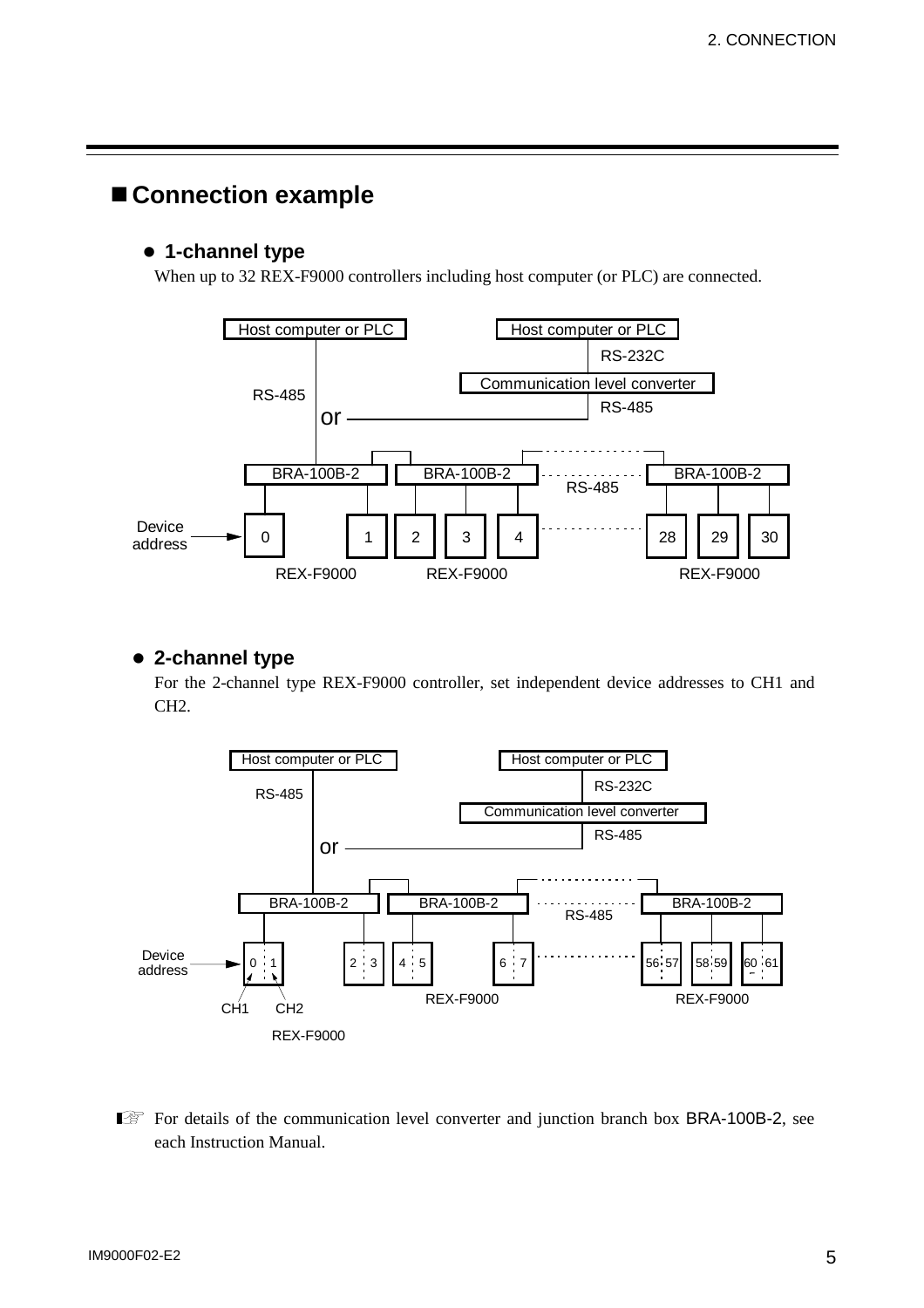## **3. SETTING FOR COMMUNICATION**

In order to make communication between the REX-F9000 and the host computer (or PLC), it is necessary to set the device address, communication speed, communication data configuration, interval time and protocol. Communication settings are made in parameter group 24 (PG24).

## **3.1 Preparation for setting communication parameters**

The setting of parameter group 24 (PG24) can be changed only in control stop mode. Before the SETUP mode is selected, it is necessary to set the mode selection of "Control RUN/STOP" to "STOP."



c Press the MODE key to set the instrument to the mode transfer.



d Press the MODE key to display "Control RUN/STOP."



e Press the DOWN key to control is changed from execution (RUN) to STOP.

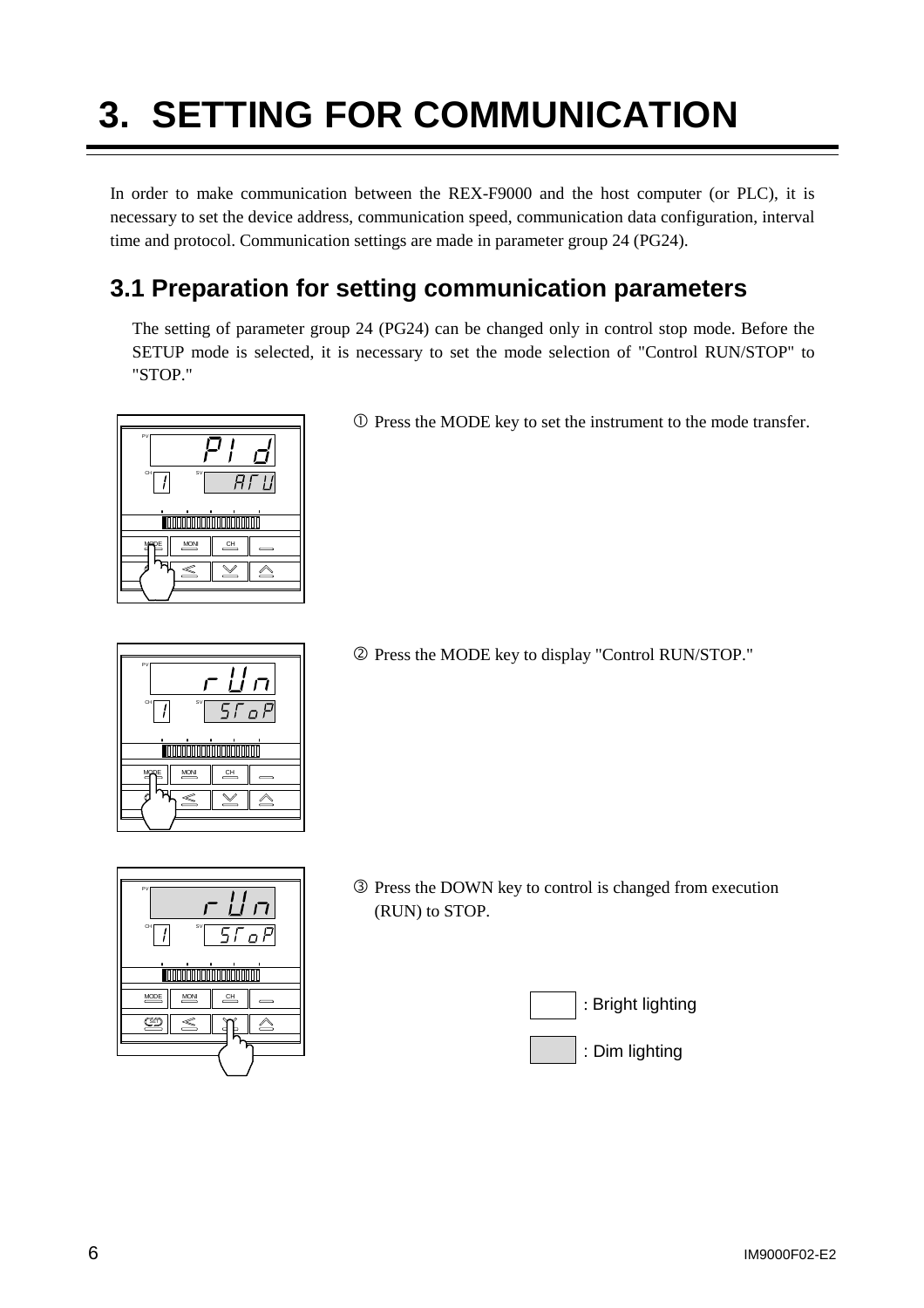## **3.2 Transfer to parameter group 24 (PG24)**



c Press the SET key to set the instrument to the SV setting mode.

d Press the SET key for more than 5 sec in SV setting mode to set the instrument to operator set mode.



SET

CH

 $\cdot$ 

PV

MODE MON<sub>I</sub> CH

SV

 $\overline{1\sqrt{5}}$ 

**TOOOOOOOOOOOOOOOOOO** 

 $\overline{\mathbb{X}}$ 

ח ח

 $\qquad \qquad$ 

 $\triangle$ 

e Press the SET key for more than 5 sec in operator set mode to set the instrument to setup mode.

f Press the UP key a few times to display "PG24."



PV CH SV00000000000000000  $MODE$   $MODI$   $MCDI$  $\equiv$  $\textcircled{\tiny{f}}$  $\leq$  $\leq$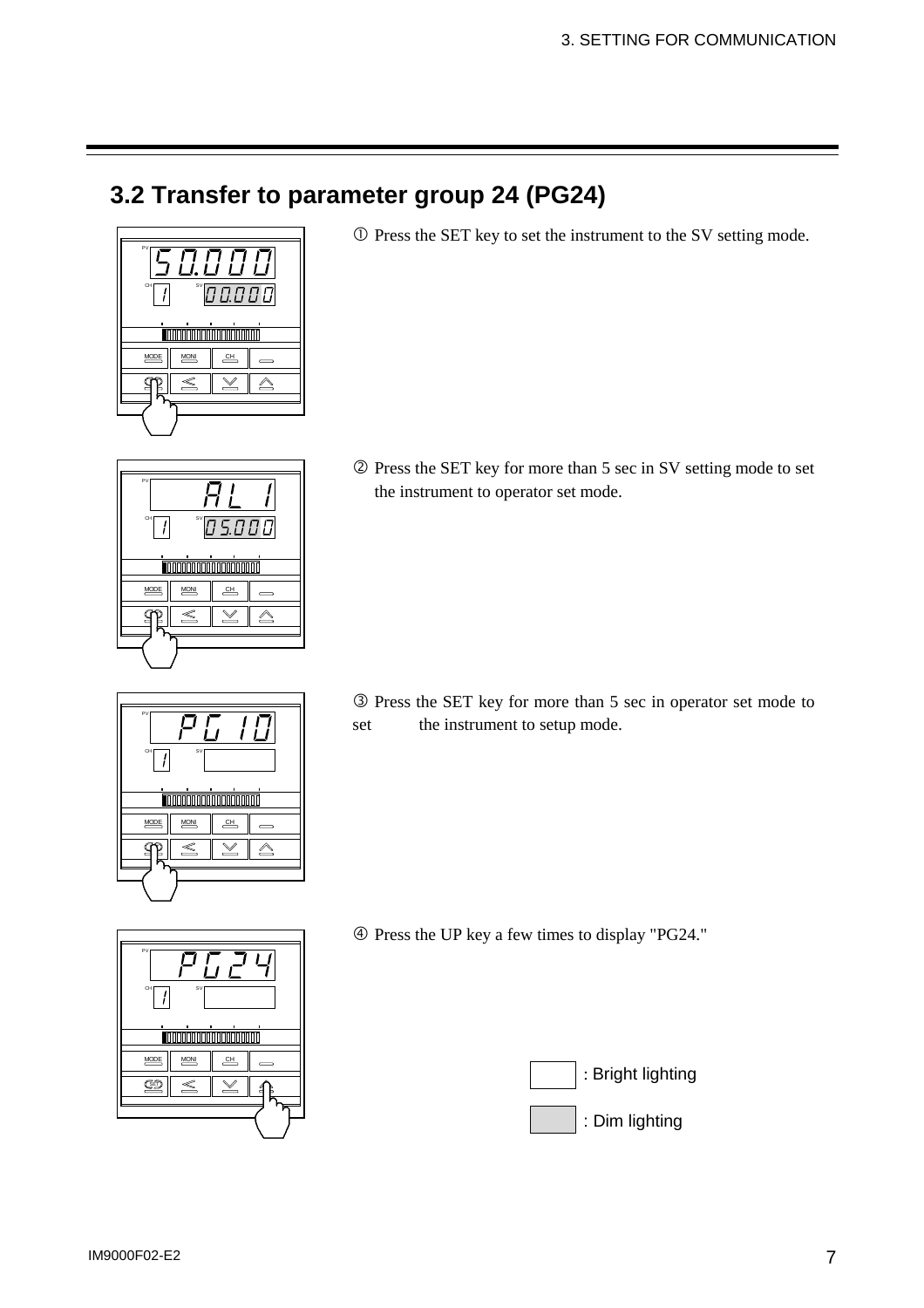## **3.3 Communication parameter selection**

Communication parameter in parameter group 24 (PG24) are selected in the order of device address (Add), communication speed (bPS), communication data configuration (bIT), interval time (InT) and protocol selection (CMPS). Each communication parameter is selected by pressing the SET key.

#### **Display sequence**



## $\Box$

In order to set the CH2 monitor, communication parameter, press the CH key to change CH1 to CH2. The setting procedure is the same as the CH1 setting.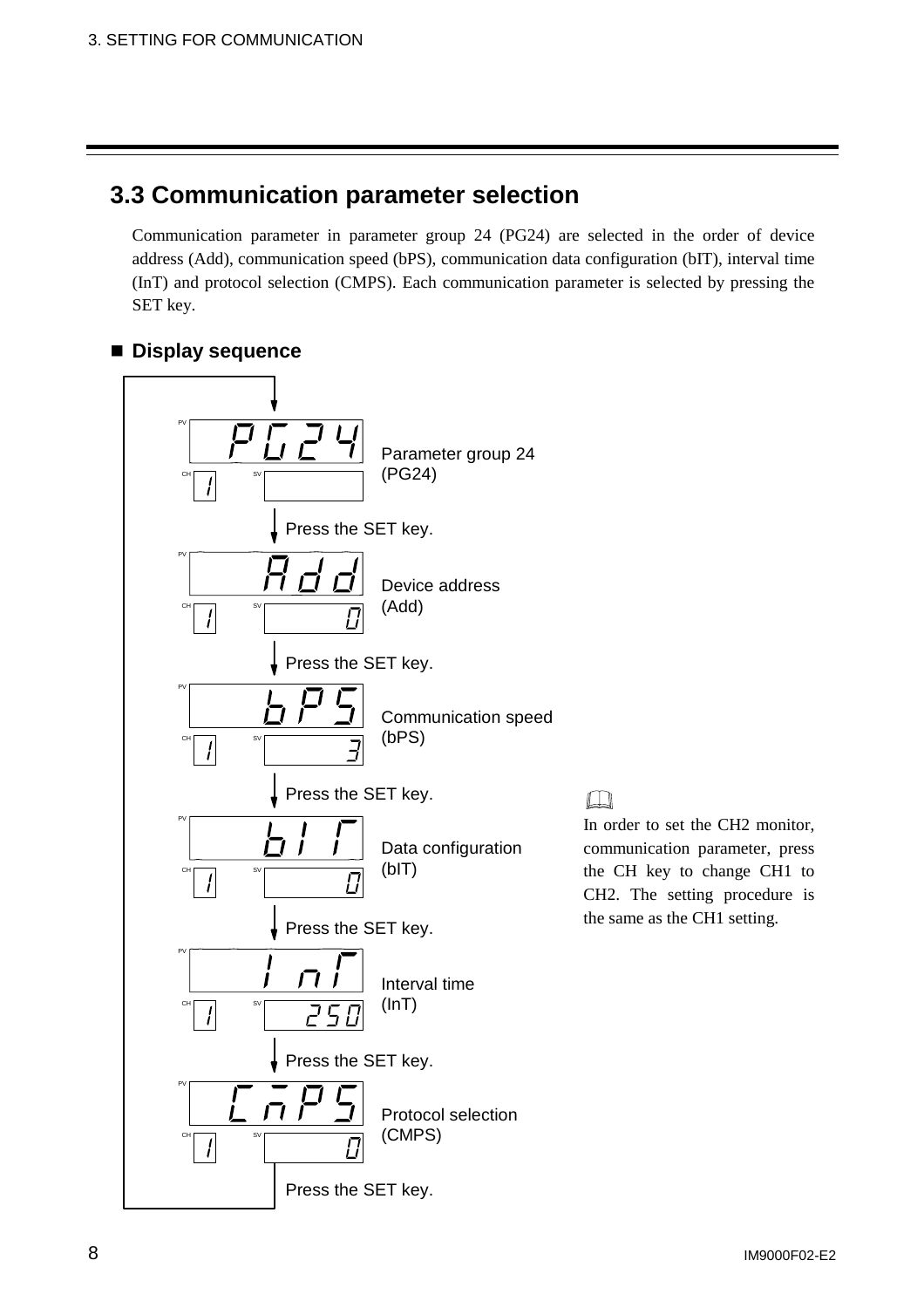## **3.4 Device address setting**

Set the desired device address by using the corresponding numeric value from 0 to 99. Press the UP or DOWN key to change the numeral, and also press the SHIFT key to shift the digit.

### **Symbol and symbol name**

```
\vec{H}\vec{\Omega} \vec{\Omega} (Add) : Device address
```
■ Setting range

Range : 0 to 99 Factory set value : 0

### ■ Setting procedure

#### **CAUTION**

For the 2-channel type REX-F9000, set independent device addresses to CH1 and CH2.

**Example :** When setting device address to 15.

| PV                               |      |    |  |
|----------------------------------|------|----|--|
| SV <sub>I</sub><br>CH<br>ם סים ס |      |    |  |
|                                  |      |    |  |
| MODE                             | MONI | CH |  |
|                                  |      |    |  |

 $\Omega$  Change the controller to parameter group 24 (PG24), and then display the device address (See P.8).



d Set the devise address. Press the UP key to enter "5" in the lowest

digit.

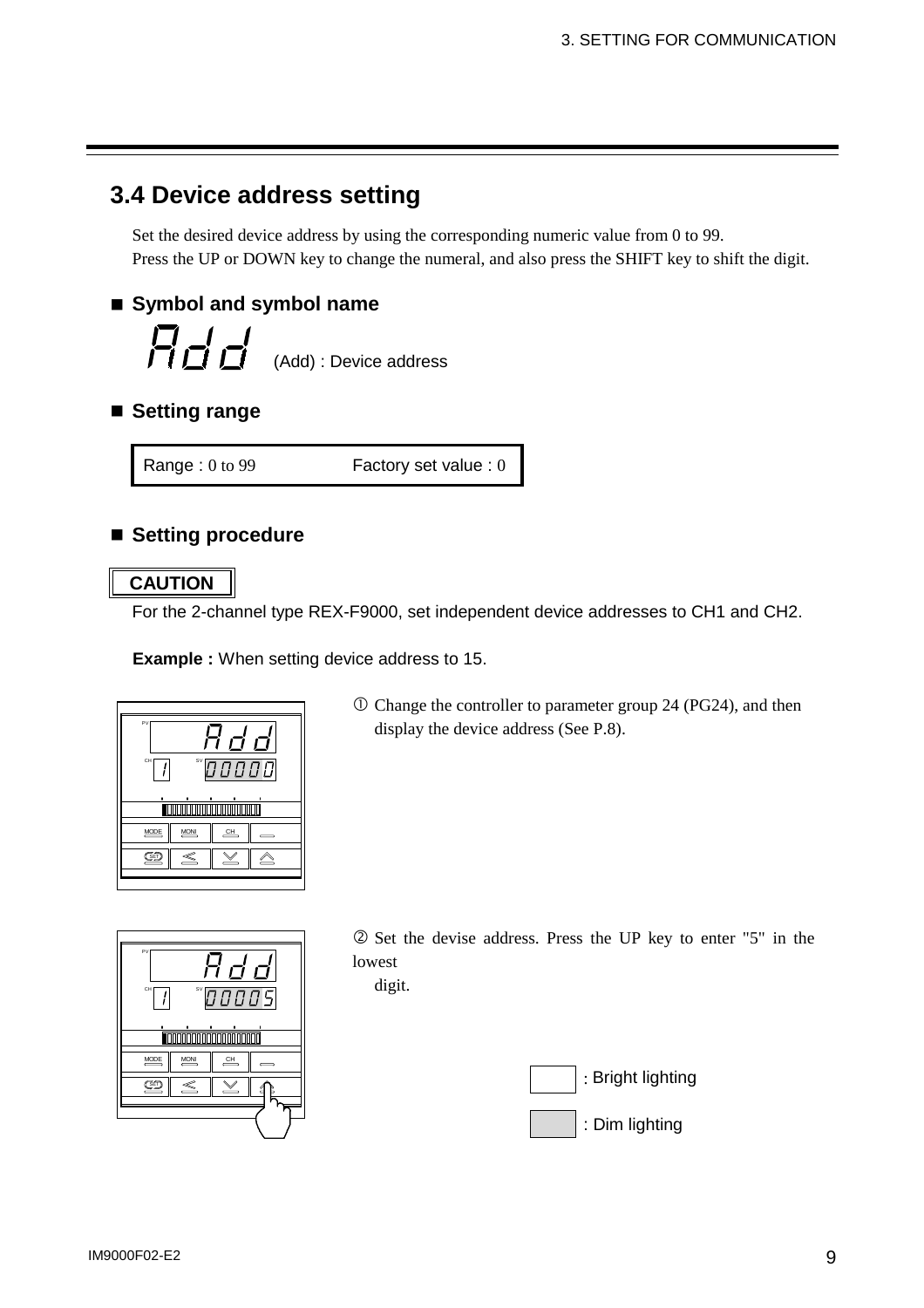| PV          |              |  |  |
|-------------|--------------|--|--|
| CH<br>SV    | פסס <u>ס</u> |  |  |
| MODE<br>MON |              |  |  |
|             |              |  |  |
|             |              |  |  |

e Press the SHIFT key to brightly light the tens digit.

 $\circledA$  Press the UP key to enter "1" in the tens digit.



SET

CH

PV

MODE MONI CH

SV

000000000000000000

g Press the SET key to select the next communication parameter. As a result, the set device address is registered.



- For the 1-channel type, if the key is not operated for more than 1 minute, the present display automatically returns to the PV/SV display.
- For the 2-channel type, if the key is not operated for more than 1 minute, the present display automatically returns to the CH1PV/CH2PV display.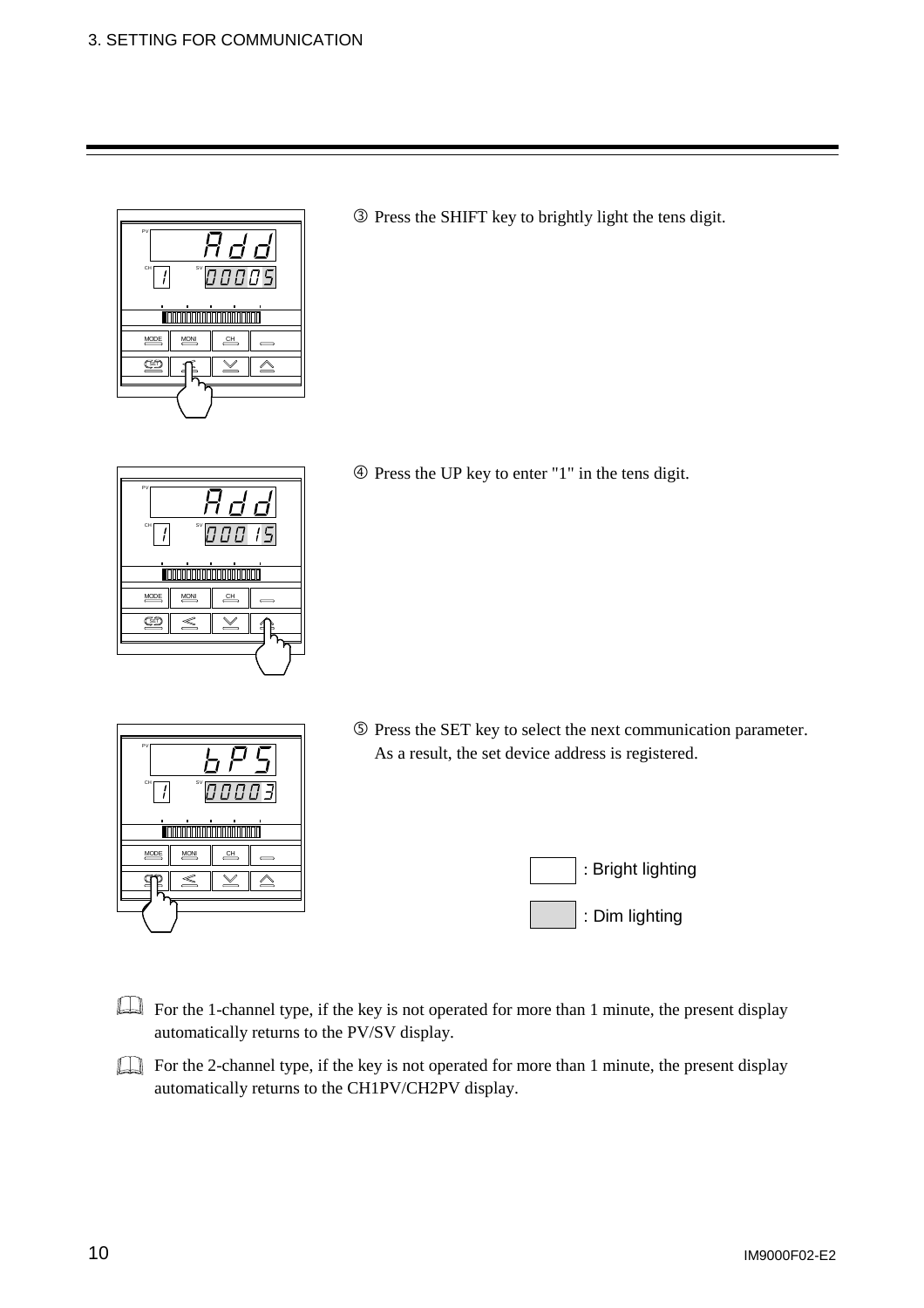## **3.5 Communication speed setting**

Set a communication speed of 1200 bps, 2400 bps, 4800 bps, 9600 bps or 19200 bps by using numerals from 0 to 4. Press the UP or DOWN key to change the numeral.

#### **Symbol and symbol name**

```
\Box \Box (bPS) : Communication speed
```
#### ■ Setting items

| Set value | <b>Communication speed</b> | <b>Factory set value</b> |
|-----------|----------------------------|--------------------------|
|           | $1200$ bps                 |                          |
|           | $2400$ bps                 |                          |
|           | $4800$ bps                 |                          |
|           | $9600$ bps                 |                          |
|           | $19200$ bps                |                          |

#### **Setting procedure**

#### **CAUTIONS**

- Set the same communication speed to both the REX-F9000 and connecting host computer (or PLC).
- For the 2-channel type REX-F9000, set the communication speed to CH1 and CH2.

**Example** : When setting communication speed to "2 : 4800 bps."

| PV          |               |       |  |
|-------------|---------------|-------|--|
| CH          | $\texttt{SV}$ | 00003 |  |
| ٠           |               |       |  |
|             |               |       |  |
| <b>MODE</b> | <b>MONI</b>   | CH    |  |
| SF          |               |       |  |
|             |               |       |  |

 $\odot$  Select the communication speed display. (See P.8.)

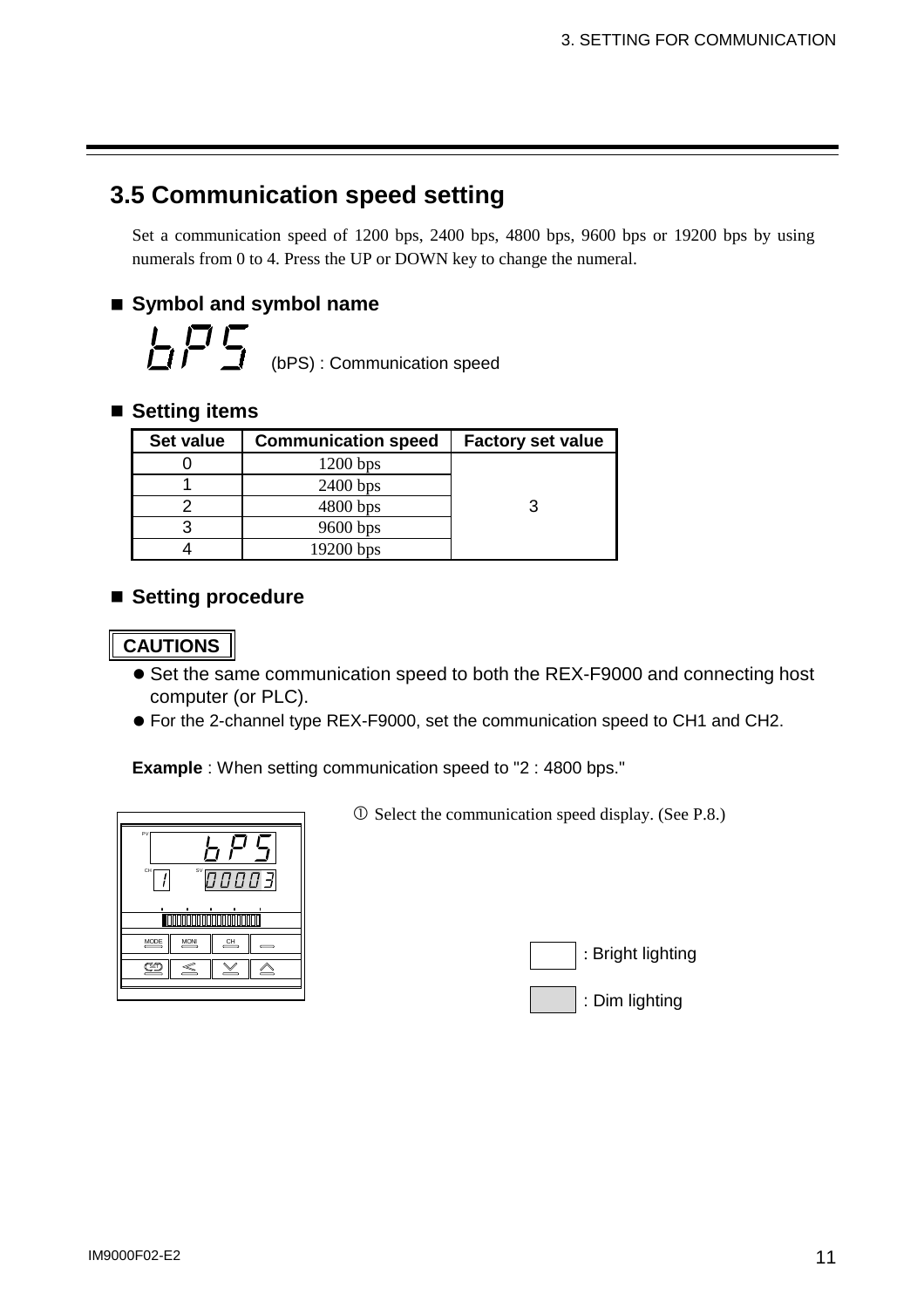| PV                        |
|---------------------------|
| CH<br>SV<br>2 ס ס ס פ     |
|                           |
| MODE<br><b>MONI</b><br>CH |
|                           |

d Press the DOWN key to enter "2" in the lowest digit. As a result,

a communication speed of 4800 bps is set.

- PV CH SV10000000000000000000  $\frac{\text{MOD}}{\text{MOD}}$   $\frac{\text{MON}}{\text{OD}}$   $\frac{\text{CH}}{\text{CD}}$  $\leq$  $\leq$   $\leq$  $\mathbf{f}$
- e Press the SET key to change to the next communication parameter. As a result, the set communication speed is registered.



- For the 1-channel type, if the key is not operated for more than 1 minute, the present display automatically returns to the PV/SV display.
- For the 2-channel type, if the key is not operated for more than 1 minute, the present display automatically returns to the CH1PV/CH2PV display.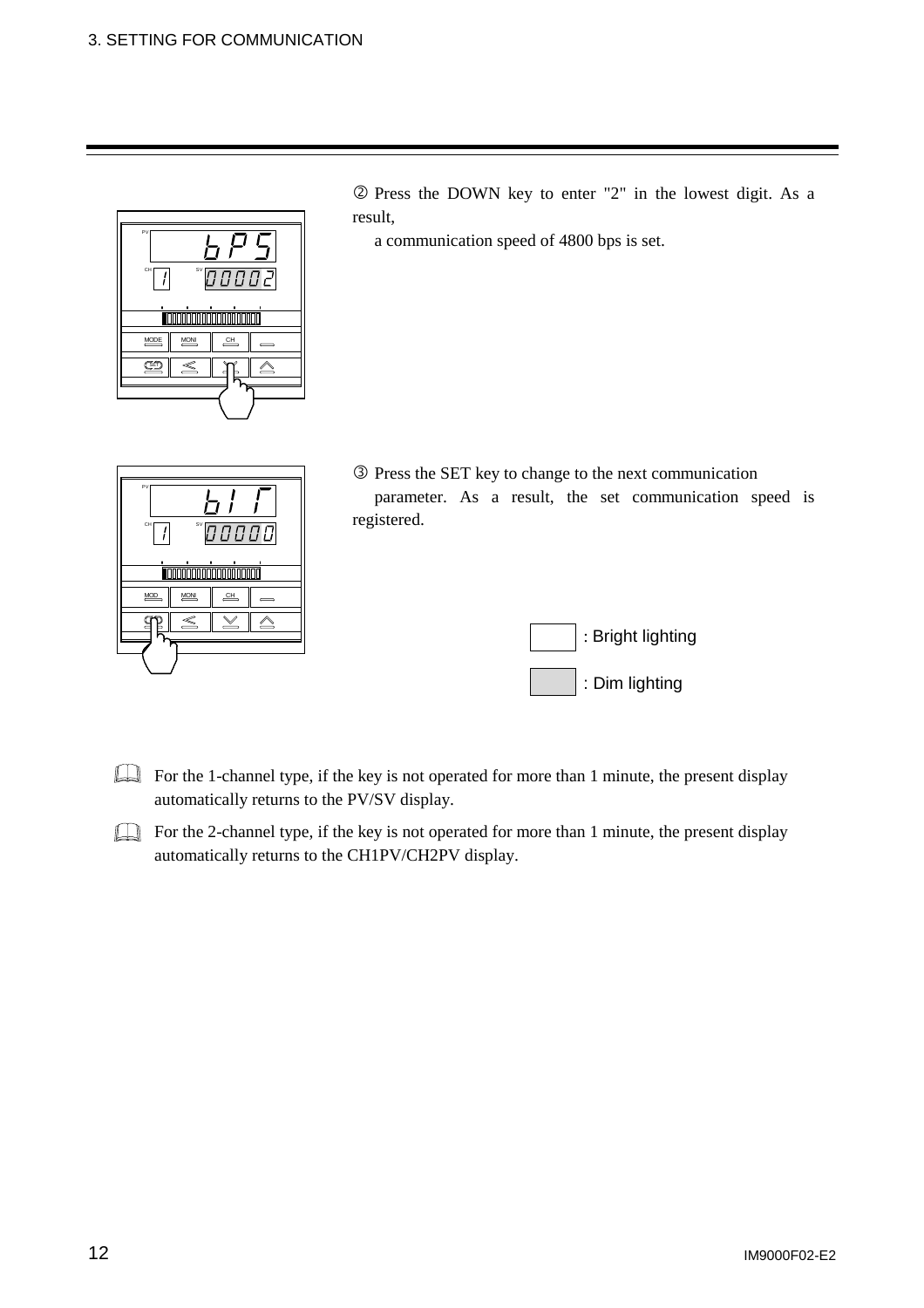## **3.6 Communication data configuration setting**

Set the data configuration during communication. Press the UP or DOWN key to change the numeral.

#### **Symbol and symbol name**

(bIT) : Communication data configuration

#### **Setting items**

| Set value      | <b>Parity bit</b> | Data bit | <b>Stop bit</b> | <b>Factory set value</b> |
|----------------|-------------------|----------|-----------------|--------------------------|
| 0              | None              | 8        |                 |                          |
|                | None              | 8        | 2               |                          |
| $\overline{2}$ | Even              | 8        |                 |                          |
| 3              | Even              | 8        | 2               |                          |
| 4              | Odd               | 8        |                 |                          |
| 5              | Odd               | 8        | 2               | 0                        |
| 6              | None              | 7        |                 |                          |
| 7              | None              | ┑        | $\overline{2}$  |                          |
| 8              | Even              | 7        |                 |                          |
| 9              | Even              | 7        | 2               |                          |
| 10             | Odd               | 7        |                 |                          |
| 11             | Odd               |          | $\overline{2}$  |                          |

#### **• RKC standard communication :** Set the desired numeric value from 0 to 11.

**• Ladder communication :** The following numeric value is fixed.

| Parity bit: None |   |
|------------------|---|
| Data bit :       | 8 |
| Stop bit :       | 1 |

If the protocol is for ladder communication, it becomes invalid even when the communication data bit configuration is selected.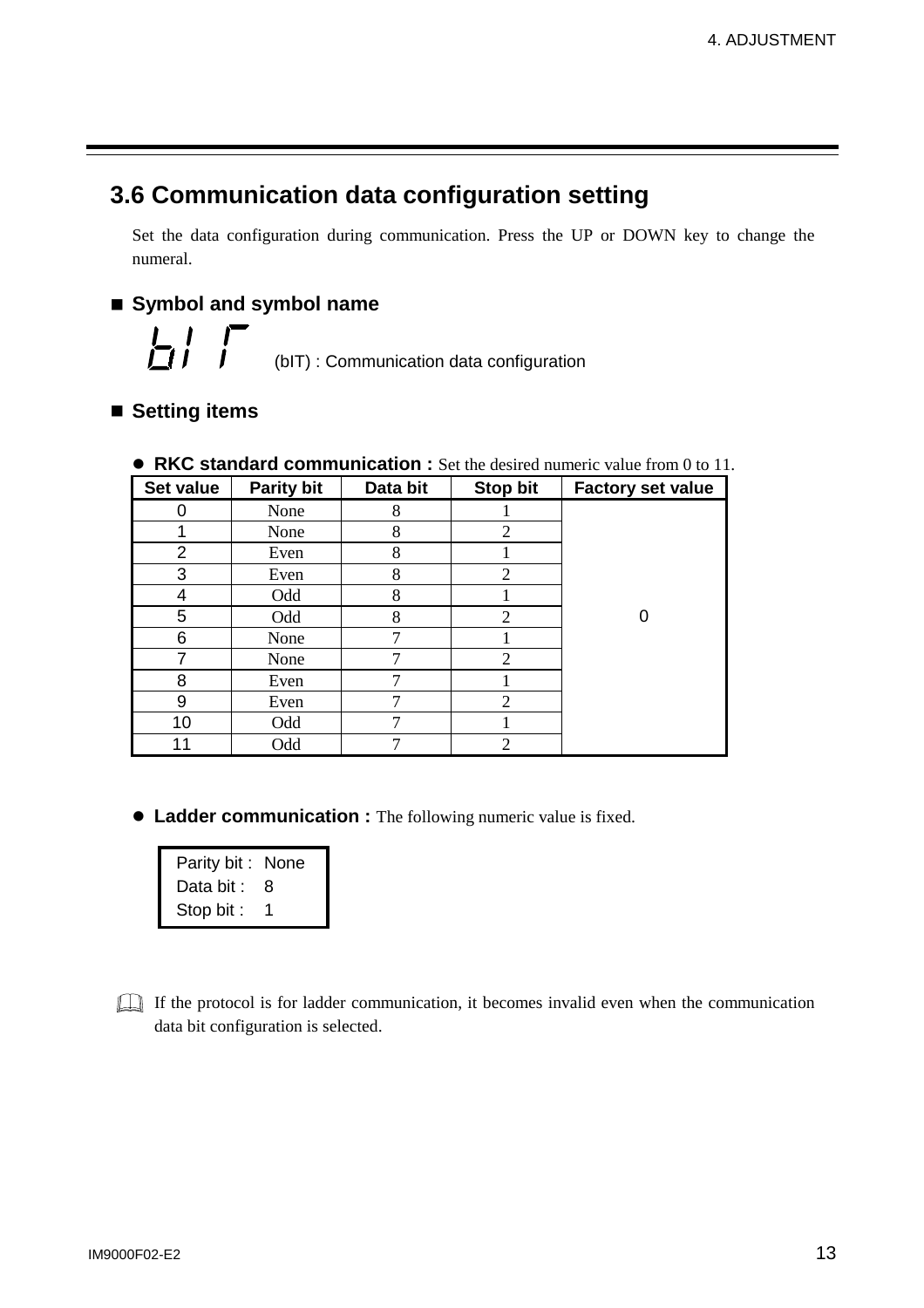#### **Setting procedure**

#### **CAUTION**

For the 2-channel type REX-F9000, set the same communication data configuration to CH1 and CH2.

**Example** : When setting communication data configuration to "1 : 8 data bits, no parity bit and 2 stop bits."



c Select the data configuration during communication. (See P.8.)



d Press the UP key to enter "1" in the lowest digit. As a result, communication data configuration is set to "8 data bits, no parity bit and 2 stop bits."



e Press the SET key to change to the next communication parameter. As a result, the set communication data configuration is registered.



- For the 1-channel type, if the key is not operated for more than 1 minute, the present display automatically returns to the PV/SV display.
- For the 2-channel type, if the key is not operated for more than 1 minute, the present display automatically returns to the CH1PV/CH2PV display.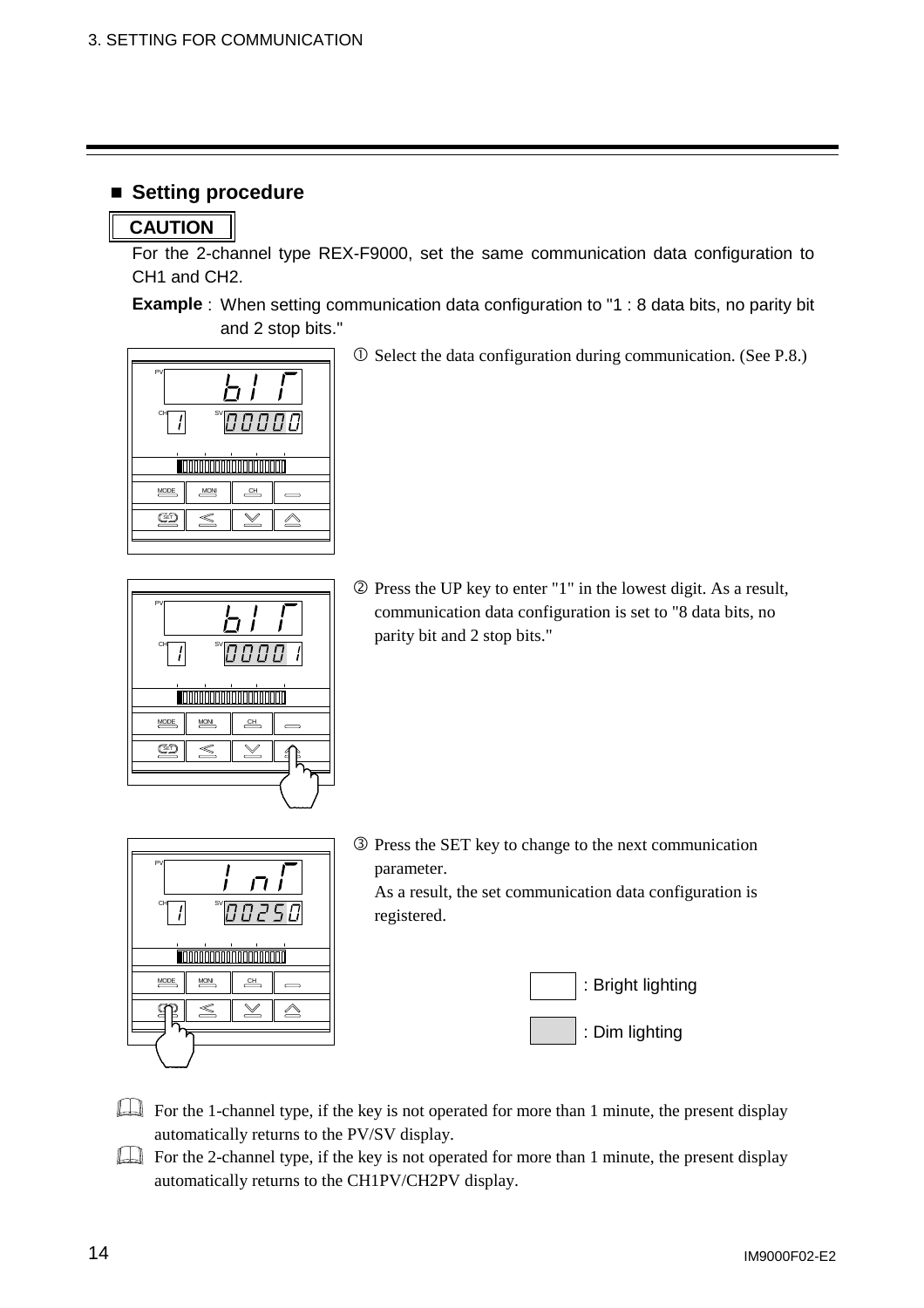## **3.7 Interval time setting**

Set the interval time. Press the UP or DOWN key to change the numeral, and press the SHIFT key to shift the digit.

### **Symbol and symbol name**

$$
\int \int \int
$$
 (InT) : Interval time

**Setting range**

Range : 0 to 250 ms Factory set value : 250

#### **Setting procedure**

**CAUTION**

For the 2-channel type REX-F9000, set the same interval time to CH1 and CH2.

**Example :** When setting interval time to 200 ms.



c Select the interval time display. (See P.8.)



d Press the SHIFT key to brightly light the tens digit.

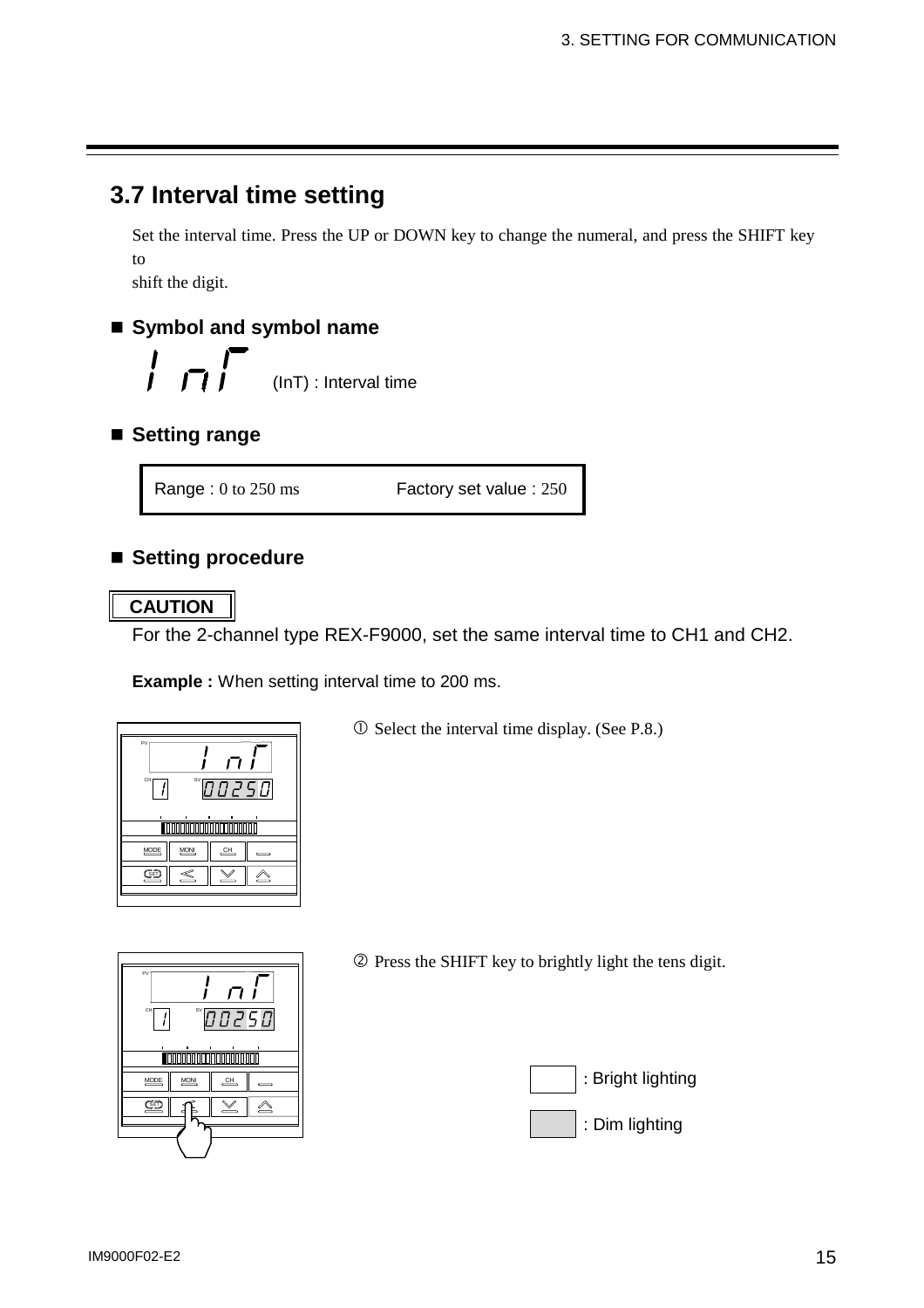

e Press the DOWN key to enter "0" in the tens digit.

- PV CH SVMODE MON<sub>I</sub> CH  $\leq$  $\mathbb{Z}$   $\mathbb{Z}$ SET
- f Press the SET key to change to the next communication parameter. As a result, the set interval time is registered.



- For the 1-channel type, if the key is not operated for more than 1 minute, the present display automatically returns to the PV/SV display.
- For the 2-channel type, if the key is not operated for more than 1 minute, the present display automatically returns to the CH1PV/CH2PV display.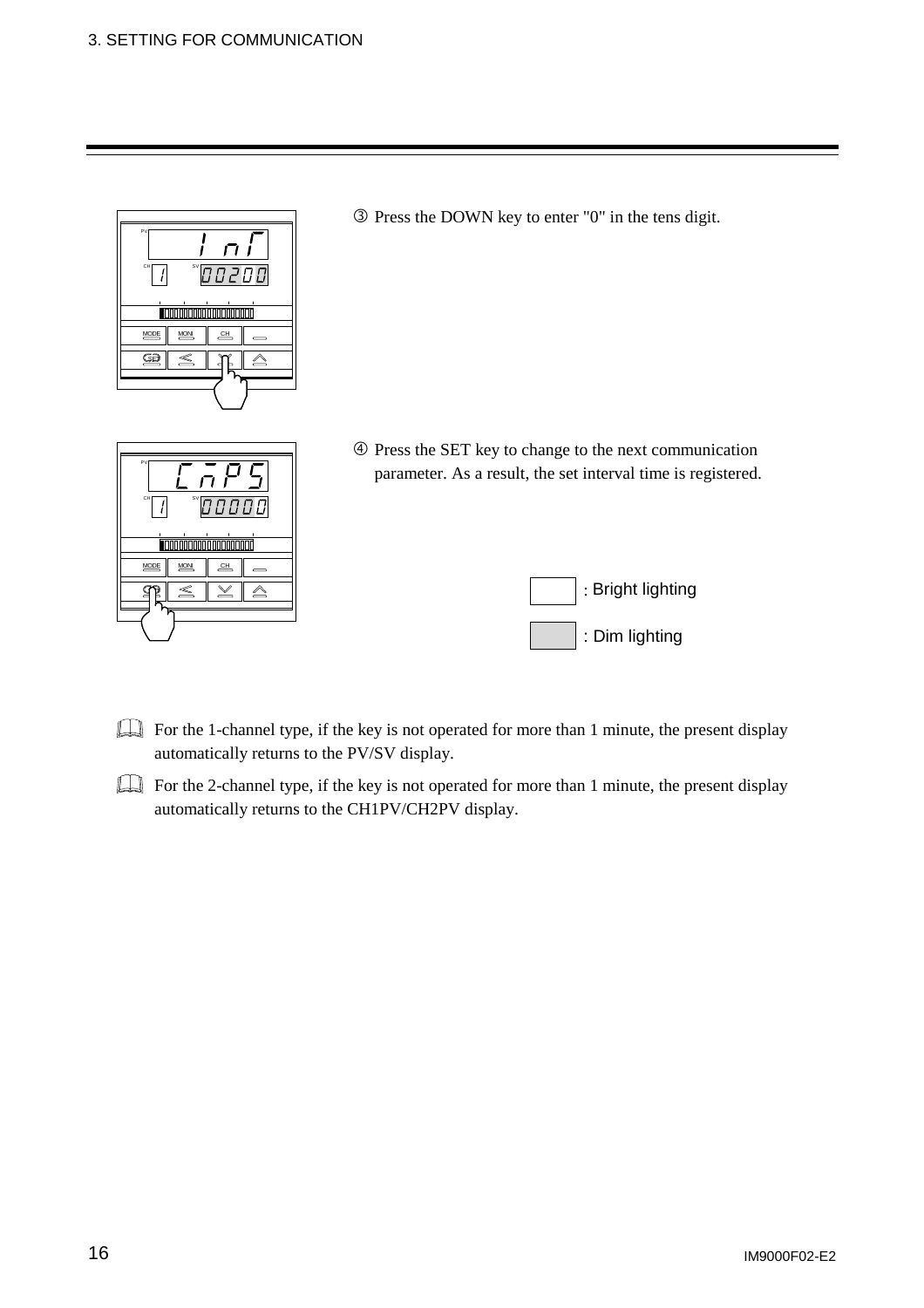## **3.8 Protocol setting**

The protocol is selected. Either RKC standard communication or ladder communication is selected.

Press the UP or DOWN key to change the numeral.

#### **Symbol and symbol name**



#### ■ Setting items

| Set value | <b>Protocol type</b>       | <b>Factory set value</b> |
|-----------|----------------------------|--------------------------|
|           | RKC standard communication |                          |
|           | Ladder communication       |                          |

#### ■ Setting procedure

#### **CAUTION**

For the 2-channel type REX-F9000, set same protocol selection to CH1 and CH2.

**Example :** When setting protocol to "1 : Ladder communication."



 $\odot$  Select the protocol selection display. (See P.8.)

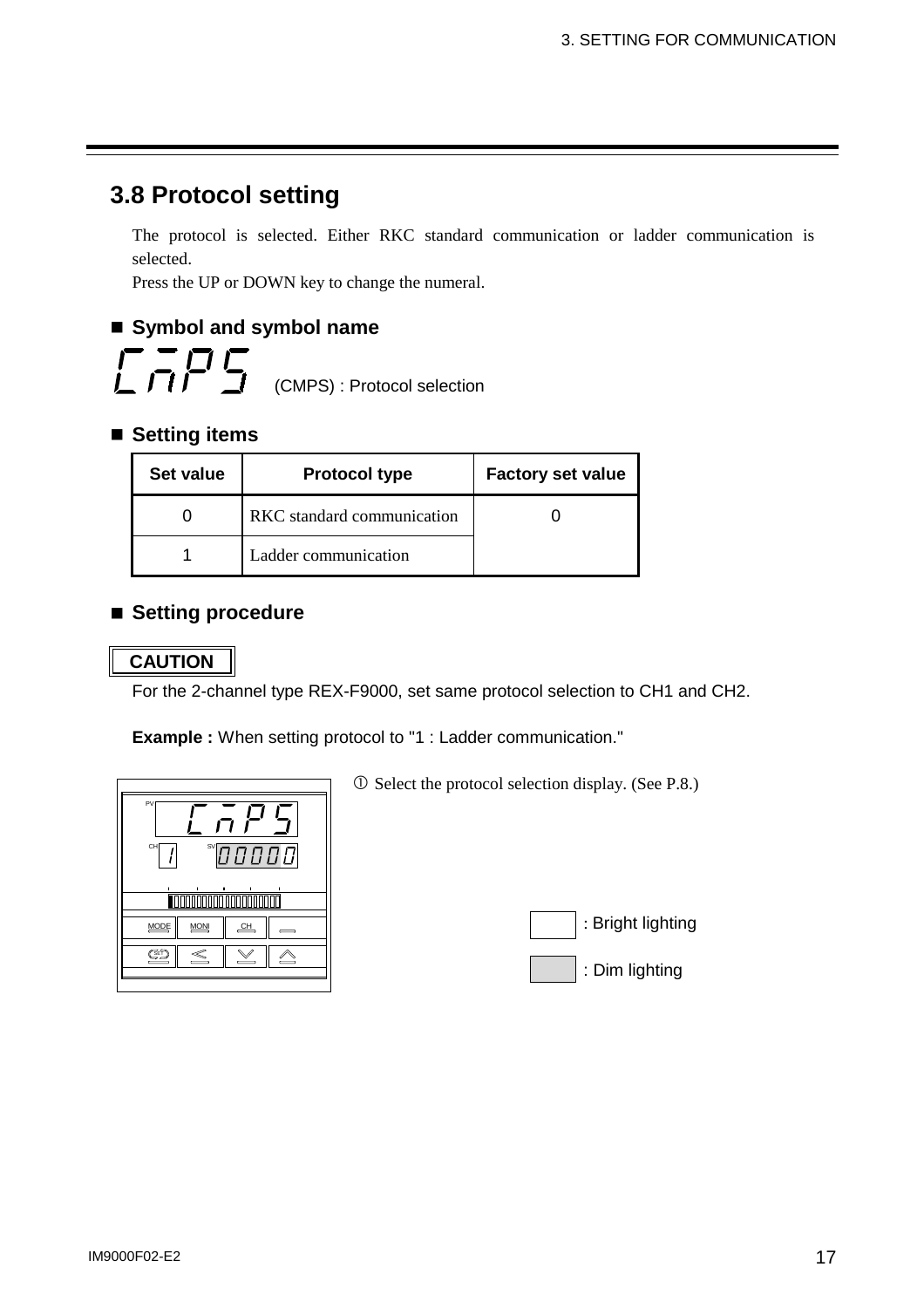

d Setting a numeric value of "1" by pressing the UP key changes the protocol to ladder communication.

| PV<br>CН<br>sv                      | <b>3</b> Press the SET key to change to the next communication<br>parameter. As a result, the set data construction is registered. |
|-------------------------------------|------------------------------------------------------------------------------------------------------------------------------------|
|                                     |                                                                                                                                    |
| <b>MODE</b><br><b>MON</b><br>ᄲ<br>P | : Bright lighting                                                                                                                  |
|                                     | : Dim lighting                                                                                                                     |

For the 1-channel type, if the key is not operated for more than 1 minute, the present display automatically returns to the PV/SV display.

For the 2-channel type, if the key is not operated for more than 1 minute, the present display automatically returns to the CH1PV/CH2PV display.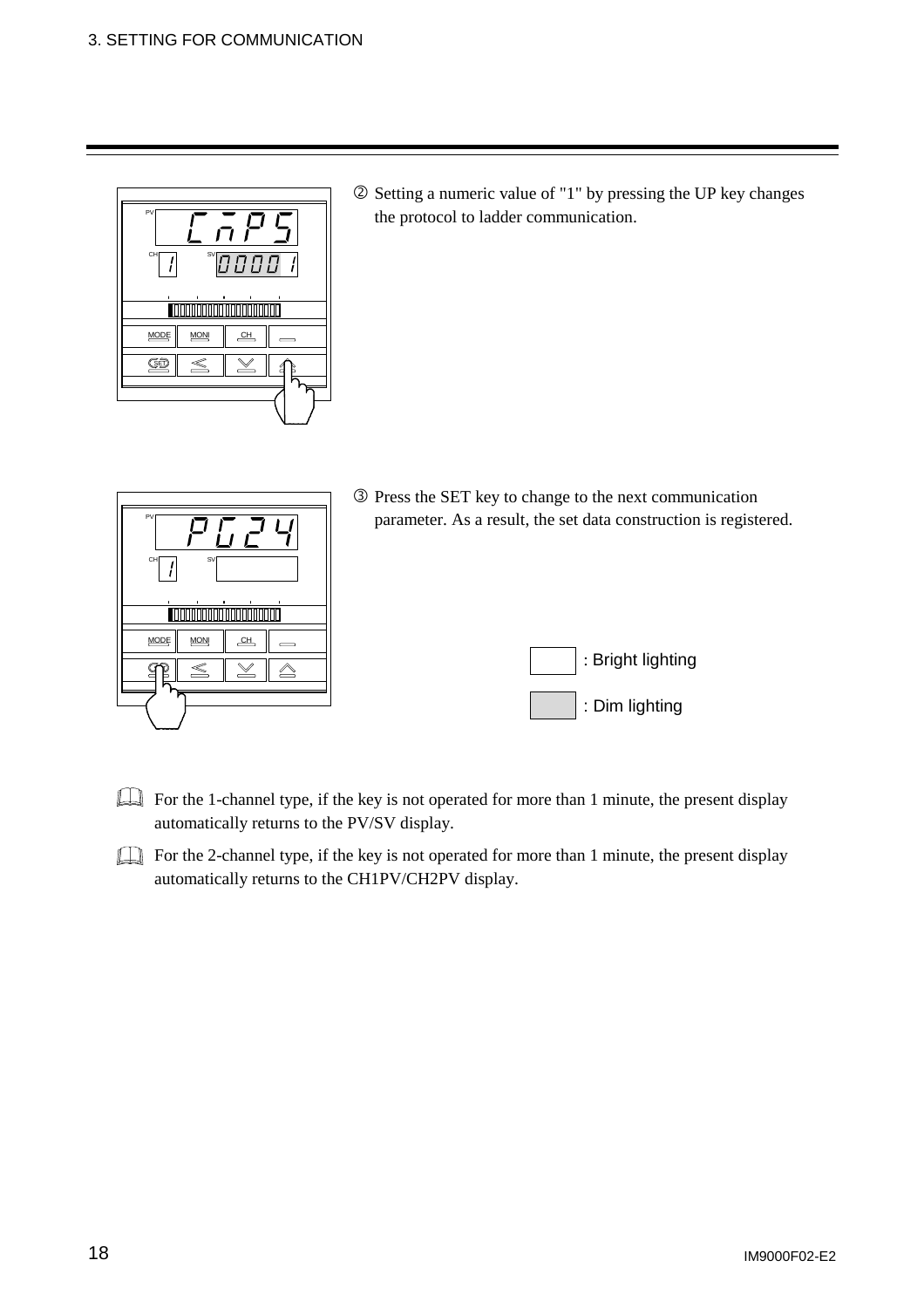## **3.9 Cautions for communication**

#### **Send/receive selection**

#### • When host computer is selected from data sending to data receiving

When switching the host computer into reception from transmission, it must be confirmed that the data was surely put on line. This is not observe the transmission buffer of host computer itself, but confirming with shift register.

Next, the REX-F9000 side secures the maximum time until the transmission line changes to the data receiving side (until the REX-F9000 is ready to send data) after the host computer has received the stop bit corresponding to the final character. This maximum time corresponds to interval time. If no interval time is set, the REX-F9000 side may be set to the send state even when the host computer side is not set to the receive state. As a result, no communication is conducted correctly. In addition, set the interval time so as to match the host computer.

#### • When host computer is selected from data receiving to data sending

Polling procedure "Response wait time after BCC send" or selecting procedure "Response wait time after [ACK] or [NAK] send" is processing time required during REX-F9000 data sending. Therefore, select the host computer from receiving to sending after the lapse of the above time. As for the necessary processing time, refer to the table of page 21.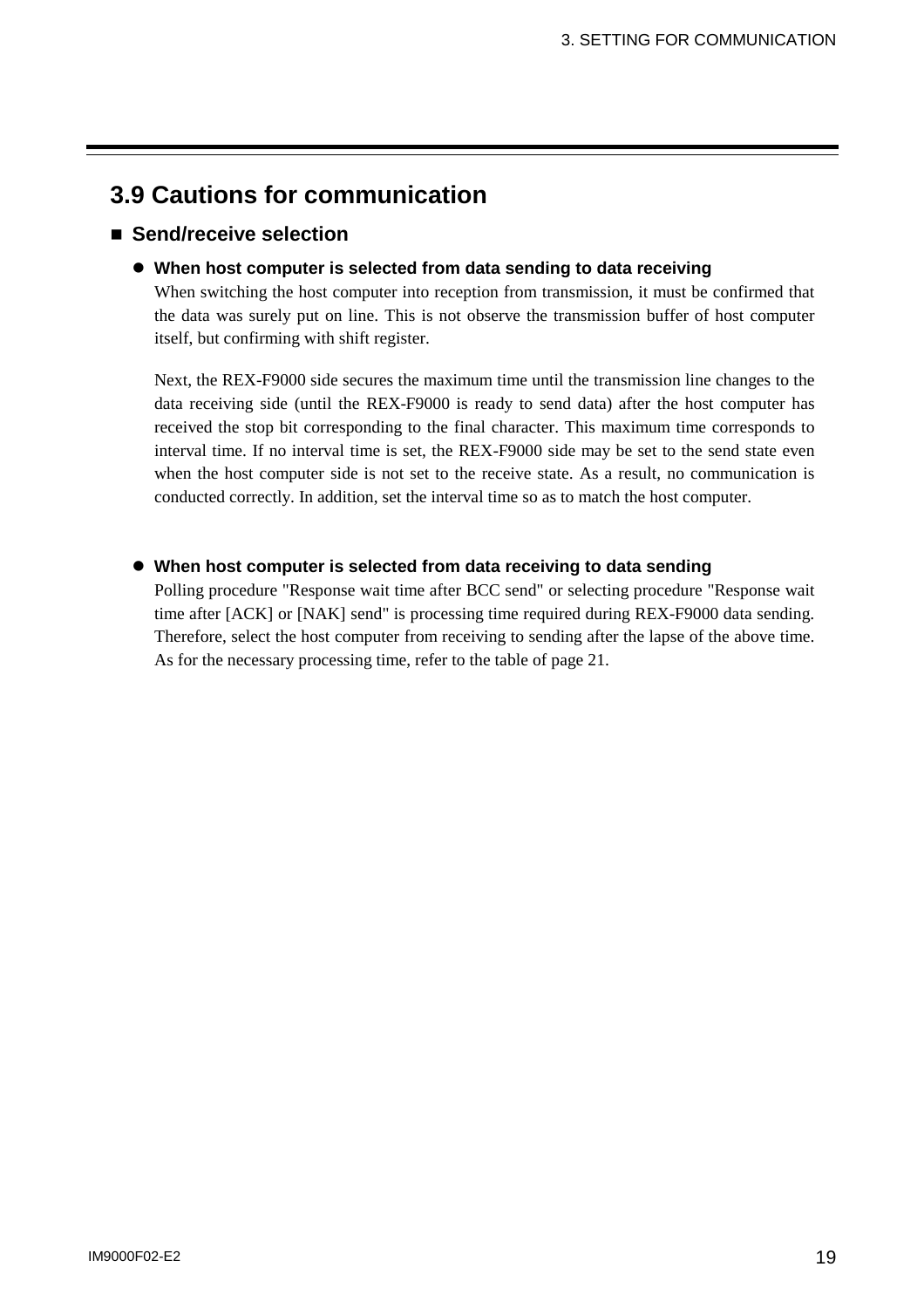### **RS-485 (2-wire system) send/receive timing**

The transmission and reception of RS-485 communication are operated by a transmitting wire. Therefore, the timing of switching should be acted correctly. Send/receive example in the host computer and REX-F9000 is show in the following.

#### **• Polling procedure**

| Host             | Send<br>data<br>(Possible/<br>Impossible) | Possible<br>Impossible                                                 |
|------------------|-------------------------------------------|------------------------------------------------------------------------|
| computer         | Sending<br>status                         | N<br>A<br>E<br>Е<br>C<br> or A<br>N<br>O<br><br>Κ<br>Κ<br>т<br>Q       |
| <b>REX-F9000</b> | Send<br>data<br>(Possible/<br>Impossible) | Possible<br>$\circledS$<br>$\bigcirc$<br>$\circ$ $\circ$<br>Impossible |
|                  | Sending<br>status                         | B<br>s<br>т<br>C<br><br>C<br>х                                         |

- $\odot$  (Response send time after calling [ENQ] receive) + (Interval time)
- d Response send time after BCC send
- e (Response send time after acknowledgment [ACK] receive + (Interval time) or (Response send time after negative acknowledge [NAK] receive + (Interval time)

#### **• Selecting procedure**

| Host             | Send<br>data<br>(Possible/<br>Impossible) | Possible<br>Impossible                                   |
|------------------|-------------------------------------------|----------------------------------------------------------|
| computer         | Sending<br>status                         | s<br>в<br>Т<br>С<br>.<br>X<br>С                          |
| <b>REX-F9000</b> | Send<br>data<br>(Possible/<br>Impossible) | Possible<br>$\circled{2}$<br>$\circled{1}$<br>Impossible |
|                  | Sending<br>status                         | $\mathsf{N}$<br>A<br>$\mathsf{C}$<br>or A<br>Κ<br>К      |

- $\Phi$  (Response send time after BCC receive) + (Interval time)
- d Response wait time after acknowledgment [ACK] send or Response wait time after negative acknowledge [NAK] send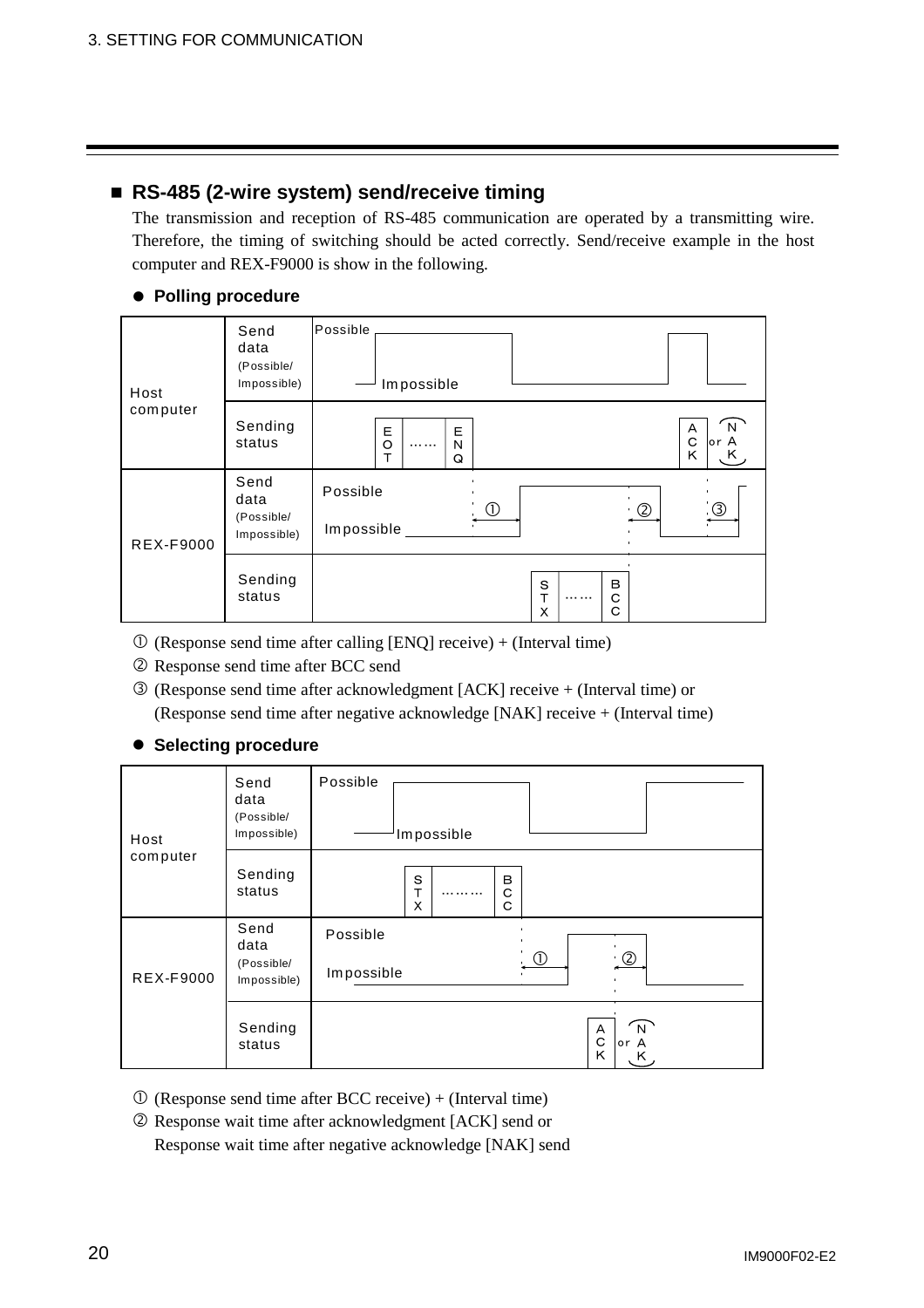#### **Send/receive processing times**

The processing time shown in the following is required for the REX-F9000 during data sending and receiving.

#### **• Polling procedure**

| <b>Procedure details</b>                                       |            | Time (ms) |            |  |  |
|----------------------------------------------------------------|------------|-----------|------------|--|--|
|                                                                | <b>MIN</b> | TYP       | <b>MAX</b> |  |  |
| Response send time after calling [ENQ] receive                 |            |           | 7.0        |  |  |
| Response send time after acknowledgment [ACK] receive          |            |           | 7.0        |  |  |
| Response send time after negative acknowledge [NAK]<br>receive |            |           | 7.0        |  |  |
| Response send time after BCC send                              |            |           |            |  |  |

\* Data link is terminated sending [EOT], if no response within about 3 sec after BCC send. Response wait time is the time when the interval time is set to 0 ms.

#### $\bullet$  Selecting procedure

| <b>Procedure details</b>                                 |            | Time (ms) |              |  |  |
|----------------------------------------------------------|------------|-----------|--------------|--|--|
|                                                          | <b>MIN</b> | TYP       | <b>MAX</b>   |  |  |
| Response send time after BCC receive                     | 2.0        | 3.0       | 7.0          |  |  |
| Response wait time after acknowledgment [ACK] send       |            |           | $\mathbf{L}$ |  |  |
| Response wait time after negative acknowledge [NAK] send |            |           |              |  |  |

\* Response wait time is the time when the interval time is set to 0 ms.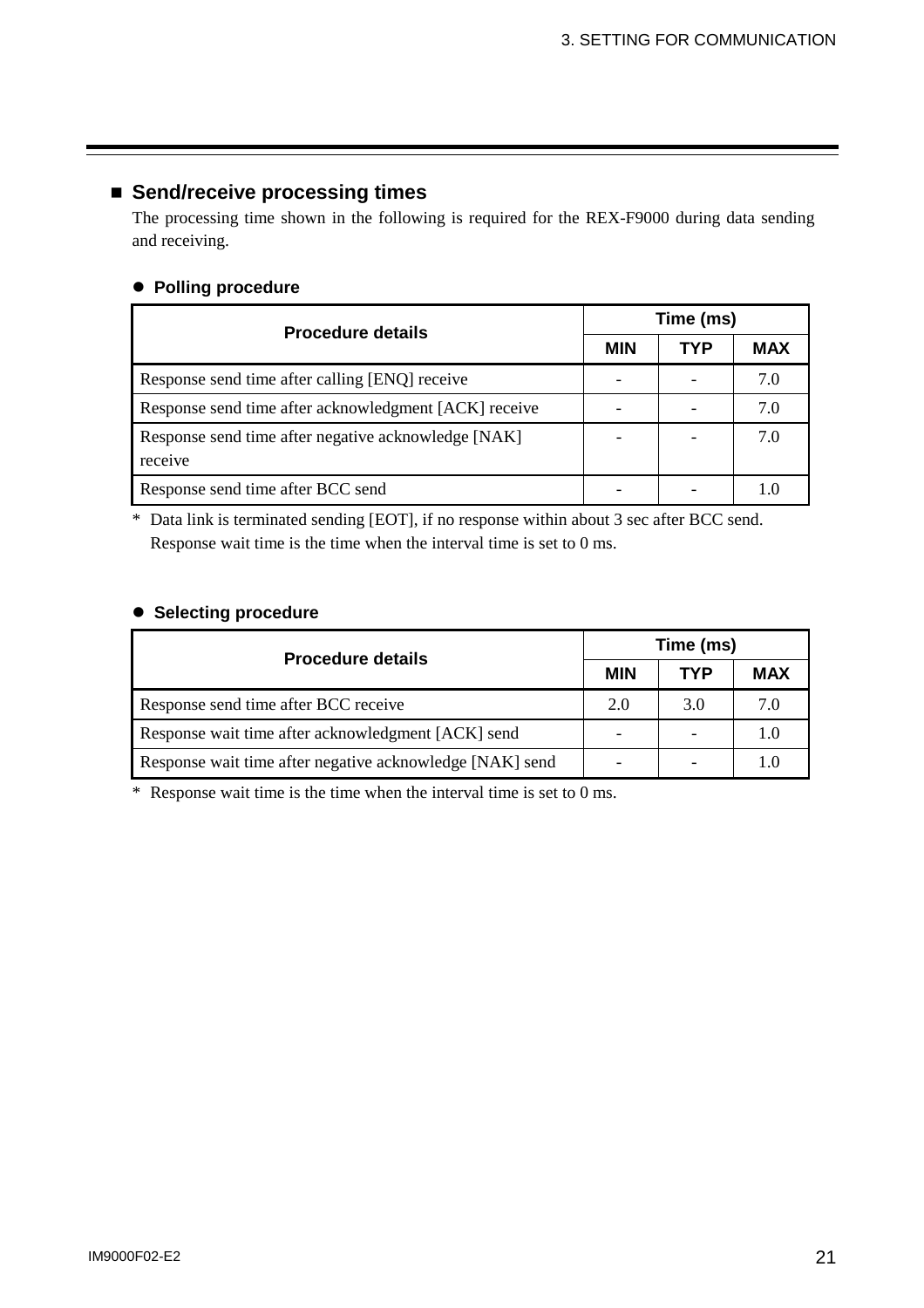## **4. RKC STANDARD COMMUNICATION**

## **4.1 Communication protocol**

The REX-F9000 uses the polling/selecting method to establish a data link. The basic procedure is followed ANSI X3.28 subcategory 2.5, A4 basic mode data transmission control procedure (Fast selecting is established for selecting).

- $\bullet$  In the polling/selecting method, the REX-F9000 is controlled completely by the host computer is permitted. Since the host computer invites information message sending from and receiving to the REX-F9000, send the data in accordance with the polling or selecting procedure. (Centralized control method)
- The code use in communication is 7-bit ASCII code including transmission control character. The transmission control characters are [EOT] (04H), [ENQ] (05H), [ACK] (06H), [NAK] (15H), [STX] (02H) and [ETX] (03H). The figure in the parenthesis is indicating hexadecimal number.

### **4.1.1 Polling**

Polling is an action that host computer requesting one of the REX-F9000 which selected among multidrop connected, to transmit the data. The procedure is as the following.



ID: Identifier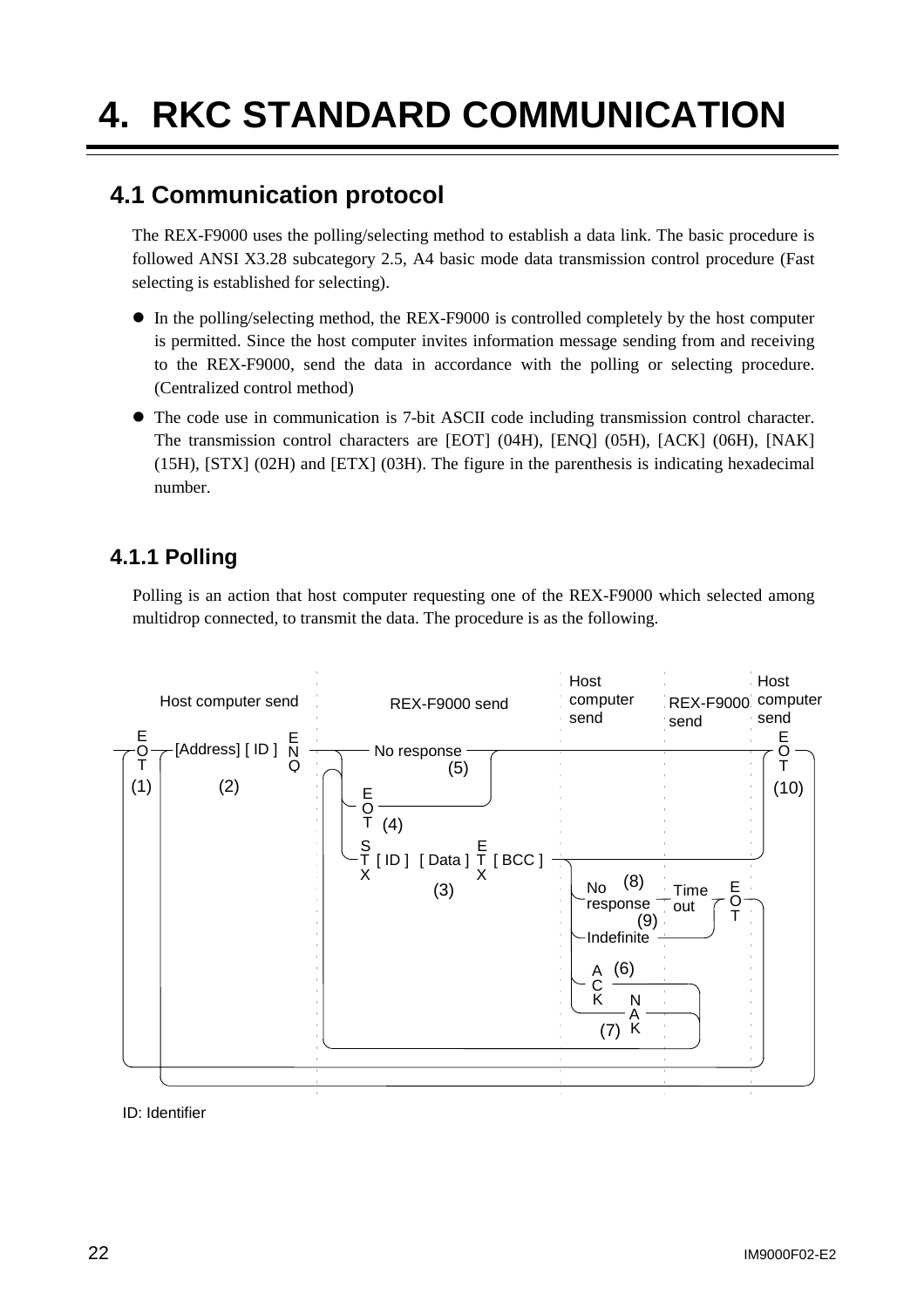#### **Polling procedure**

#### **(1) Initialize of data link**

Host computer sends [EOT] for initializing of data link before polling sequence.

#### **(2) Polling sequence send**

Host computer sends polling sequence with a format shown below.





#### c **Device address [Number of digits: 2]**

This data is a device address of the REX-F9000 for polled and must be the same as the device address set value in item "3.4 Device address setting" (P. 9).

#### d **Identifier [Number of digits : 2] (See P. 31.)**

This is for identifying data requested for the REX-F9000. Always attach the [ENQ] code to the end of the identifier.

#### e **[ENQ]**

This is the transmission control character which indicates the end of the polling sequence. Then, the host computer waits for response from the REX-F9000.

#### **(3) REX-F9000 data send**

If the polling sequence is received correctly, the REX-F9000 sends data in the following format.

| STX  Identifier | Data | ETX   BCC |
|-----------------|------|-----------|

#### c **[STX]**

This is the transmission control character which indicates the start of the text (identifier and data).

Continued on the next page.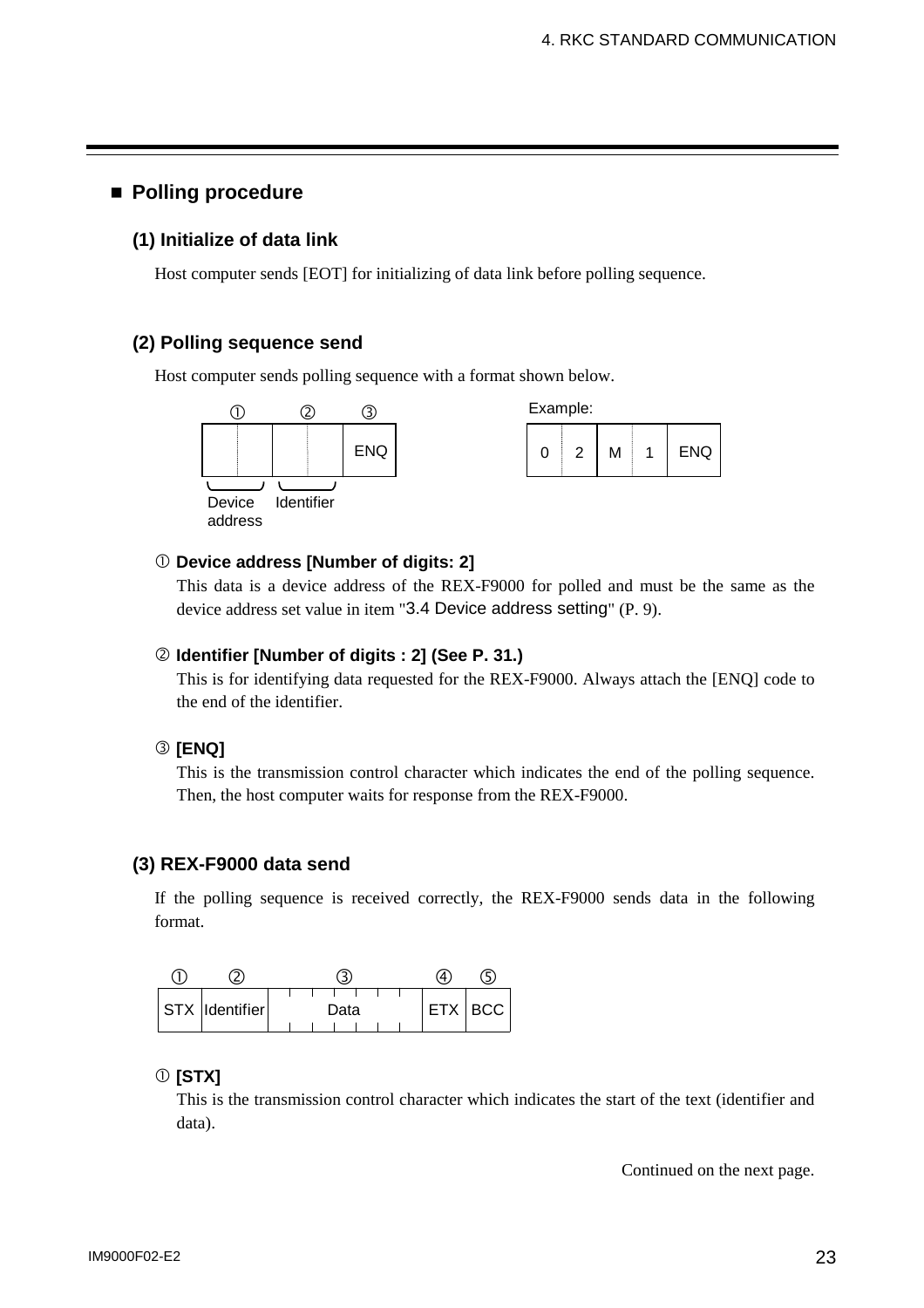#### d **Identifier [Number of digits: 2] (See P. 31.)**

This is for identifying data (measured value, status and set value) sent to the host computer.

#### e **Data [Number of digits: 7]**

Data indicated by the identifier belonging to the REX-F9000. It is expressed in decimal ASCII code including a minus sing (-) and a decimal point. No zero suppression is made.

#### f **[ETX]**

A transmission control character used to indicate text end.

#### g **[BCC]**

BCC (Block Check Character) for error detection using horizontal parity. BCC is calculated by horizontal parity (even number).

#### **<Algorithm>**

Take off exclusive "OR" of all character from next [STX] through [ETX]. Not including [STX].

#### **Example:**

In the case of the data are :



 $BCC = 4DH \oplus 31H \oplus 30H \oplus 32H \oplus 33H \oplus 2EH \oplus 30H \oplus 30H \oplus 30H \oplus 03H = 50H$ Value of BCC becomes 50H

#### **(4) REX-F9000 data send end (EOT send)**

If the following cases, the REX-F9000 sends [EOT] to terminate the data link.

- When there is no specified identifier.
- When there is an error in the data type.
- After all the data has been sent.

#### **(5) REX-F9000 no response**

The REX-F9000 is set to no response when the polling sequence is not received correctly. If necessary, take time out recovery etc. for the host computer.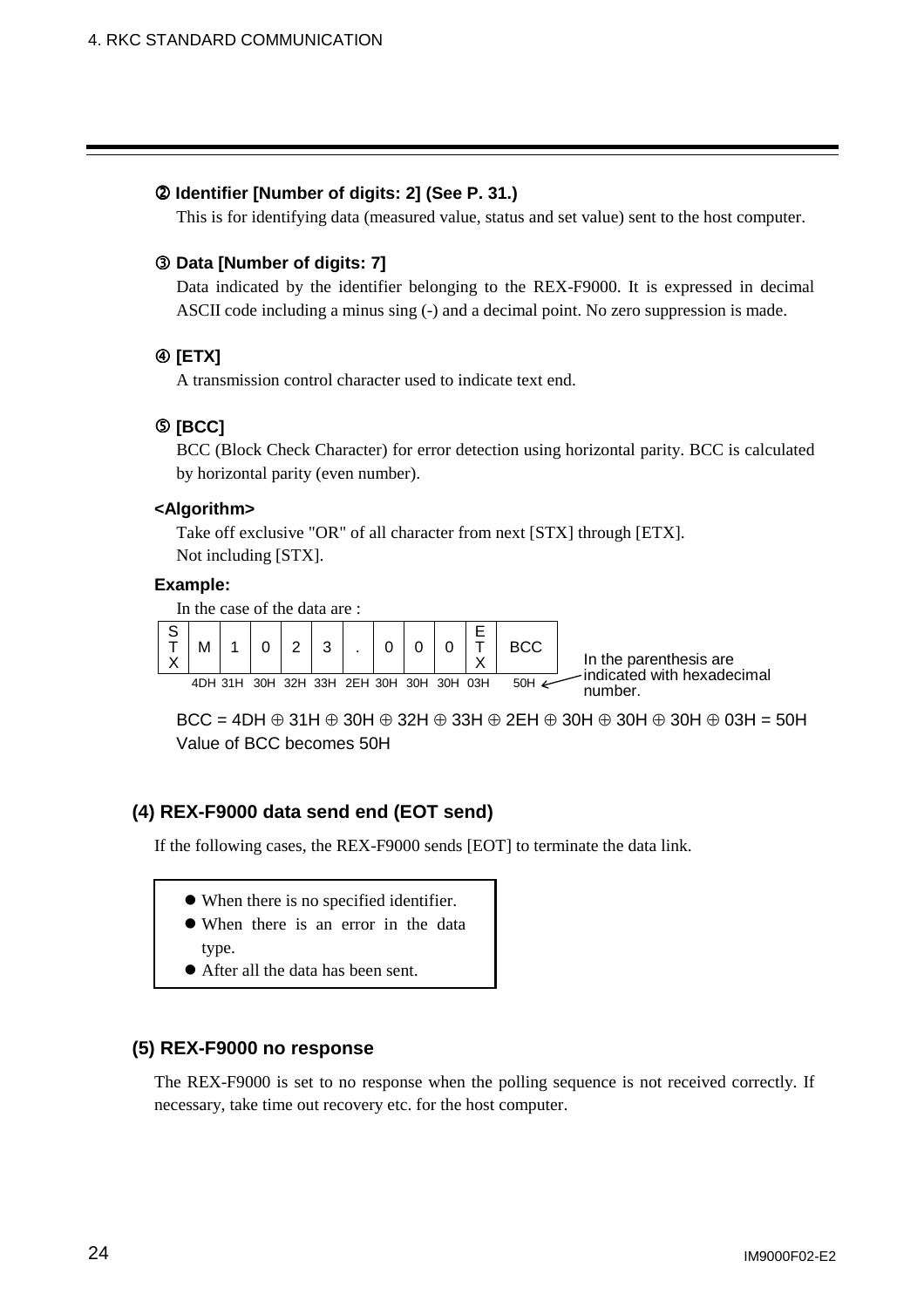#### **(6) Acknowledgment [ACK]**

Send [ACK] when the host computer could receive data items correctly. Next, the REX-F9000 sends the identifier data following the identifier just sent in succession shown in " $\blacksquare$  Communication identifier list" (P. 31). If data send from the REX-F9000 is suspend, send [EOT] to terminate the data link.

#### **(7) Negative acknowledge [NAK]**

If the host computer cannot receive send data correctly from the REX-F9000, it sends [NAK] to the controller. Then, the REX-F9000 re-sends the same data to the host computer. As the number of re-send times is not specified, take the necessary measures on the host computer side if no recovery is made.

#### **(8) No response from host computer**

When the host computer is set to no response after the REX-F9000 sends data, the REX-F9000 sends [EOT] as time-out processing to terminate the data link (time-out time : approx. 3 sec).

#### **(9) Indefinite response from host computer**

When the response from the host computer is indefinite, the REX-F9000 sends [EOT] to terminate the data link.

#### **(10) Data link termination [EOT]**

If it is necessary to suspend communication with the REX-F9000 or to terminate the data link due to no response from the controller, the host computer sends [EOT].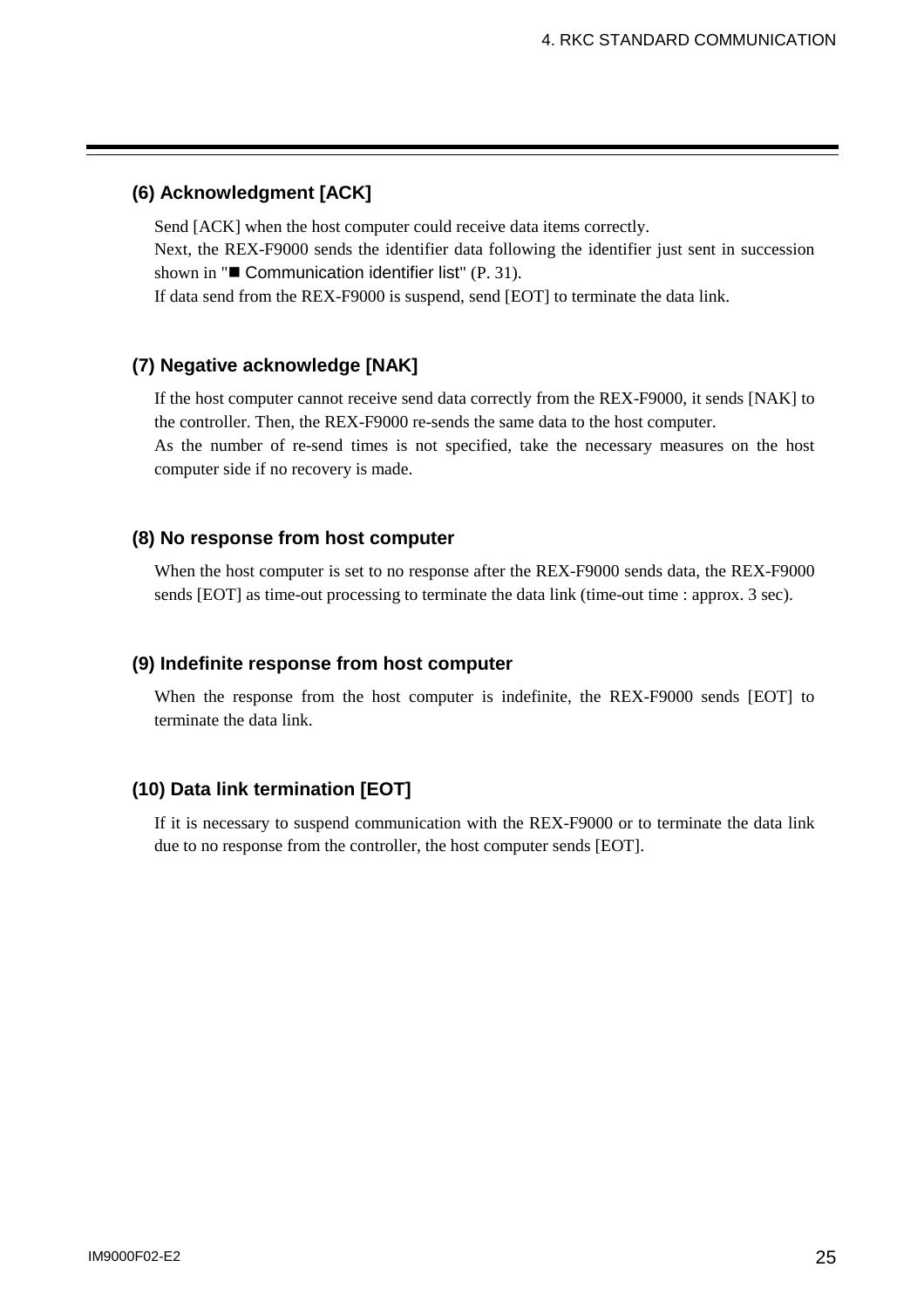#### **Polling procedure example (When the host computer requests data)**

#### $\bullet$  Normal transmission



#### **• For the presence of error in data**

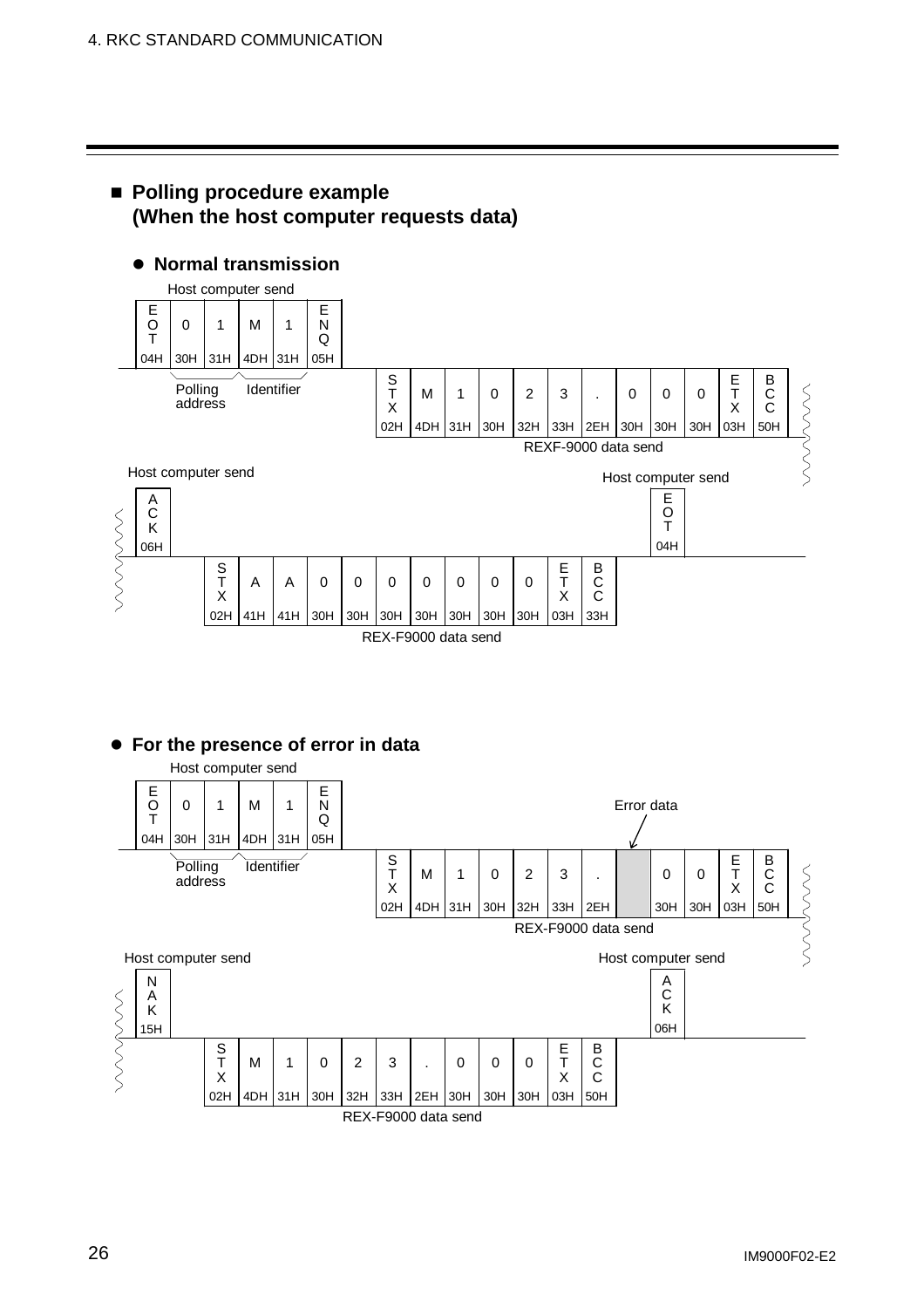#### **4.1.2 Selecting**

Selecting is an operation in which the host computer selects one from among the REX-F9000s multidrop connected and then of recommending data receive. The procedure is as the following. Due to adopted fast selecting in REX-F9000s therefore becomes the type to send the data which connected to selecting sequence.



#### **Selecting procedure**

#### **(1) Initialize of data link**

Host computer sends [EOT] for initializing of data link before selecting sequence.

#### **(2) Selecting address send**

Send the selecting address selected as the selecting sequence from the host computer.

#### **[Device address] (Number of digits : 2)**

This data is a device address of the REX-F9000 to be selected and must be the same as the device address set value in item "3.4 Device address setting" (P. 9).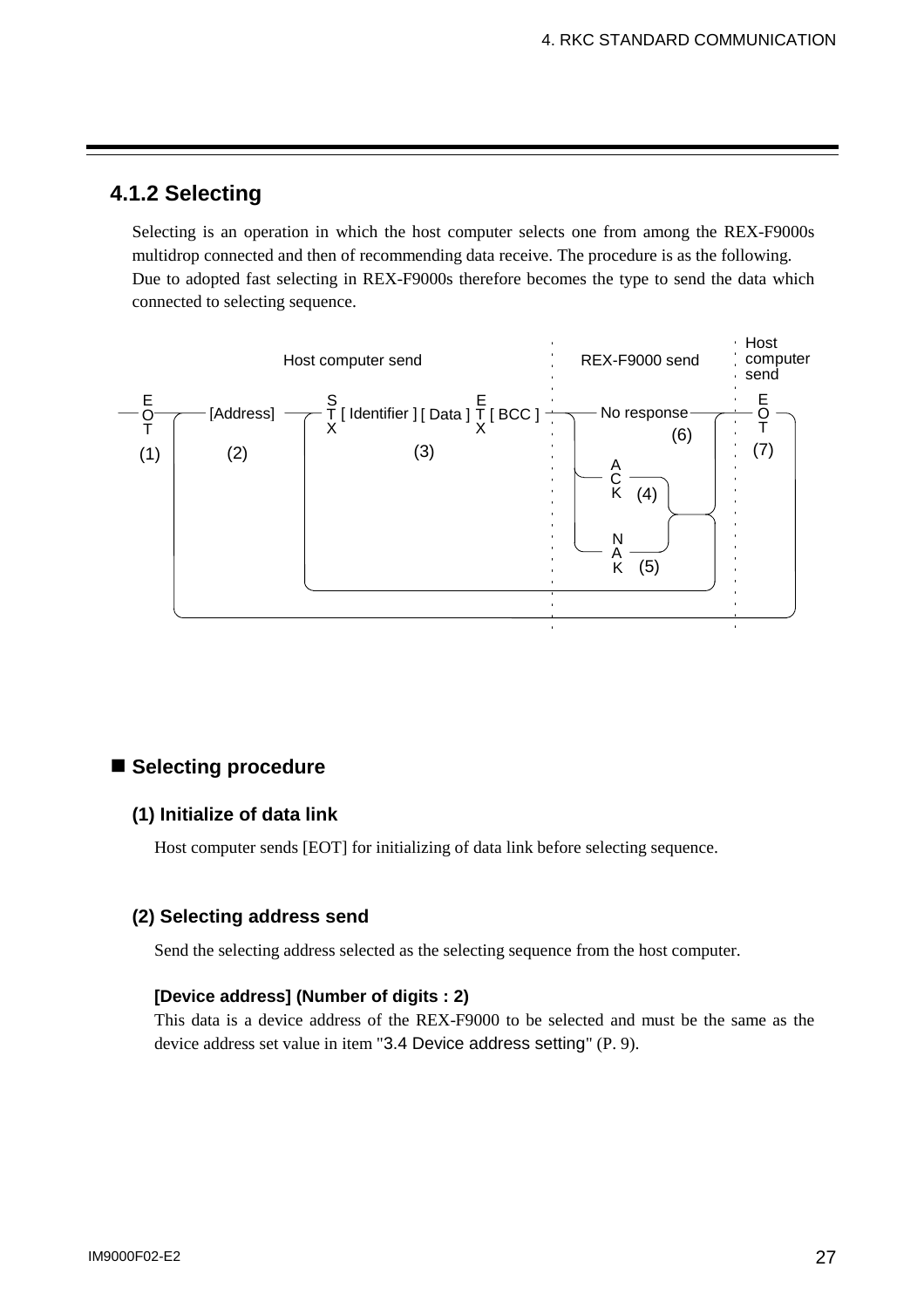#### **(3) Data send**

Host computer to send the data with a format indicated below continuing the selecting sequence.



\* For [STX], [ETX] and [BCC], see item "4.1.1 Polling" (P. 22).

#### c **Identifier [Number of digits : 2] (See P. 31.)**

This identifies the data (set value) which is sent by the host computer.

#### d **Data [Number of digits : 7]**

This is the data indicated by the identifier of the REX-F9000. It is expressed in decimal ASCII code including a minus sign ( - ) and a decimal point. Even zero suppressed data or data whose figures below the decimal point are omitted can be received (However, the maximum number of digits is 7).

#### **Example : When data is -1.5**

|  | $-001.5 \rightarrow$ Receivable |  | $-1.50 \rightarrow$ Receivable  |
|--|---------------------------------|--|---------------------------------|
|  | $-01.5 \rightarrow$ Receivable  |  | $-1.500 \rightarrow$ Receivable |
|  | $-1.5 \rightarrow$ Receivable   |  |                                 |

In addition, the REX-F9000 determines the receive data during selecting as follows.

#### **Example : When setting data is between -10.00 to +10.00**

|                            |               | When data is receivable: |                                        | When data is not receivable: |
|----------------------------|---------------|--------------------------|----------------------------------------|------------------------------|
| $-5 \rightarrow -0.5$      |               |                          | $\overline{\phantom{0}}$ $\rightarrow$ | Not receivable (NAK answer)  |
| $-0.058 \rightarrow -0.05$ |               |                          | $\cdot \quad \rightarrow$              | Not receivable (NAK answer)  |
| .03                        | $\rightarrow$ | 0.03                     | $\overline{\phantom{a}}$ $\rightarrow$ | Not receivable (NAK answer)  |
|                            |               |                          | $+() \rightarrow$                      | Not receivable (NAK answer)  |

#### **(4) Acknowledgment [ACK]**

If the REX-F9000 correctly received data sent from the host computer, send [ACK]. Then, if there is data to be sent next on the host computer side, send the data. After the data has been sent, send [EOT] to terminate the data link.

28 IM9000F02-E2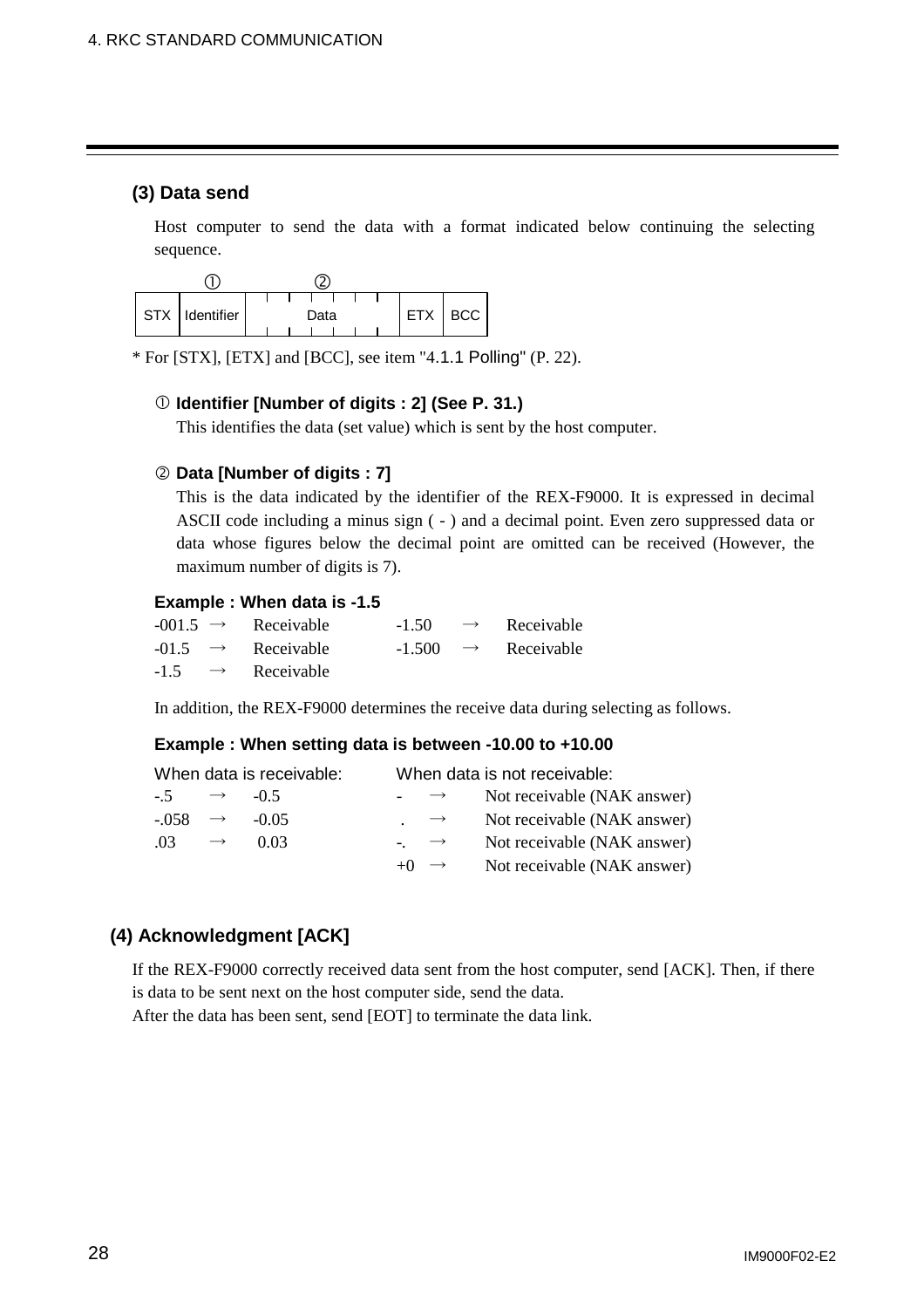#### **(5) Negative acknowledge [NAK]**

The REX-F9000 sends [NAK] in the following cases. Then the appropriate recovery processing steps, such as data resend on the host computer side should be taken.

- $\bullet$  When an error occurs on the line (parity, framing error, etc.).
- $\bullet$  When a BCC check error occurs.
- When there is no identifier.
- $\bullet$  When receive data is not in the specified configuration (Text is not in the "Identifier + data construction.")
- $\bullet$  When the number of receive data digits exceeds 7.
- $\bullet$  When normally receive data exceeds the setting range.

#### **(6) No response**

If the selecting address is not received correctly, the REX-F9000 is set to no response, if [STX], [ETX] and [BCC] is not received correctly, the REX-F9000 is also set to no response.

#### **(7) Data link termination [EOT]**

When terminating the data link because there was no more to be sent on the host computer side or the REX-F9000 was set to no response, send [EOT] from the host computer.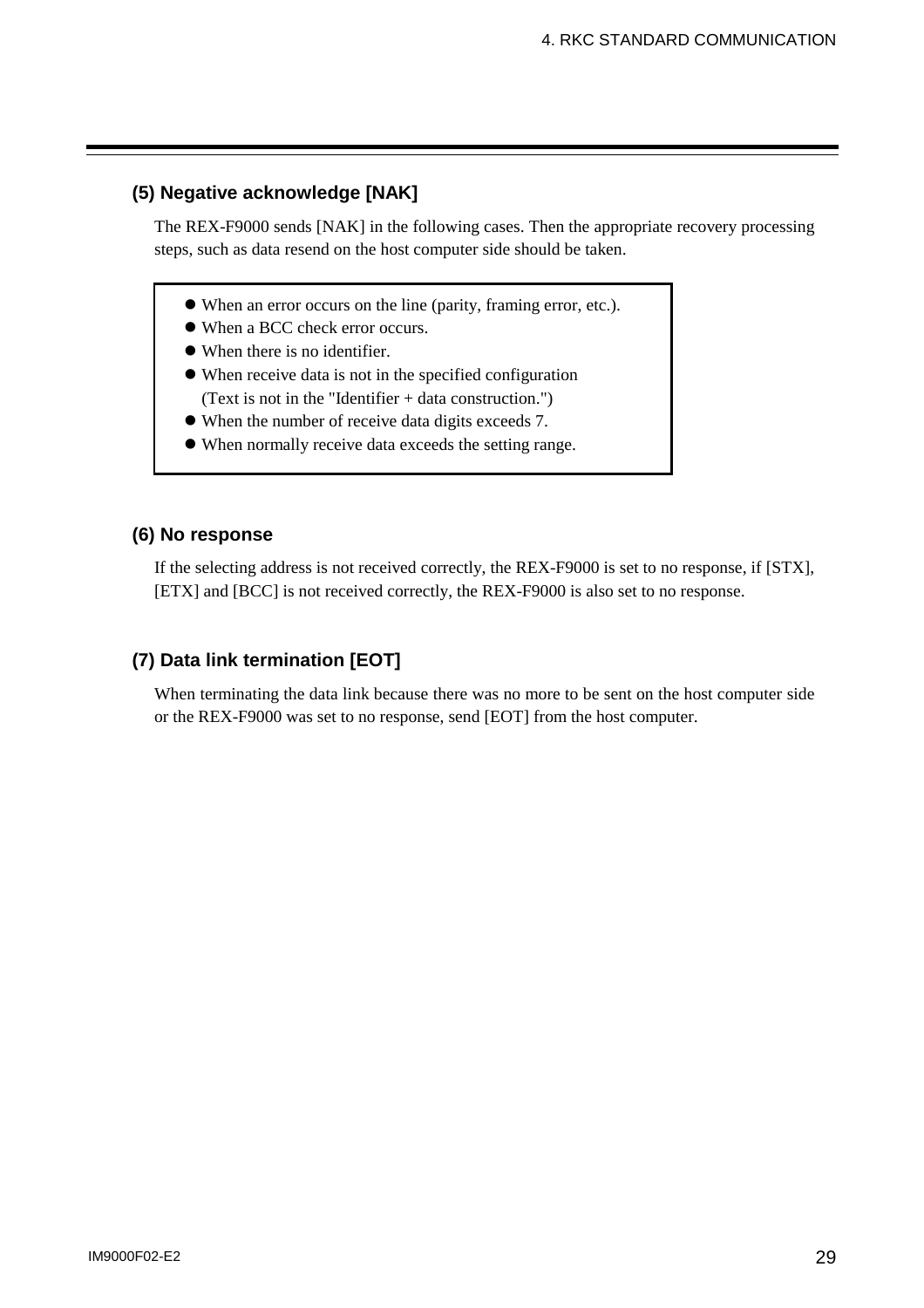

#### **• For the presence of error in data**



#### 30 IM9000F02-E2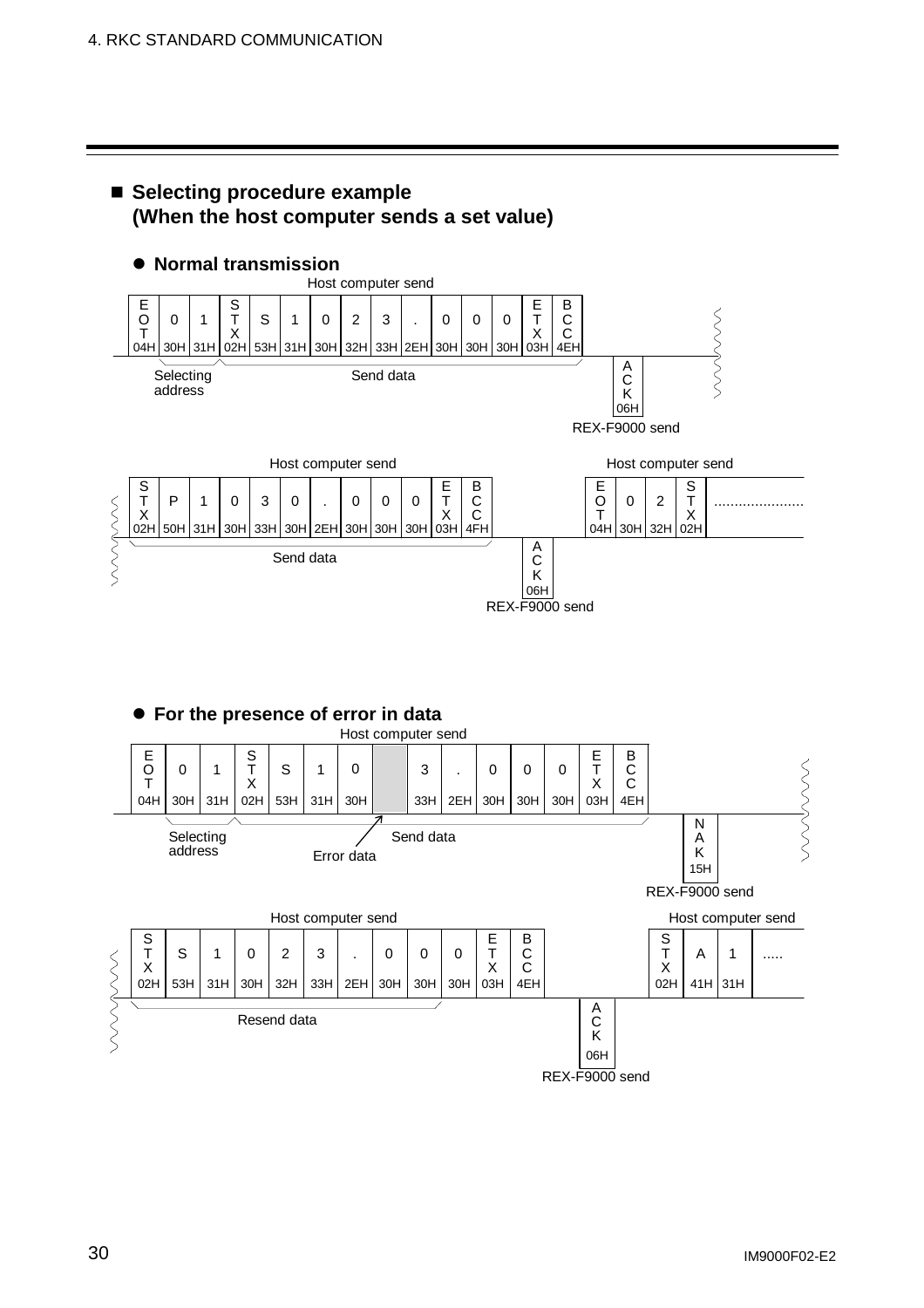## **4.2 Communication identifier**

#### **Communication identifier list**

Before changing data corresponding to the identifiers from "XI (input type)" to "WB (alarm 2 hold action selection)," always turn the "Control RUN/STOP" mode to "STOP."

The number of digits is 7 for all data. [Except for model code (ID)]

| <b>Name</b>                      | Iden-<br>tifier | Data range                                                        | <b>Attribute</b> | <b>Factory set</b><br>value |
|----------------------------------|-----------------|-------------------------------------------------------------------|------------------|-----------------------------|
| Model code                       | ID              |                                                                   | <b>RO</b>        | $---$                       |
| Measured value (PV)              | $M1$            |                                                                   | <b>RO</b>        |                             |
| Alarm 1 output<br>$*1$           | AA              | $0:$ OFF<br>1:ON                                                  | <b>RO</b>        | ----                        |
| Alarm 2 output<br>$*2$           | <b>AB</b>       | $0:$ OFF<br>1:ON                                                  | <b>RO</b>        |                             |
| Manipulated output value<br>(MV) | <b>O1</b>       | $-5.0$ to $+105.0%$                                               | <b>RO</b>        |                             |
| <b>Burnout</b>                   | B1              | 1:ON<br>$0:$ OFF                                                  | <b>RO</b>        | ----                        |
| Error code                       | ER              | $*3$<br>0 to 255                                                  | RO               |                             |
| PID/AT transfer                  | G1              | 1:AT<br>0:PID                                                     | R/W              | $\overline{0}$              |
| <b>AUTO/MANUAL</b><br>transfer   | J1              | $0:$ AUTO<br>1: MANUAL                                            | R/W              | $\overline{0}$              |
| <b>Control RUN/STOP</b>          | <b>SR</b>       | $0:$ RUN<br>1:STOP                                                | R/W              | $\overline{0}$              |
| Set value (SV)                   | S1              | Setting limiter (low limit) to<br>setting limiter (high<br>limit) | R/W              | 0.000                       |
| Alarm 1 setting                  | A1              | Process alarm:<br>0.000 to 50.000 °C                              | R/W              | 5.000                       |
| Alarm 2 setting                  | A2              | Deviation alarm:<br>-19.999 to +19.999 °C                         |                  |                             |
| Proportional band                | <b>P1</b>       | 0.001 to 50.000 °C<br>$*$ 0.000 can't be set.                     | R/W              | 30.000                      |
| Integral time                    | $\mathbf{I}$    | 0.1 to 3600.0 sec<br>* 0.0 can't be set.                          | R/W              | 240.0                       |
| Derivative time                  | D <sub>1</sub>  | 0.0 : Derivative action OFF<br>0.1 to 3600.0 sec                  | R/W              | 60.0                        |

(Attributes RO: Read only, R/W: Read/Write)

Continued on the next page.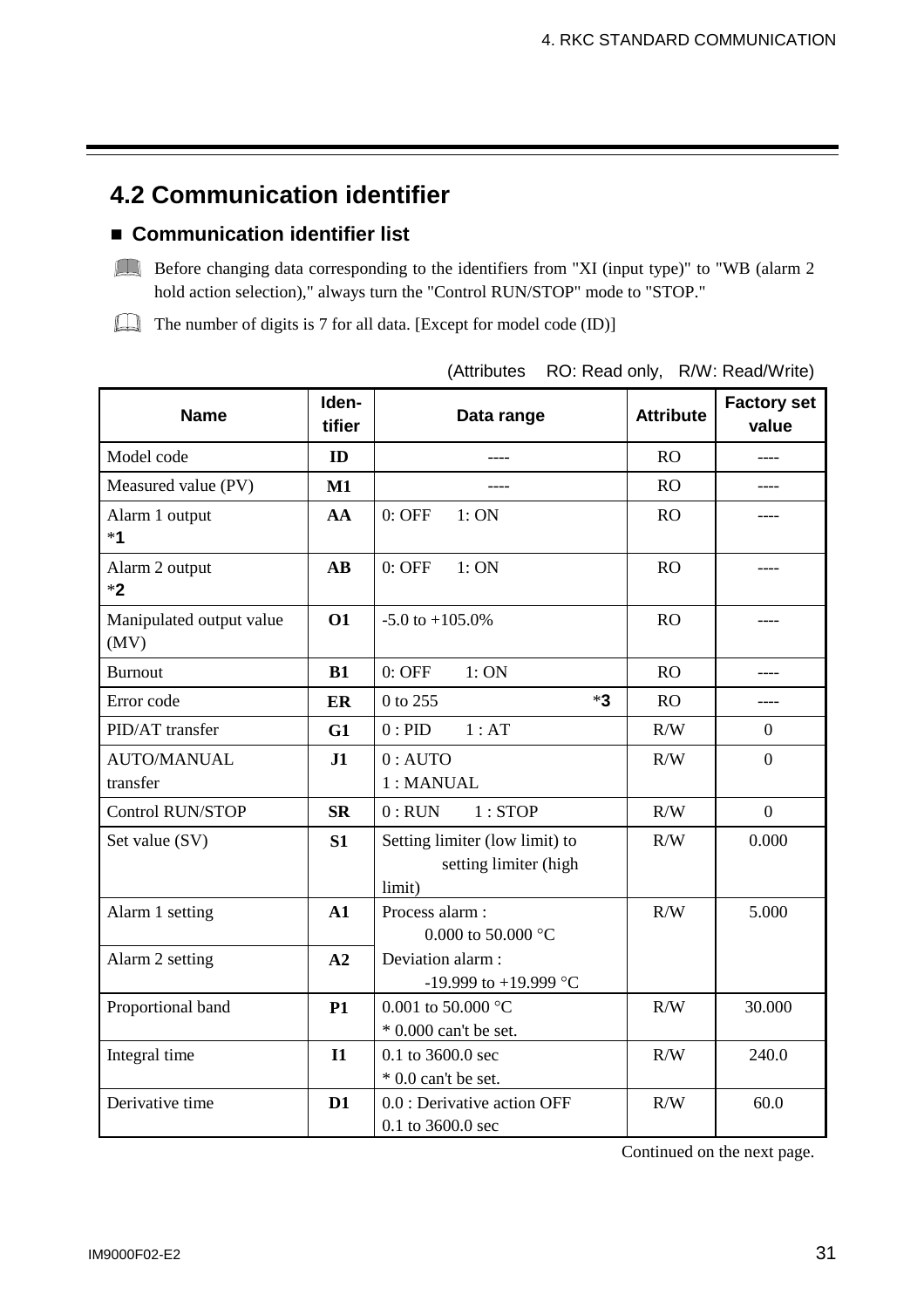| <b>Name</b>                                                | Iden-<br>tifier | Data range                                                                                                                                    | <b>Attribute</b> | <b>Factory set</b><br>value |
|------------------------------------------------------------|-----------------|-----------------------------------------------------------------------------------------------------------------------------------------------|------------------|-----------------------------|
| Control response<br>parameter                              | CA              | $0:$ Slow<br>1: Medium<br>2:Fast                                                                                                              | R/W              | $\boldsymbol{0}$            |
| PV bias                                                    | <b>PB</b>       | -19.999 to +19.999 °C                                                                                                                         | R/W              | 0.000                       |
| Sensor bias                                                | <b>PC</b>       | -1.9999 to +1.9999 $\Omega$                                                                                                                   | R/W              | 0.0000                      |
| Digital filter                                             | F1              | $0.0:$ OFF<br>0.1 to 100.0 sec                                                                                                                | R/W              | 0.0                         |
| Output limiter (high limit)                                | <b>OH</b>       | Output limiter (low limit) to<br>$+105.0%$                                                                                                    | R/W              | 100.0                       |
| Output limiter (low limit)<br><b>OL</b>                    |                 | $-5.0 %$ to<br>output limiter (high<br>limit)                                                                                                 | R/W              | 0.0                         |
| AT bias                                                    | <b>GB</b>       | -19.999 to +19.999 °C                                                                                                                         | R/W              | 0.000                       |
| Alarm 1 differential gap<br>$*1$                           | HA              | 0.000 to 50.000 $^{\circ}$ C                                                                                                                  | R/W              | 2.000                       |
| Alarm 1 timer setting<br><b>TD</b><br>$*1$                 |                 | $0$ to $600$ sec                                                                                                                              | R/W              | $\boldsymbol{0}$            |
| Alarm 2 differential gap<br>$\mathbf{H}\mathbf{B}$<br>$*2$ |                 | 0.000 to 50.000 $^{\circ}$ C                                                                                                                  | R/W              | 2.000                       |
| Alarm 2 timer setting<br>$*2$                              | <b>TG</b>       | $0$ to $600$ sec                                                                                                                              | R/W              | $\boldsymbol{0}$            |
| Analog output<br>specification<br>selection<br>$*4$        | LA              | 0 : Measured value (PV)<br>1 : Deviation (DEV)<br>2: Set value (SV)<br>$*5$<br>4 : Manipulated output<br>value(MV)                            | R/W              | $\boldsymbol{0}$            |
| Analog output scale high<br>*4                             | $H\mathbf{V}$   | $*6$                                                                                                                                          | R/W              | 50.000                      |
| Analog output scale low<br><b>HW</b><br>$*4$               |                 |                                                                                                                                               | R/W              | 0.000                       |
| Bar-graph display selection<br>32                          | DA              | 0 : Manipulated output<br>value(MV)<br>$[1 \text{ dot} : 5 \%]$<br>1 : Deviation (DEV)<br>[0.01 °C/dot]<br>2: Deviation (DEV)<br>[0.1 °C/dot] | R/W              | $\mathbf{0}$<br>IM9000F02-  |

(Attributes RO: Read only, R/W: Read/Write)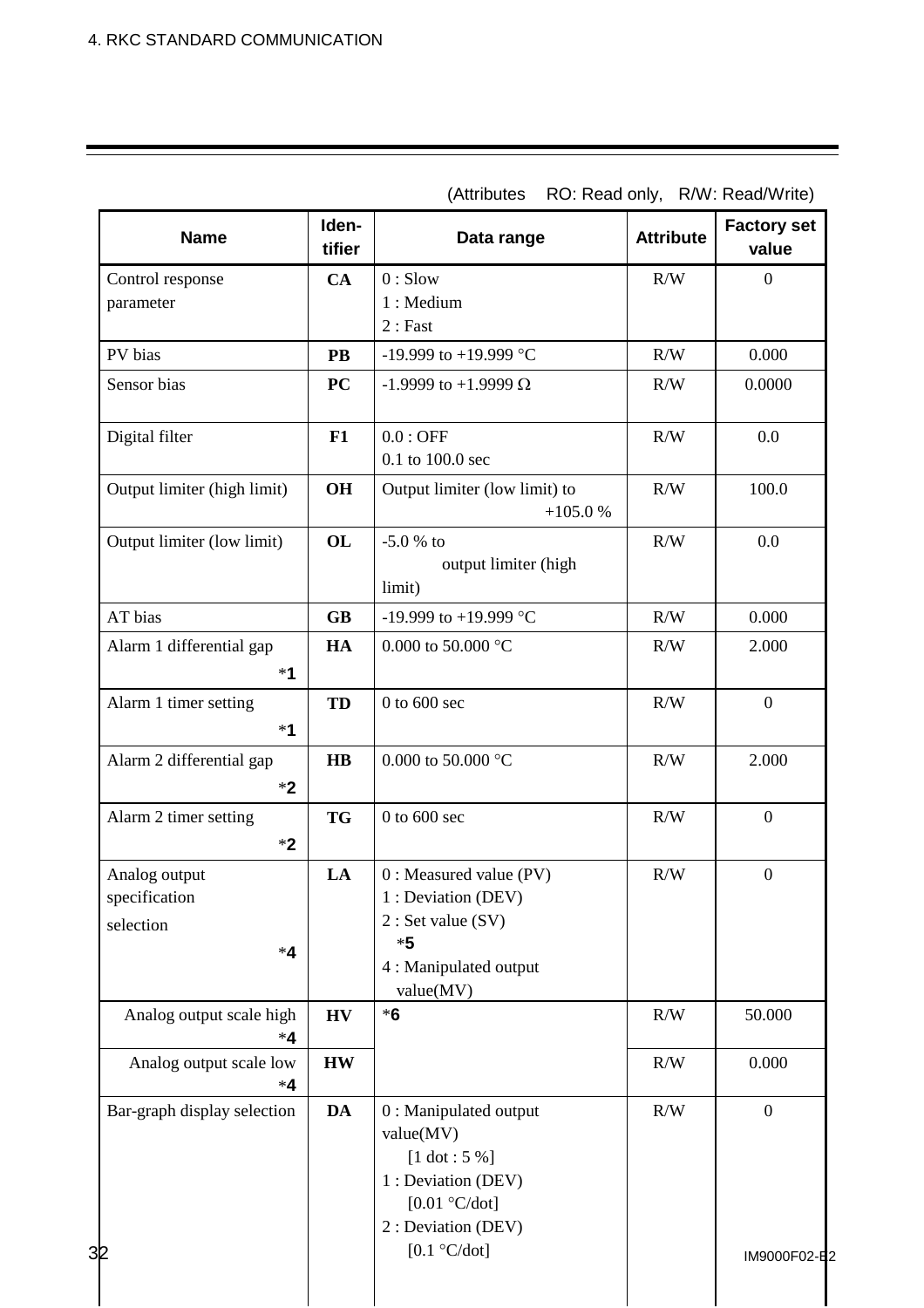#### 4. RKC STANDARD COMMUNICATION

|  |  | Continued on the next page. |
|--|--|-----------------------------|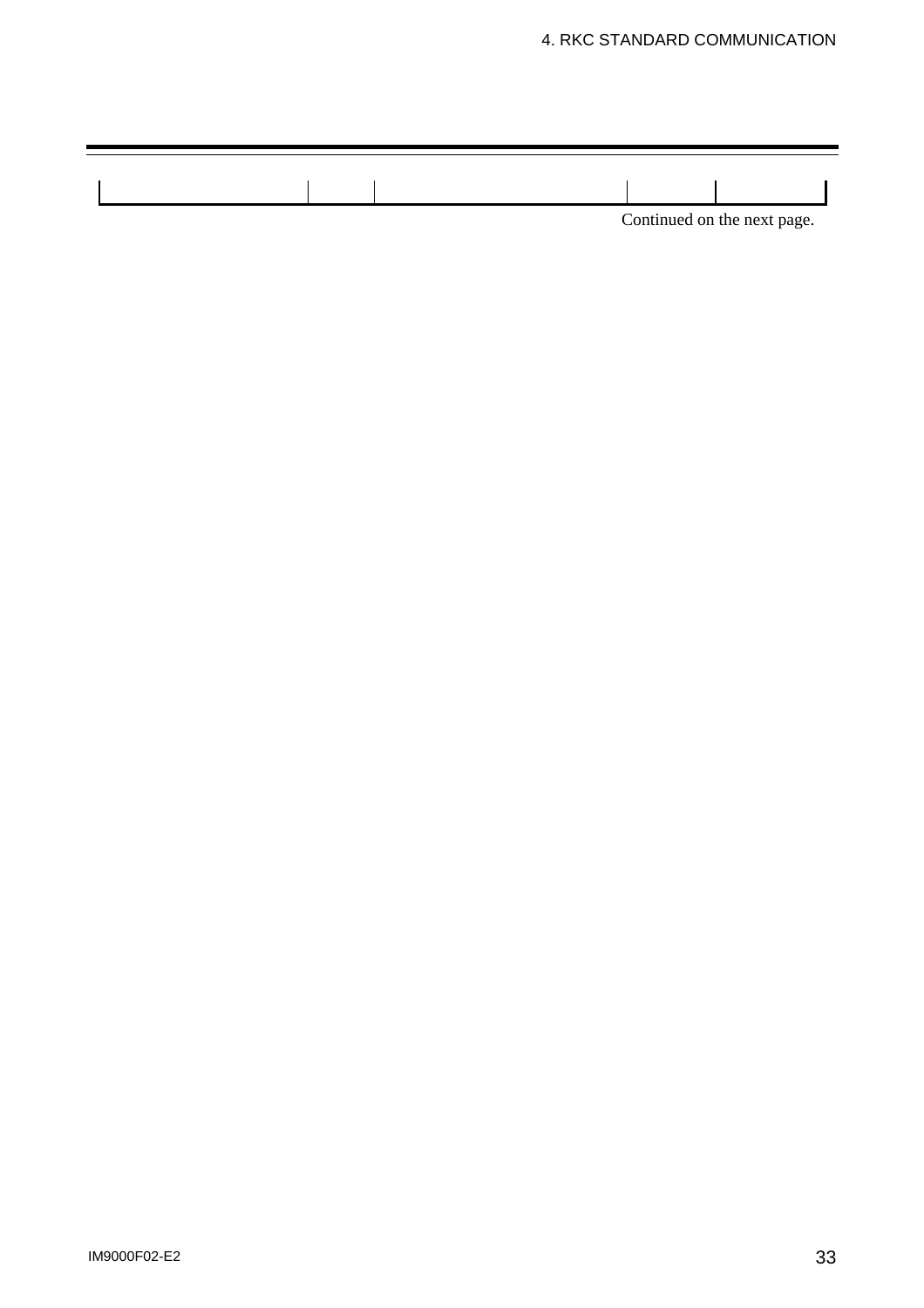|                                            |           | (Attributes                                                                                                       |                  | $\overline{N}$ . $\overline{N}$ eau UIIIV, $\overline{N}$ VV. $\overline{N}$ eau/VVIIIE) |
|--------------------------------------------|-----------|-------------------------------------------------------------------------------------------------------------------|------------------|------------------------------------------------------------------------------------------|
| Iden-<br><b>Name</b><br>tifier             |           | Data range                                                                                                        | <b>Attribute</b> | <b>Factory set</b><br>value                                                              |
| Input type                                 | XI        | $0:$ Pt100 $\Omega$ (3-wire system)<br>1 : Pt100 $\Omega$ (4-wire system)<br>$2:$ JPt100 $\Omega$ (3-wire system) | R/W<br>See *7    | $\boldsymbol{0}$                                                                         |
|                                            |           | $3:$ JPt100 $\Omega$ (4-wire system)                                                                              |                  |                                                                                          |
| Decimal point position                     | <b>XU</b> | 0 : No digit below decimal-point                                                                                  | R/W              | $\overline{3}$                                                                           |
| selection                                  |           | 1 : 1 digit below decimal-point<br>$2:2$ digits below decimal-point<br>3 : 3 digits below decimal-point           | See *7           |                                                                                          |
| Power supply frequency                     | <b>JT</b> | $0:50$ Hz                                                                                                         | R/W              | $\boldsymbol{0}$                                                                         |
|                                            |           | $1:60$ Hz<br>$2:$ Auto setting                                                                                    | See *7           |                                                                                          |
| Setting limiter (high limit)               | <b>SH</b> | Setting limiter (low limit) to                                                                                    | R/W              | 50.000                                                                                   |
|                                            |           | 50.000 °C                                                                                                         | See *7           |                                                                                          |
| Setting limiter (low limit)                | <b>SL</b> | $0.000$ °C to                                                                                                     | R/W              | 0.000                                                                                    |
|                                            |           | setting limiter (high limit)                                                                                      | See *7           |                                                                                          |
| Output cycle time<br>T <sub>0</sub>        |           | 0.1 to 100.0 sec                                                                                                  | R/W              | 0.1                                                                                      |
|                                            |           |                                                                                                                   | See *7           |                                                                                          |
| Direct/reverse action                      | XE        | 0 : Direct action                                                                                                 | R/W              | $\mathbf{1}$                                                                             |
| selection                                  |           | 1 : Reverse action                                                                                                | See *7           |                                                                                          |
| Power feed forward                         | PF        | $0:$ OFF<br>1:ON                                                                                                  | R/W<br>See *7    | $\mathbf{1}$                                                                             |
| Alarm 1 type selection                     | XA        | See *8<br>R/W                                                                                                     |                  | $\boldsymbol{0}$                                                                         |
|                                            |           |                                                                                                                   | See *7           |                                                                                          |
| Alarm 1 energize/de-<br>energize selection | <b>NA</b> | $0:$ Energize<br>1 : De-energize                                                                                  | R/W<br>See *7    | $\boldsymbol{0}$                                                                         |
| Alarm 1 action selection at                | <b>OA</b> | 0 : Normal action                                                                                                 | R/W              | $\boldsymbol{0}$                                                                         |
| abnormality                                |           | 1 : Forced alarm output ON                                                                                        | See *7           |                                                                                          |
| Alarm 1 hold action                        | <b>WA</b> | See *9                                                                                                            | R/W              | $\overline{0}$                                                                           |
| selection                                  |           |                                                                                                                   | See *7           |                                                                                          |
| Alarm 2 type selection                     | <b>XB</b> | See *8                                                                                                            | R/W              | $\boldsymbol{0}$                                                                         |
| Alarm 2 energize/de-                       | <b>NB</b> | $0:$ Energize                                                                                                     | See *7<br>R/W    | $\overline{0}$                                                                           |
| energize selection                         |           | 1 : De-energize                                                                                                   | See *7           |                                                                                          |
| Alarm 2 action selection at                | <b>OB</b> | 0 : Normal action                                                                                                 | R/W              | $\boldsymbol{0}$                                                                         |
| abnormality                                |           |                                                                                                                   | See *7           |                                                                                          |

(Attributes RO: Read only, R/W: Read/Write)

Continued on the next page.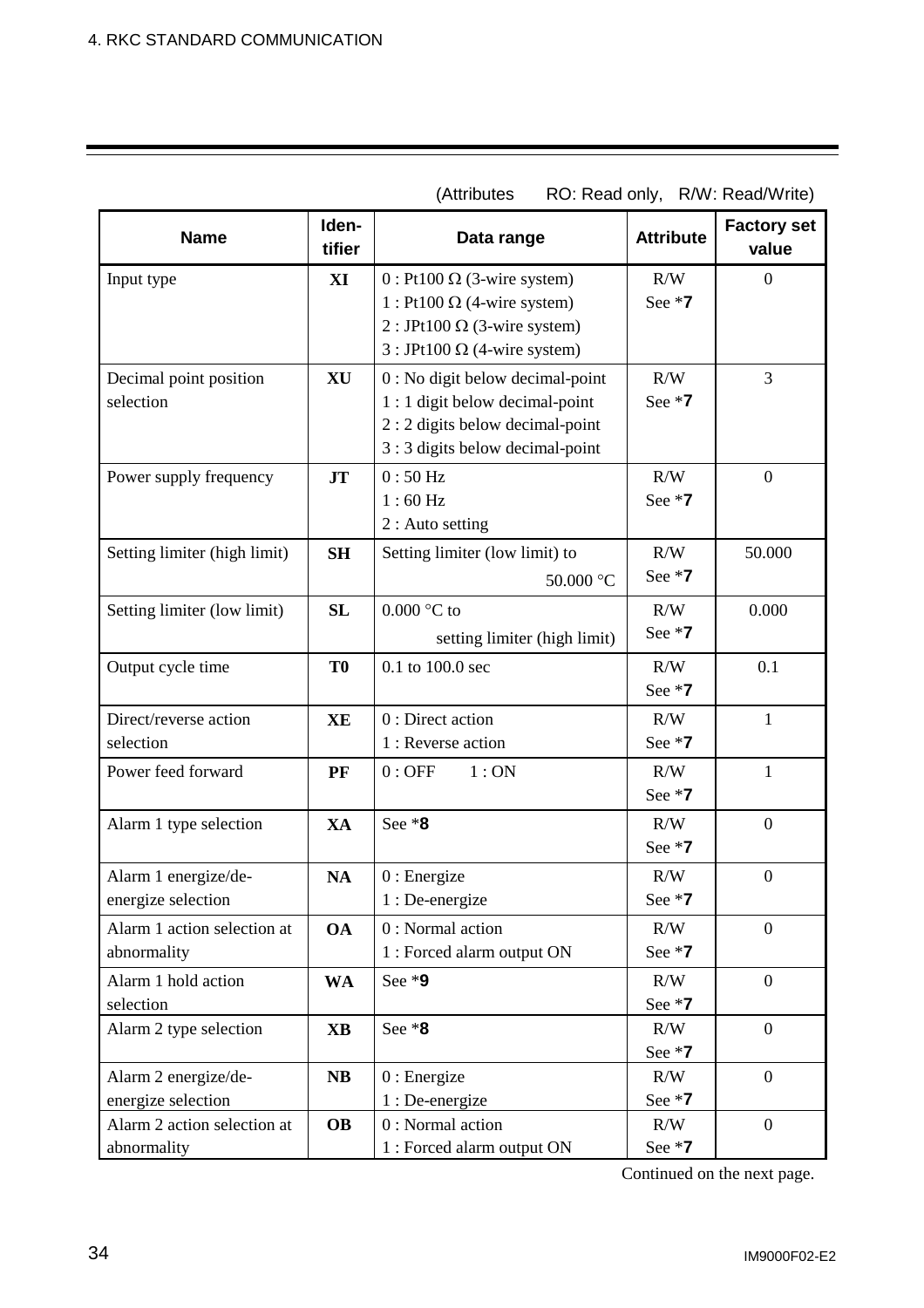|                                  | เภแแมนเบอ<br>$\sim$ . Road Olliy, TV VV. Road, VVIRC) |            |                  |                             |  |  |
|----------------------------------|-------------------------------------------------------|------------|------------------|-----------------------------|--|--|
| <b>Name</b>                      | Iden-<br>tifier                                       | Data range | <b>Attribute</b> | <b>Factory set</b><br>value |  |  |
| Alarm 2 hold action<br>selection | <b>WB</b>                                             | See $*9$   | R/W<br>See $*7$  | 0                           |  |  |
| Set data lock level<br>selection | LK                                                    | See *10    | R/W              | 0                           |  |  |
| Mode lock level selection        | LM                                                    | See $*11$  | R/W              | 0                           |  |  |

(Attributes RO: Read only, R/W: Read/Write)

\***1** : This is an identifier which enables communication when there is an alarm 1.

\***2** : This is an identifier which enables communication when there is an alarm 2.

\***3** : Any number other than "0" indicates errors (RAM write error, etc.) detected by the REX-F9000 selfdiagnosis function. If two or more errors occur simultaneously, the sum total of all error Nos. is sent. Contact your nearest RKC sales agent or RKC sales office.

| <b>Error code</b> | <b>Details</b>                       |  |  |
|-------------------|--------------------------------------|--|--|
|                   | MCU abnormality                      |  |  |
|                   | MCU power supply voltage abnormality |  |  |
|                   | Software abnormality                 |  |  |
| 16                | Input circuit abnormality            |  |  |
|                   | <b>EEPROM</b> error                  |  |  |
|                   | Adjusted data destruction            |  |  |
|                   | Sensor break                         |  |  |
|                   | Other abnormality                    |  |  |

\***4** : This is an identifier which enables communication when there is an analog output.

- \***5** : Do not set "3."
- \***6** : Analog scale range : The analog output scale differs depending on the analog output specification.

| Analog output specification                  | Analog output scale range    |
|----------------------------------------------|------------------------------|
| $0:$ When measured value (PV) is selected.   | 0.000 to 50.000 $^{\circ}$ C |
| 1: When deviation (DEV) is selected.         | $-19.999$ to $+19.999$ °C    |
| 2 : When set value (SV) is selected.         | 0.000 to 50.000 $^{\circ}$ C |
| 3: When manipulated output (MV) is selected. | $-5.0$ to $+105.0\%$         |

\***7** : Data can be written only in STOP mode.

#### \***8** : Alarm type

| Set value      | Type                                              |
|----------------|---------------------------------------------------|
| 0              | No alarm                                          |
|                | Set value high alarm                              |
| $\overline{2}$ | Set value low alarm                               |
| 3              | Process high alarm                                |
| 4              | Process low alarm                                 |
| 5              | Deviation high alarm                              |
| 6              | Deviation low alarm                               |
|                | Deviation high/low alarm (Absolute value setting) |
| 8              | Band alarm (Absolute value setting)               |

Continued on the next page.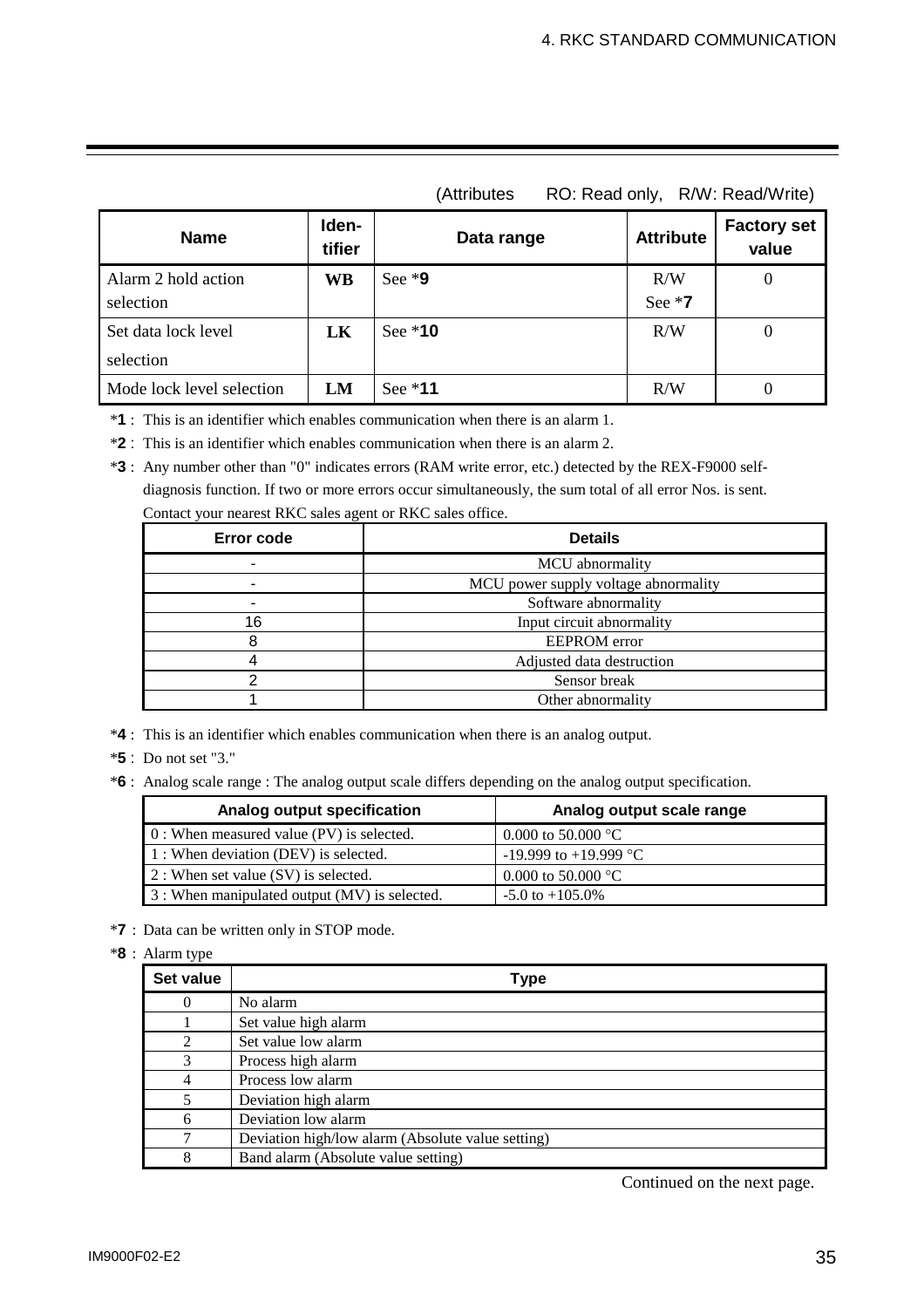#### \***9** : Hold action type

| Set value | Type                                                                     |
|-----------|--------------------------------------------------------------------------|
|           | No hold action                                                           |
|           | Hold action is taken when the power is turned on.                        |
|           | Hold action is taken when the power is turned on or the setting changed. |

#### \***10** : Set data lock level

| Set value | Set data lock level                        |
|-----------|--------------------------------------------|
|           | Set value (SV) and parameter can't be set. |
|           | Only set value (SV) can be set.            |
|           | Only parameter group (PG) can't be set.    |

#### \***11** : Mode lock level

| Set value | <b>PID/AT</b> | <b>AUTO/MANUAL</b> | <b>Control RUN/STOP</b> |
|-----------|---------------|--------------------|-------------------------|
|           | $\times$      | $\times$           | $\times$                |
|           | $\times$      |                    | $\times$                |
|           |               | $\times$           | $\times$                |
|           |               |                    | $\times$                |
|           | $\times$      | $\times$           |                         |
|           | $\times$      |                    |                         |
|           |               | $\times$           |                         |
|           |               |                    |                         |

- : Unsettable (Mode lock)

 $\times$  : Settable (Mode unlock)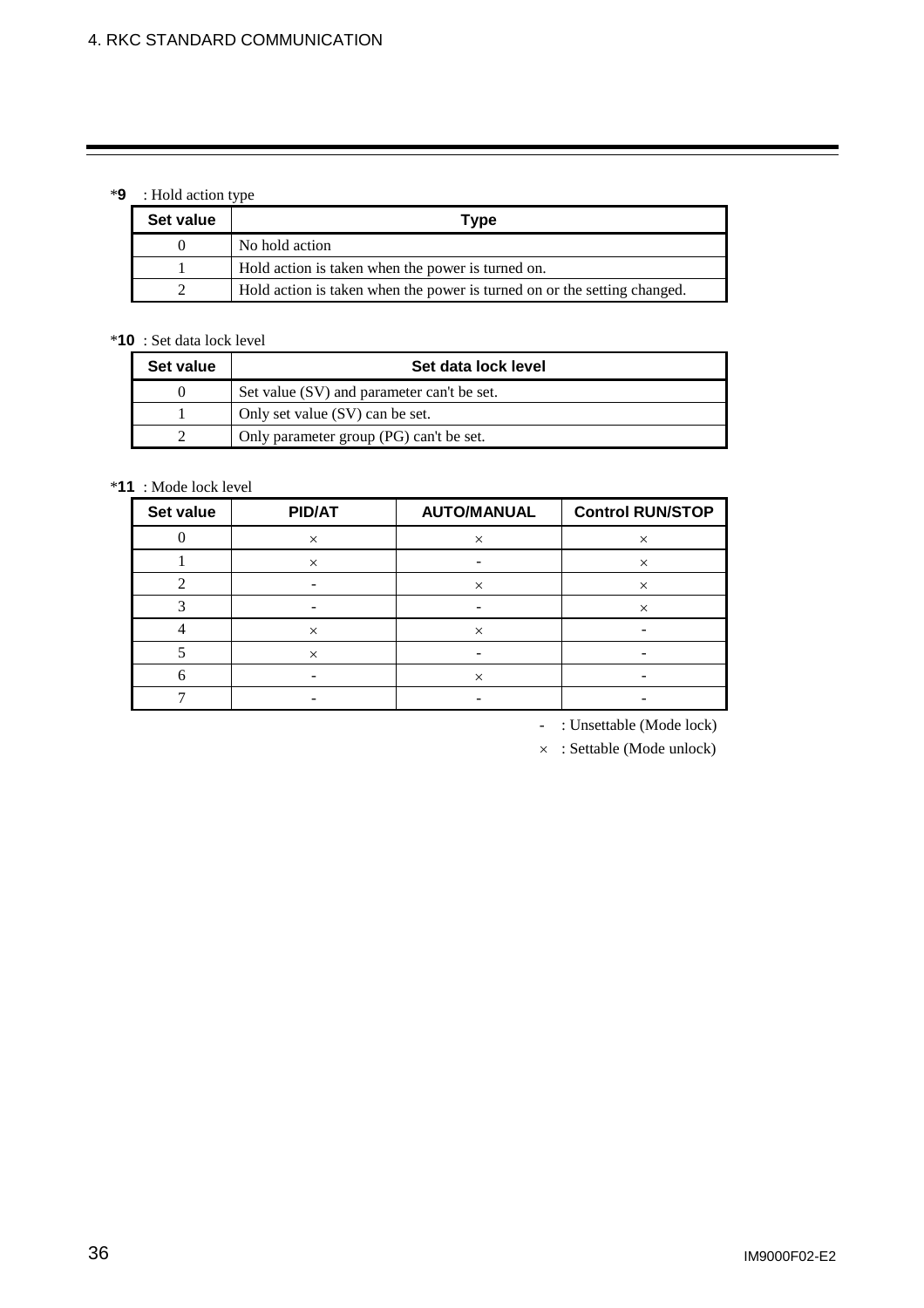## **5. LADDER COMMUNICATION**

## **5.1 Communication protocol**

Ladder communication is a communication means provided for connecting with the PLC. The REX-F9000 uses the ignored process for the ladder communication protocol.

#### • Definition of protocol

Read : Based on a data request from the PLC, data is sent to the PLC from the REX-F9000. Write : Based on a data request from the PLC, data is received by the REX-F9000.

## **5.1.1 Communication data configuration**

|                 |            | . .<br>2   | ③         | (4)           | 3)         | $\circledcirc$ |       |
|-----------------|------------|------------|-----------|---------------|------------|----------------|-------|
| Number of bytes |            |            | $\bigcap$ | $\mathcal{D}$ | ◠          |                |       |
| Number of BCD   | ↑          | ∍          |           |               | 4          | ∍              |       |
| digits          |            |            |           |               |            |                |       |
| <b>Details</b>  | <b>STX</b> | <b>ADR</b> | ID        | <b>CMD</b>    | <b>DAT</b> | CR             | LE    |
|                 | (02H)      |            |           |               |            | (0DH)          | (0AH) |

 $\blacksquare$  PLC  $\rightarrow$  REX-F9000 (During data send from PLC)

#### REX-F9000  $\rightarrow$  PLC (During data receive by PLC)

|                                |                     | $^\mathbb{O}$ | ③  | ④              | G              | ④          | ⑤          | ⊚               |             |
|--------------------------------|---------------------|---------------|----|----------------|----------------|------------|------------|-----------------|-------------|
| Number of<br>bytes             |                     |               | 2  | $\overline{2}$ | $\overline{2}$ | 2          | 2          |                 |             |
| Number of<br><b>BCD</b> digits | ◠                   | 2             | 4  |                |                |            | 4          | <br>റ           |             |
| Details                        | <b>STX</b><br>(02H) | <b>ADR</b>    | ID | <b>CMD</b>     | <b>DAT</b>     | <b>CMD</b> | <b>DAT</b> | <br>CR<br>(ODH) | LF<br>(0AH) |

#### c **STX**

This is the transmission control character which indicates the start of the text (identifier and data). Set to STX (02H) fixed.

#### d **ADR [Device address]**

This data corresponds to the device address to select one REX-F9000 from among many REX-F9000s to which the PLC is multi-drop-connected. This should be the same as the device address set value in "3.4 Device address setting" (P.9).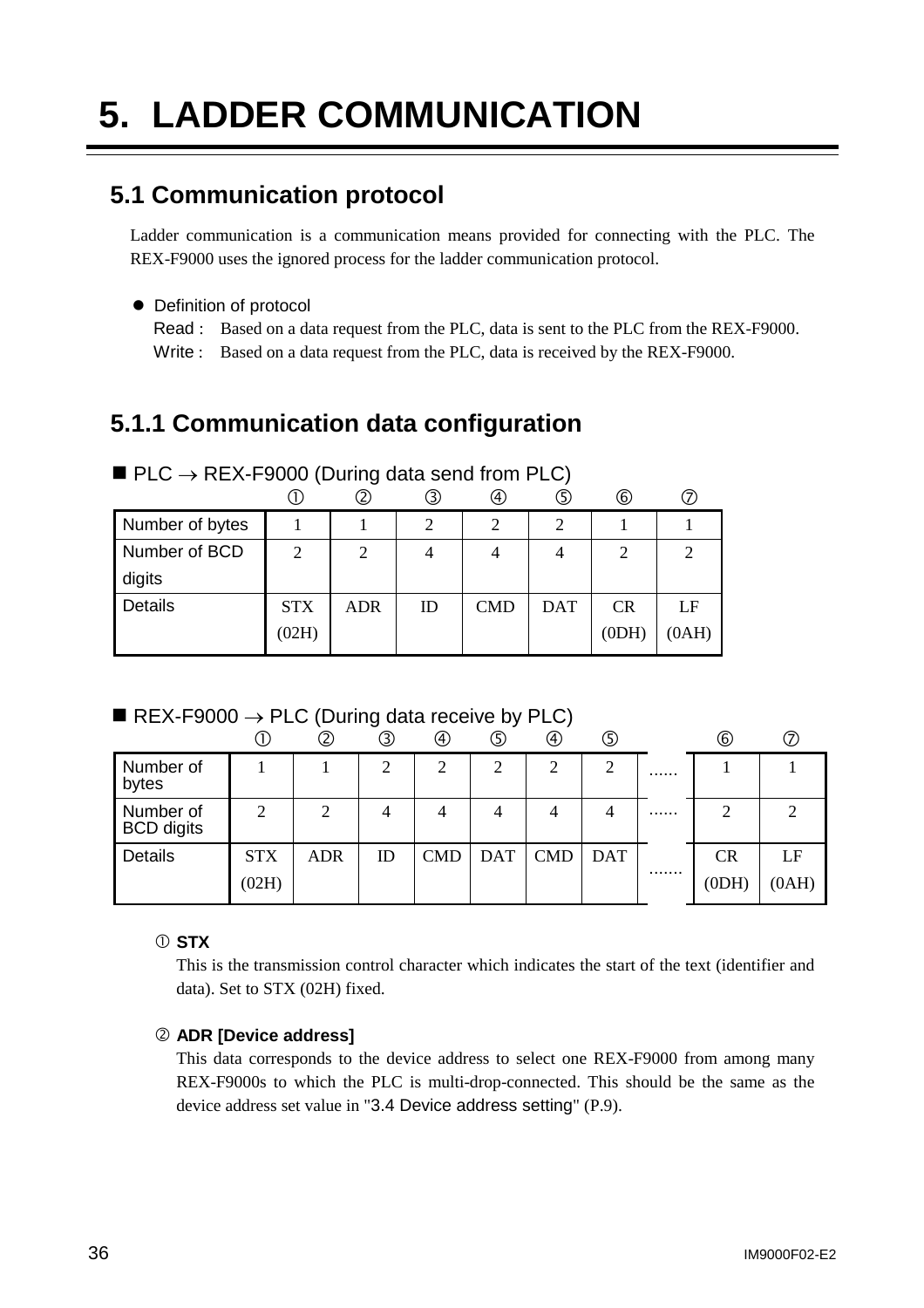#### e **ID [Identifier]**

These are numbers used for the PLC to identify data to be requested or set to the REX-F9000.

These are numbers of four figures in the communication identifier list (P.44).

#### f **CMD [Command]**

These are commands used for the PLC to identify the details of processing and the data sing to be requested to the REX-F9000.

| <b>Command</b><br>(CMD) | <b>Details</b>                           | Identifier transfer order           |
|-------------------------|------------------------------------------|-------------------------------------|
| (0000)<br>0001          | Read request                             | Upper byte $\rightarrow$ Lower byte |
| 0010                    | Write request, write $data + (Positive)$ |                                     |
| 0011                    | Write request, write data - (Negative)   |                                     |
| 0100                    | Read request (Byte inversion)            |                                     |
| 1000                    | Write request, write data $+(Positive)$  | Lower byte $\rightarrow$ Upper byte |
| 1100                    | Write request, write data - (Negative)   |                                     |
| Other                   | Usage inhibited                          |                                     |

#### $PLC \rightarrow REX-F9000$  (During data send from PLC)

#### $REX-F9000 \rightarrow PLC$  (During data receive by PLC)

| <b>Command</b><br>(CMD) | <b>Details</b>                                   | Identifier transfer order           |
|-------------------------|--------------------------------------------------|-------------------------------------|
| 0000                    | Read response, read data $+(Positive)$           | *1                                  |
| 0001                    | Read response, read data - (Negative)            | Upper byte $\rightarrow$ Lower byte |
| 0010                    | Write response, write result data $+$ (Positive) |                                     |
| 0011                    | Write response, write result data - (Negative)   |                                     |
| 0100                    | Read response, read data - (Negative)            | Lower byte $\rightarrow$ Upper byte |
| 1000                    | Read request, write result data $+$ (Positive)   |                                     |
| 1100                    | Read request, write result data - (Negative)     |                                     |
| Other                   | Abnormal response                                |                                     |

\***1** : Data transfer order is in accordance with the command from the PLC connected to the REX-F9000.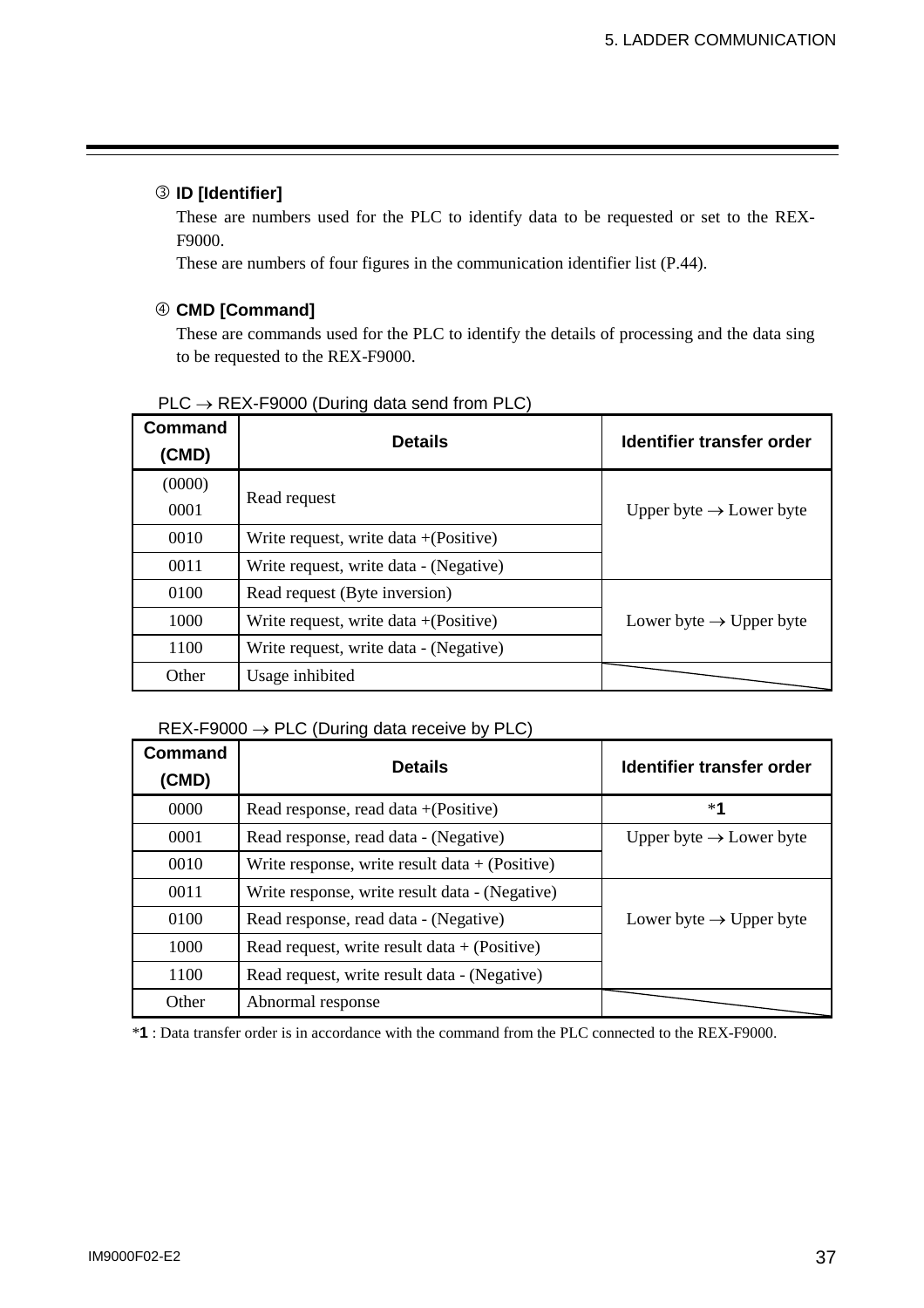#### g **DAT [Data]**

| <b>Details of processing</b><br>by PLC | <b>Communication direction</b> | Details of send/receive data                         |
|----------------------------------------|--------------------------------|------------------------------------------------------|
| Polling                                | $PLC \rightarrow REX-F9000$    | Number of read data (Maximum 30)                     |
| *For data read                         | $REX-F9000 \rightarrow PLC$    | Read data<br>*Data such as measured value (PV), etc. |
| Selecting                              | $PLC \rightarrow REX-F9000$    | Write data                                           |
| *For data write                        | $REX-F9000 \rightarrow PLC$    | Data after write execution                           |

#### h**,** i **CR, LF [Delimit]**

Control characters to indicate the end of a text. The REX-F9000 judges that the text ends if it receives CR (0DH) and LF (0AH) in succession.

## **5.1.2 Data format**

The data (DAT) format is expressed as internal data excluding the decimal point.

| Example :          |                                          |                                      |
|--------------------|------------------------------------------|--------------------------------------|
| Data name          | <b>Actual data</b>                       | Internal data                        |
| Manipulated output | $-5.0$ to $+105.0$                       | $-0050$ to $+1050$                   |
| value $(MV)$       |                                          |                                      |
| Proportional band  | $0.001$ to 50.000                        | 0001 to 5000                         |
| PV bias            | $-19.999$ to $+19.999$                   | $-1999$ to $+1999$                   |
| Alarm 1 setting    | Process alarm: 0.000 to 50.000           | Process alarm : $0000$ to $5000$     |
|                    | Deviation alarm : $-19.999$ to $+19.999$ | Deviation alarm : $-1999$ to $+1999$ |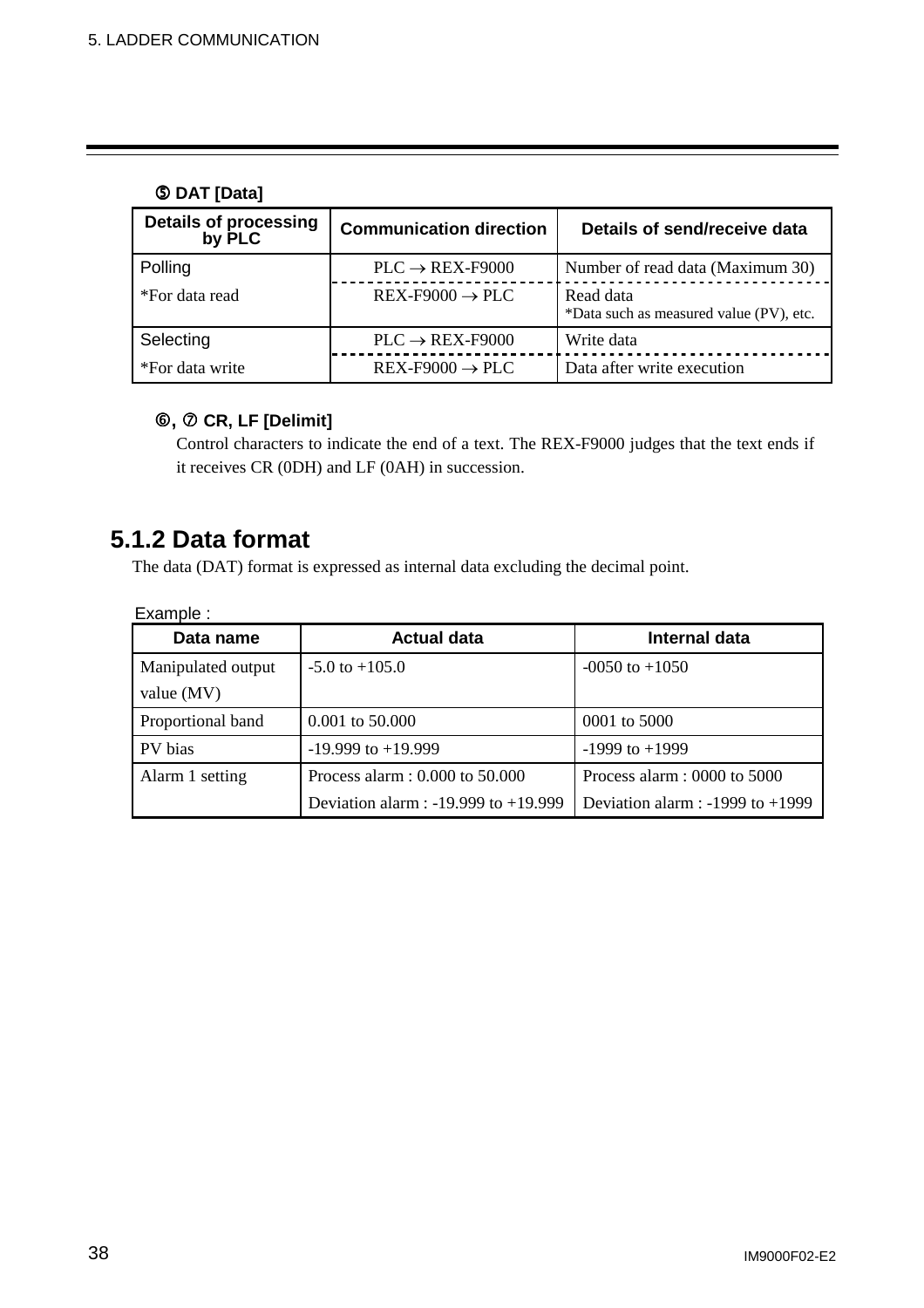## **5.1.3 Data read**

Reads identifiers requested from the PLC by the corresponding number of data items. A response from REX-F9000 is returned as 4-digit BCD data excluding the sign data and decimal point. Number of data which can be read at a time : 1 to 30.



identifier  $+ n - 1$  (n : Number of read data)

If there is no identifier requested by the PLC, the REX-F9000 returns the "0000" data.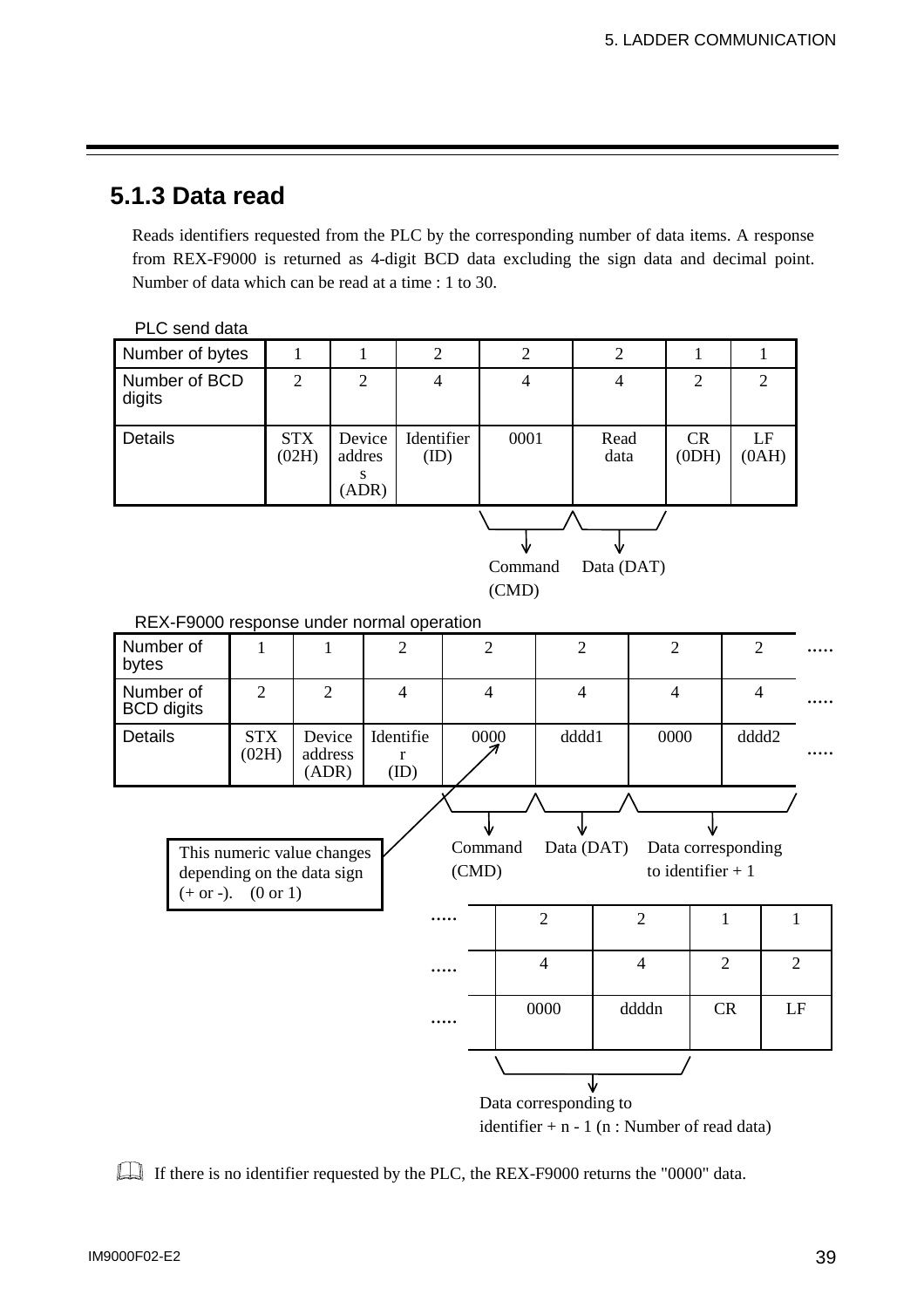## **5.1.4 Data write**

Writes the specified data in the specified identifier. Write data is specified by 4-digit BCD data excluding the sign data and decimal point.

The number of data which can be written at a time is 1.

| PLC send data                    |                     |                            |                        |                               |                |                    |             |  |
|----------------------------------|---------------------|----------------------------|------------------------|-------------------------------|----------------|--------------------|-------------|--|
| Number of bytes                  | 1                   |                            | 2                      | 2                             | $\overline{2}$ |                    |             |  |
| Number of BCD<br>digits          | $\overline{2}$      | 2                          | 4                      | $\overline{4}$                | $\overline{4}$ | $\overline{2}$     | 2           |  |
| Details                          | <b>STX</b><br>(02H) | Device<br>address<br>(ADR) | Identifie<br>r<br>(ID) | 0010<br><sub>or</sub><br>0011 | dddd           | <b>CR</b><br>(ODH) | LF<br>(AA0) |  |
| Setting data<br>Command<br>(CMD) |                     |                            |                        |                               |                |                    |             |  |

| REX-F9000 response      |            |                            |                  |                    |      |    |    |
|-------------------------|------------|----------------------------|------------------|--------------------|------|----|----|
| Number of bytes         |            |                            |                  |                    |      |    |    |
| Number of BCD<br>digits | 2          |                            |                  | 4                  |      |    |    |
| <b>Details</b>          | <b>STX</b> | Device<br>address<br>(ADR) | Identifie<br>ID) | 0010<br>or<br>0011 | dddd | CR | LF |

## The original data is returned by ignoring data write for either of the following cases.

- The data range is exceeded, or
- $\bullet$  a write inhibit identifier is specified.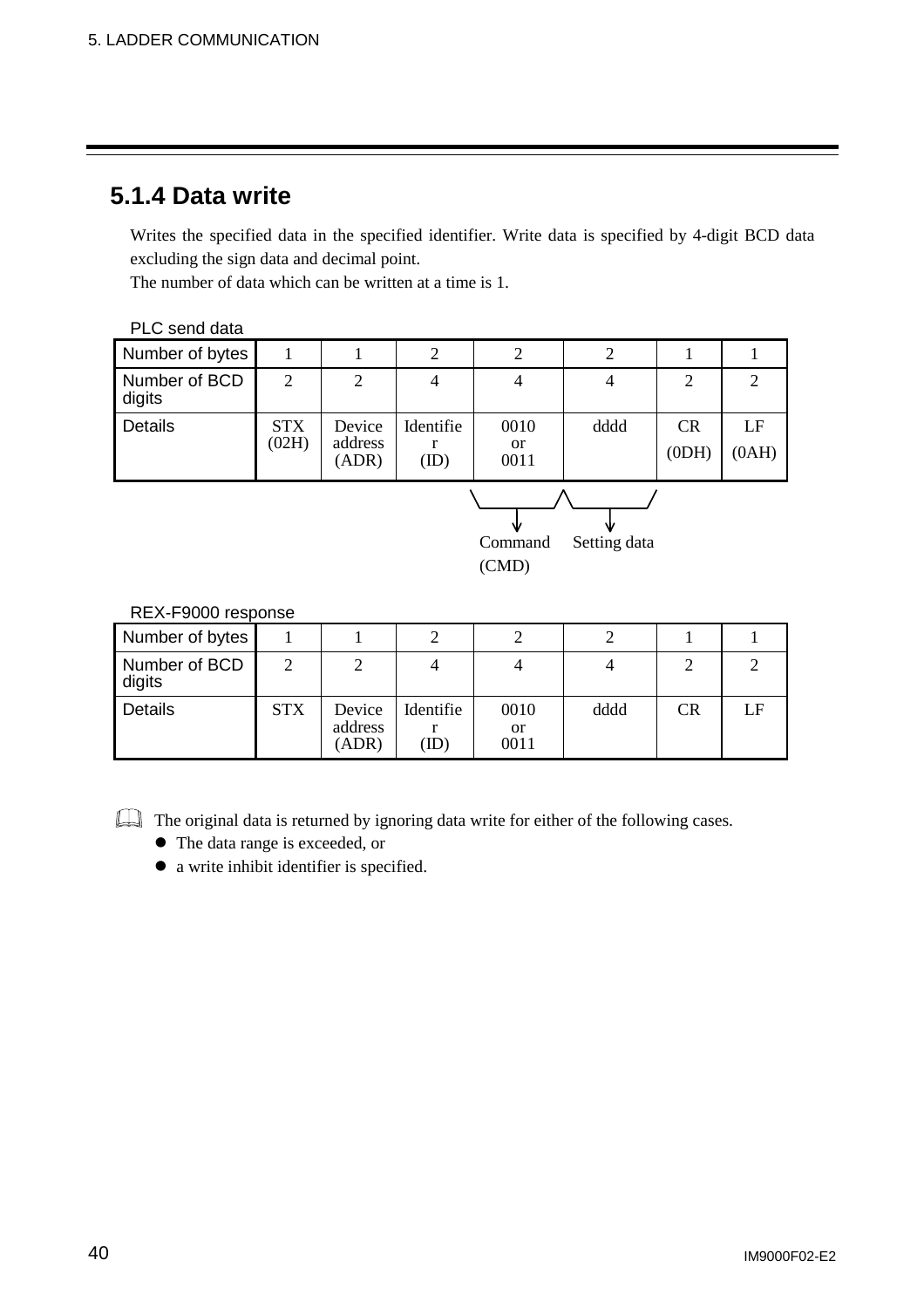## **5.1.5 Reversal of read/write data bytes**

There are two methods of sending word data : One is to send the data from the upper byte and the other is to send the data from the lower byte.

The following two items can be inverted : Identifier (ID) and data (DAT).

Only the data (DAT) can also be inverted by setting.

| Number of bytes         |                     |                           |                             |                  |               |             |             |
|-------------------------|---------------------|---------------------------|-----------------------------|------------------|---------------|-------------|-------------|
| Number of BCD<br>digits | $\mathfrak{D}$      |                           |                             |                  |               |             |             |
| Details                 | <b>STX</b><br>(02H) | Device<br>addres<br>(ADR) | Identifie<br>$(\mathbf{W})$ | Command<br>(CMD) | Data<br>(DAT) | CR<br>(ODH) | LF<br>(OAH) |

These two items can be inverted.

#### $\blacksquare$  Inverting method

#### **Reversal of Identifier (ID) and data (DAT)**

The usual data transfer order is reversed by the command (CMD).

| <b>Command</b><br>(CMD) | <b>Details</b>                           | Identifier transfer order           |
|-------------------------|------------------------------------------|-------------------------------------|
| (0000)                  |                                          |                                     |
| 0001                    | Read request                             | Upper byte $\rightarrow$ Lower byte |
| 0010                    | Write request, write $data + (Positive)$ |                                     |
| 0011                    | Write request, write data - (Negative)   |                                     |
| 0100                    | Read request (Byte inversion)            |                                     |
| 1000                    | Write request, write $data + (Positive)$ | Lower byte $\rightarrow$ Upper byte |
| 1100                    | Write request, write data - (Negative)   |                                     |
| Other                   | Usage inhibited                          |                                     |

| $PLC \rightarrow REX-F9000$ (During data send from PLC) |  |  |
|---------------------------------------------------------|--|--|
|                                                         |  |  |

Continued on the next page.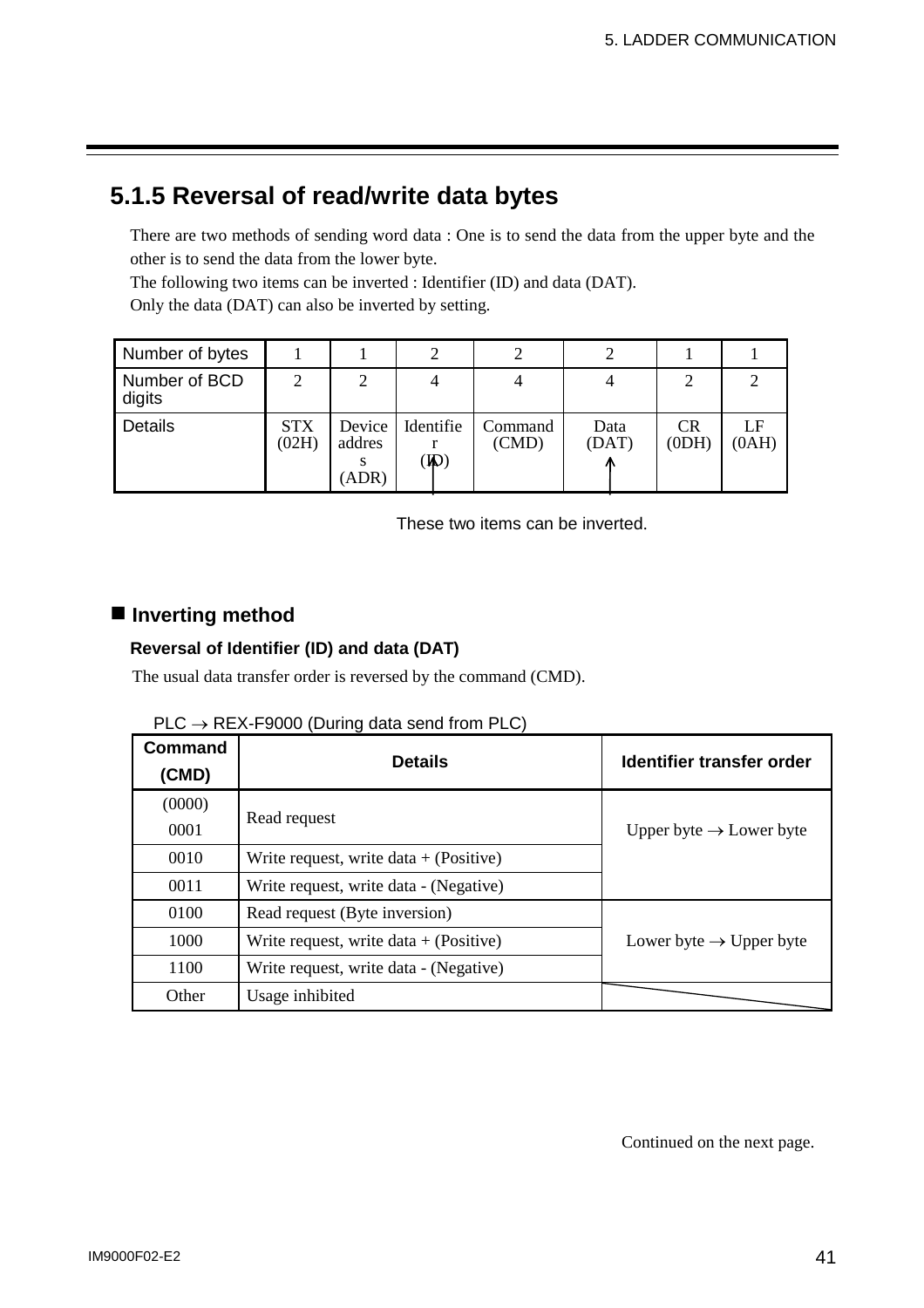| <b>Command</b><br>(CMD) | <b>Details</b>                                   | Identifier transfer order           |
|-------------------------|--------------------------------------------------|-------------------------------------|
| 0000                    | Read response, Read data $+$ (Positive)          | *1                                  |
| 0001                    | Read response, Read data - (Negative)            | Upper byte $\rightarrow$ Lower byte |
| 0010                    | Write response, Write result data $+$ (Positive) |                                     |
| 0011                    | Write response, Write result data - (Negative)   |                                     |
| 0100                    | Read response, Read data - (Negative)            | Lower byte $\rightarrow$ Upper byte |
| 1000                    | Write request, Write result data $+$ (Positive)  |                                     |
| 1100                    | Write request, Write result data - (Negative)    |                                     |
| Other                   | Abnormal response                                |                                     |

 $REX-F9000 \rightarrow PLC$  (During data receive by PLC)

\*1 : Data transfer order is in accordance with the command from the PLC connected to the REX-F9000.

#### ■ Only data is inverted

Change can be made by specifying "0011" to the data number (ID) and setting data on "0 : High order $\rightarrow$ Low order " or "Other than 0 : Low order $\rightarrow$ High order."

| Number of bytes         |                     |                                | 2               | 2                | $\overline{2}$                             |                |             |
|-------------------------|---------------------|--------------------------------|-----------------|------------------|--------------------------------------------|----------------|-------------|
| Number of BCD<br>digits | 2                   | 2                              | 4               | 4                | 4                                          | $\overline{2}$ | 2           |
| Details                 | <b>STX</b><br>(02H) | Device<br>addres<br>s<br>(ADR) | 0011            | Command<br>(CMD) | Set 0 or any<br>number other<br>than $0$ . | CR<br>(ODH)    | LF<br>(OAH) |
|                         |                     |                                | Identifier (ID) |                  | Data (DAT)                                 |                |             |

**[Example]** The following procedure is executed for send/receive data of 1234h.

• When sending data from the upper byte When REX-F9000 sends data: Sends data in order of 12h and 34h. When REX-F9000 receives data : When REX-F9000 receives data in order of 12h and 34h, it

recognizes the data as 1234h.

• When sending data from the lower byte When REX-F9000 sends data : Sends data in order of 34h and 12h. When REX-F9000 receives data : When REX-F9000 receives data in order of 12h and 34h, it

recognizes the data as 3412h.

\*This setting is held even if the power is turned on again.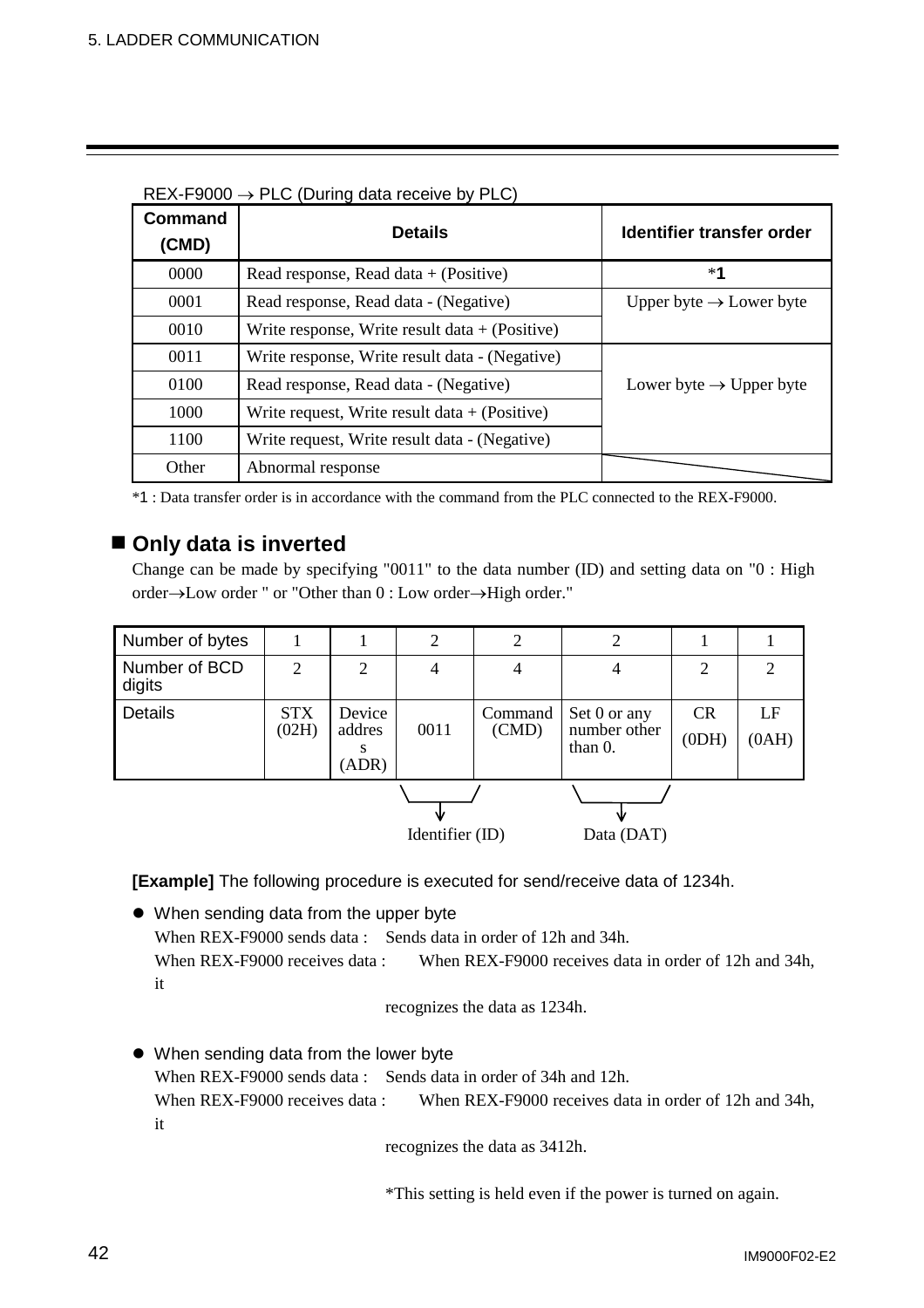## **5.1.6 REX-F9000 no response**

The REX-F9000 issues no-response for any of the following cases.

- The device address sent from the PLC does not match the device address of the REX-F9000.
- z "CR" and "LF" can't be normally received.
- When there is an error in the data type.
- When a communication error occurs.

## **5.1.7 Example of text sent by PLC**

#### ■ Example of text

It is assumed that the address No. is 00 and that data notation is hexadecimal.

#### ● When reading measured value (PV)



**• When writing set value (PV)** 

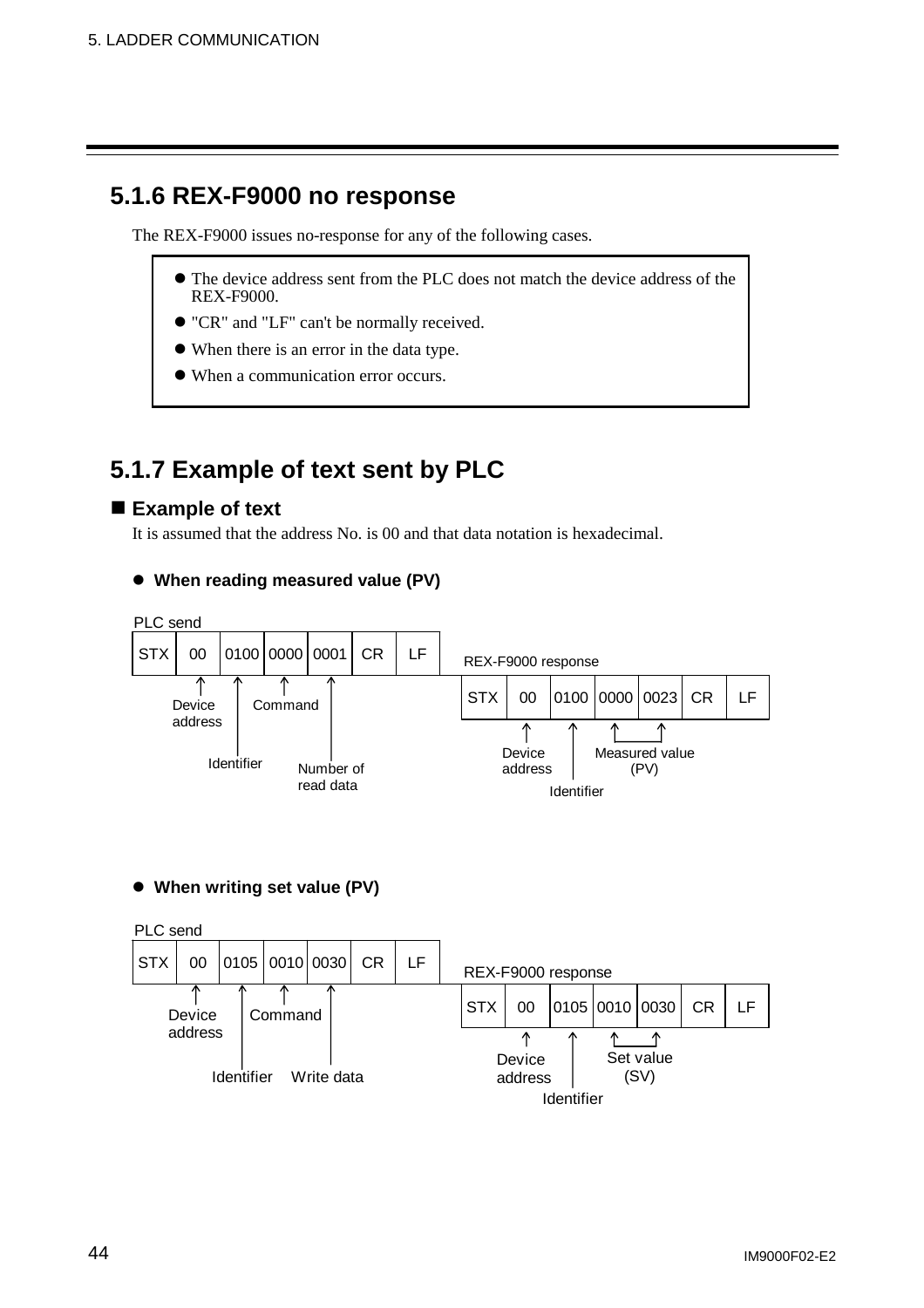## **5.2 Communication identifier**

In RKC standard communication described above, each item is expressed by an identifier combined with a number and a letter (M1, S1 ...) but in ladder communication, each item is expressed only by a number.

| (Attributes<br>R/W: Read/Write)<br>RO: Read only, |    |                    |                                                                   |                          |             |                             |  |
|---------------------------------------------------|----|--------------------|-------------------------------------------------------------------|--------------------------|-------------|-----------------------------|--|
|                                                   |    | <b>Identifier</b>  |                                                                   |                          |             | <b>Factory set</b><br>value |  |
| Item                                              |    | <b>Upper Lower</b> | Details of data                                                   | #1                       | #2          |                             |  |
| Measured value<br>(PV)                            | 01 | 00                 | Within input range                                                | 1/100<br>$\rm ^{\circ}C$ | <b>RO</b>   |                             |  |
| Undefined                                         | 01 | 01                 |                                                                   | ------                   | ----        | ----                        |  |
| Manipulated<br>output<br>value (MV)               | 01 | 02                 | $-0050$ to $+1050$                                                | 1/10%                    | <b>RO</b>   |                             |  |
| Undefined                                         | 01 | 03                 | ----------                                                        | ------                   | $---$       | ----                        |  |
| Alarm 1 output                                    |    |                    | $*1$                                                              |                          |             |                             |  |
| Alarm 2 output                                    | 01 | 04                 |                                                                   |                          | <b>RO</b>   |                             |  |
| <b>Burnout</b><br>(Measured value)                |    |                    |                                                                   |                          |             |                             |  |
| Set value (SV)                                    | 01 | 05                 | Setting limiter (low limit)<br>to<br>setting limiter (high limit) | 1/100<br>$\rm ^{\circ}C$ | R/W         | 0000                        |  |
| Alarm 1 setting                                   | 01 | 06                 | Process alarm:<br>0.000 to 50.000                                 | 1/100<br>$\rm ^{\circ}C$ | R/W         | 0500                        |  |
| Alarm 2 setting                                   | 01 | 07                 | Deviation alarm:<br>$-19.999$ to $+19.999$                        |                          |             |                             |  |
| Undefined                                         | 01 | 08                 |                                                                   |                          |             |                             |  |
|                                                   | 01 | 09                 |                                                                   |                          |             |                             |  |
| Proportional band                                 | 01 | 10                 | 0001 to 5000                                                      | $\rm ^{\circ}C$          | R/W         | 3000                        |  |
| Undefined                                         | 01 | 11                 |                                                                   | ------                   | ----        |                             |  |
| Integral time                                     | 01 | 12                 | 0001 to 3600                                                      | sec                      | R/W         | 0240                        |  |
| Derivative time                                   | 01 | 13                 | 0000 to 3600                                                      | sec                      | R/W         | 0060                        |  |
| PID/AT transfer                                   | 01 | 14                 | 0:PID<br>$1:AT$ (Autotuning)                                      | ------                   | R/W         | 0000                        |  |
| <b>AUTO/MANUAL</b><br>transfer                    | 01 | 15                 | $0:$ AUTO<br>1: MANUAL                                            | ------                   | R/W         | 0000                        |  |
| The amount of<br>manual output                    | 01 | 16                 | Output limiter (low limit)<br>to<br>output limiter (high limit)   | 1/10%                    | R/W<br>$*2$ | ----                        |  |

**#1 : Engineering unit**

**#2 : Attribute**

Continued on the next page.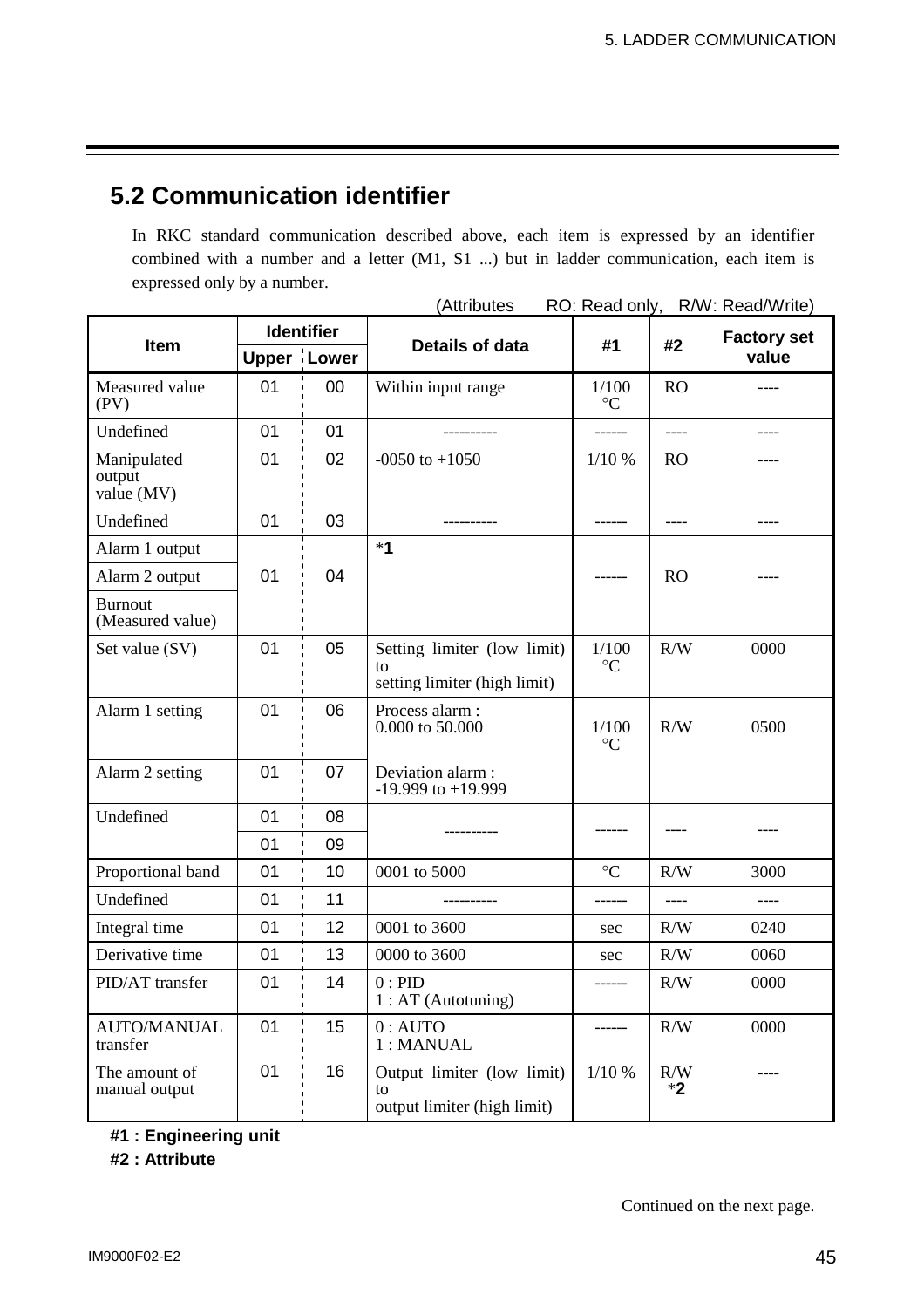|                                                     |                                                                  |                 | RO: Read only, R/W: Read/Write)<br>(Attributes                                                            |                          |     |                    |  |  |
|-----------------------------------------------------|------------------------------------------------------------------|-----------------|-----------------------------------------------------------------------------------------------------------|--------------------------|-----|--------------------|--|--|
|                                                     | <b>Identifier</b>                                                |                 |                                                                                                           |                          |     | <b>Factory set</b> |  |  |
|                                                     | #2<br>#1<br>Details of data<br><b>Item</b><br><b>Upper Lower</b> |                 | value                                                                                                     |                          |     |                    |  |  |
| PV bias                                             | 01                                                               | 17              | $-1999$ to $+1999$                                                                                        | 1/100<br>$\rm ^{\circ}C$ | R/W | 0000               |  |  |
| Undefined                                           | 01<br>to<br>01                                                   | 18<br>to<br>99  |                                                                                                           |                          |     |                    |  |  |
| Control<br><b>RUN/STOP</b>                          | 00                                                               | 00 <sup>1</sup> | $0:$ RUN<br>1:STOP                                                                                        |                          | R/W | 0000               |  |  |
| Reversing the<br>usual<br>data transfer order<br>*3 | 00                                                               | 11              | 0: Upper byte $\rightarrow$ Lower byte<br>Any number other than 0:<br>Lower byte $\rightarrow$ Upper byte |                          | R/W | 0000               |  |  |

#### **#1 : Engineering unit #2 : Attribute**

\***1** : 0 0 0 0

 "0" Fixed When burnout occurred  $= 1$ When the alarm 2 occurred  $= 1$ When the alarm 1 occurred  $= 1$ 

\***2** : Data can be written only in manual mode.

\***3** : Specified when only the data (DAT) block is inverted. If the inversion of transfer order is specified by the command (CMD), this setting becomes invalid.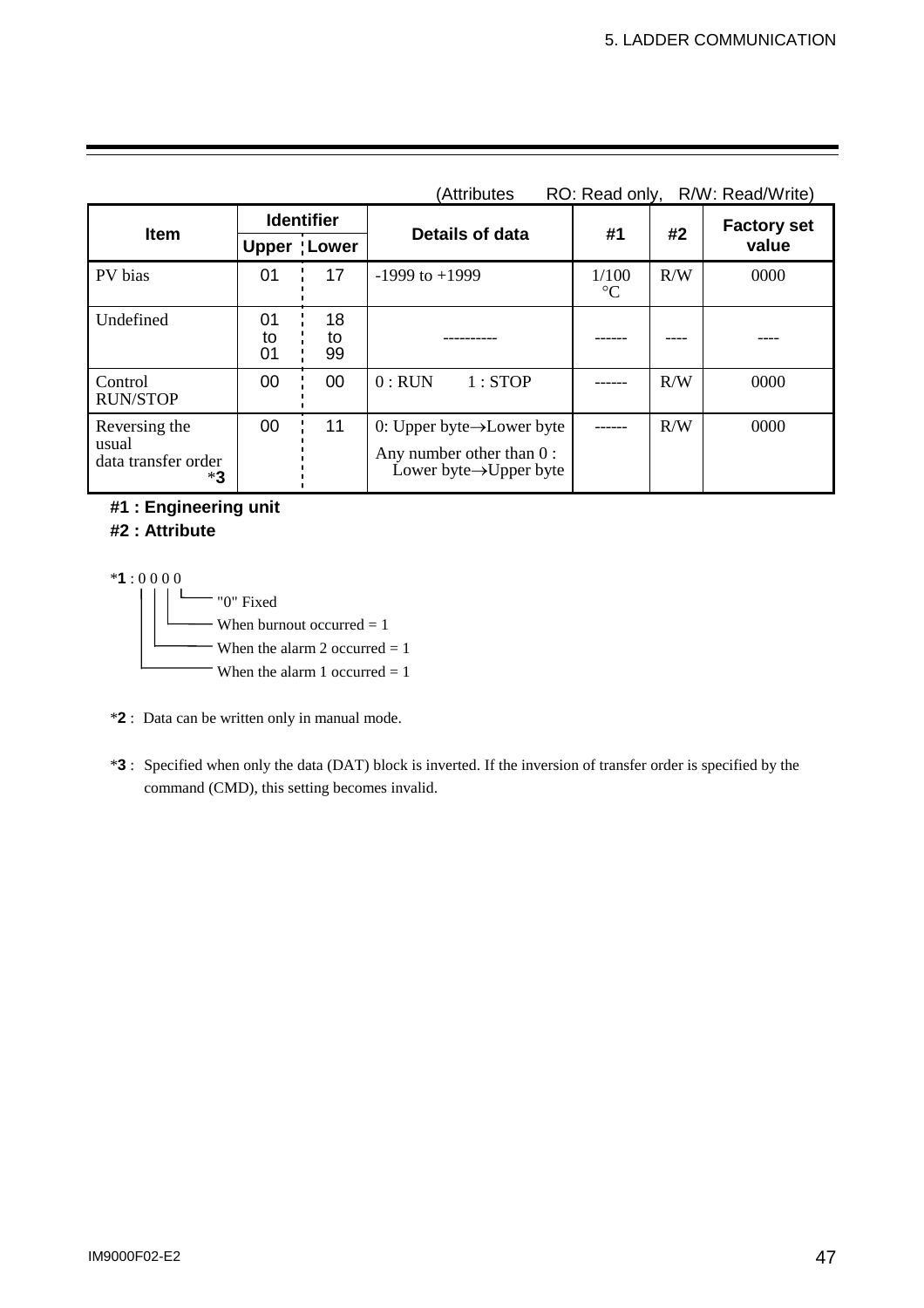## **5.3 Example of sequence program**

## **5.3.1 MELSEC Series (MITSUBISHI)**

The ladder communication send/receive program using the MITSUBISHI MELSEC Series (A2CCPU24) is described below.

#### ■ Send data creation program (example)



Send program (example)

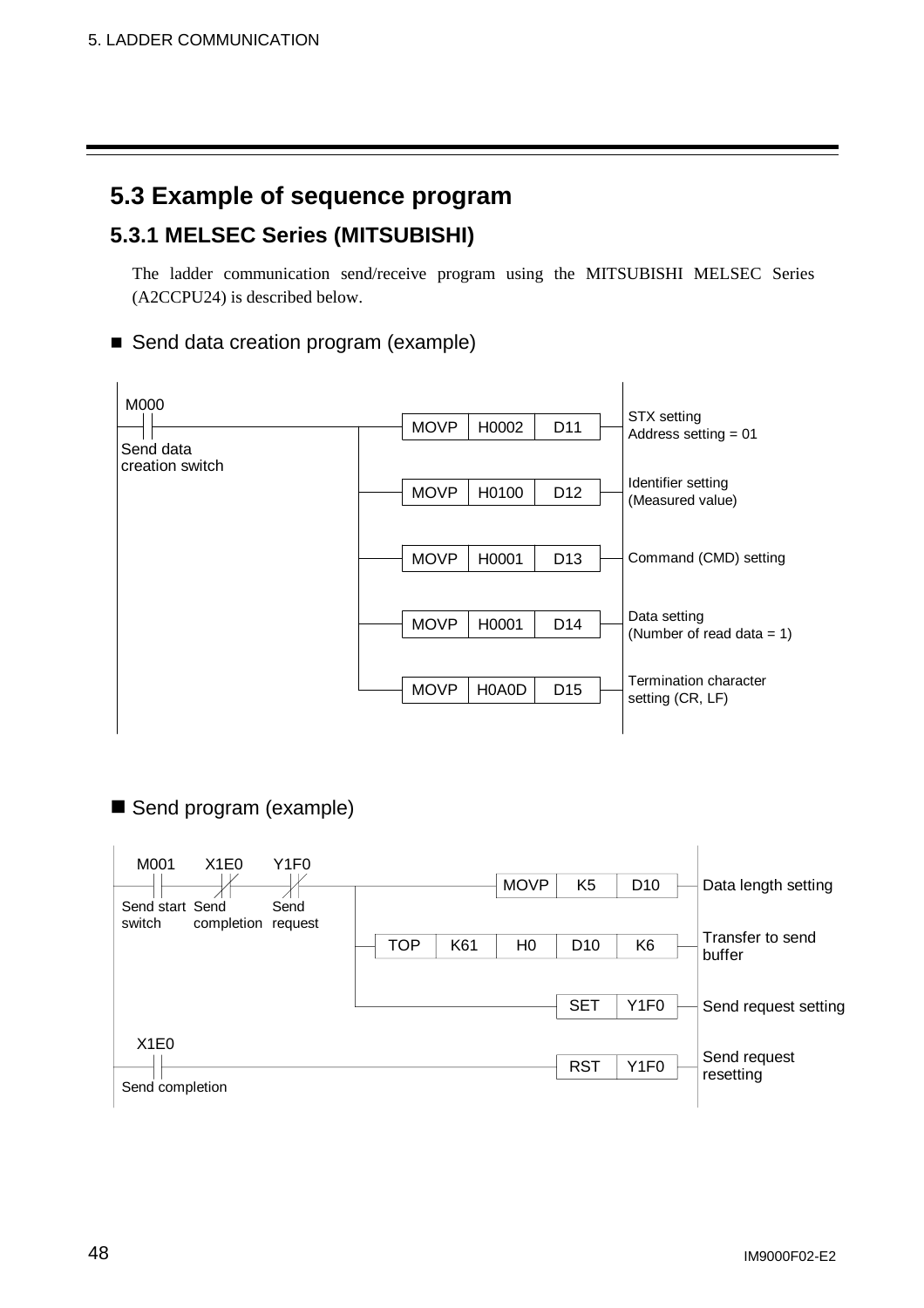

Receive program (example)

- X1E0, X1E1, Y1F0, Y1F1 and K61 in the above program differ depending on the programmable controller used to communication module address.
- For details on setting the PLC, see the manual for "MITSUBISHI MELSEC Series."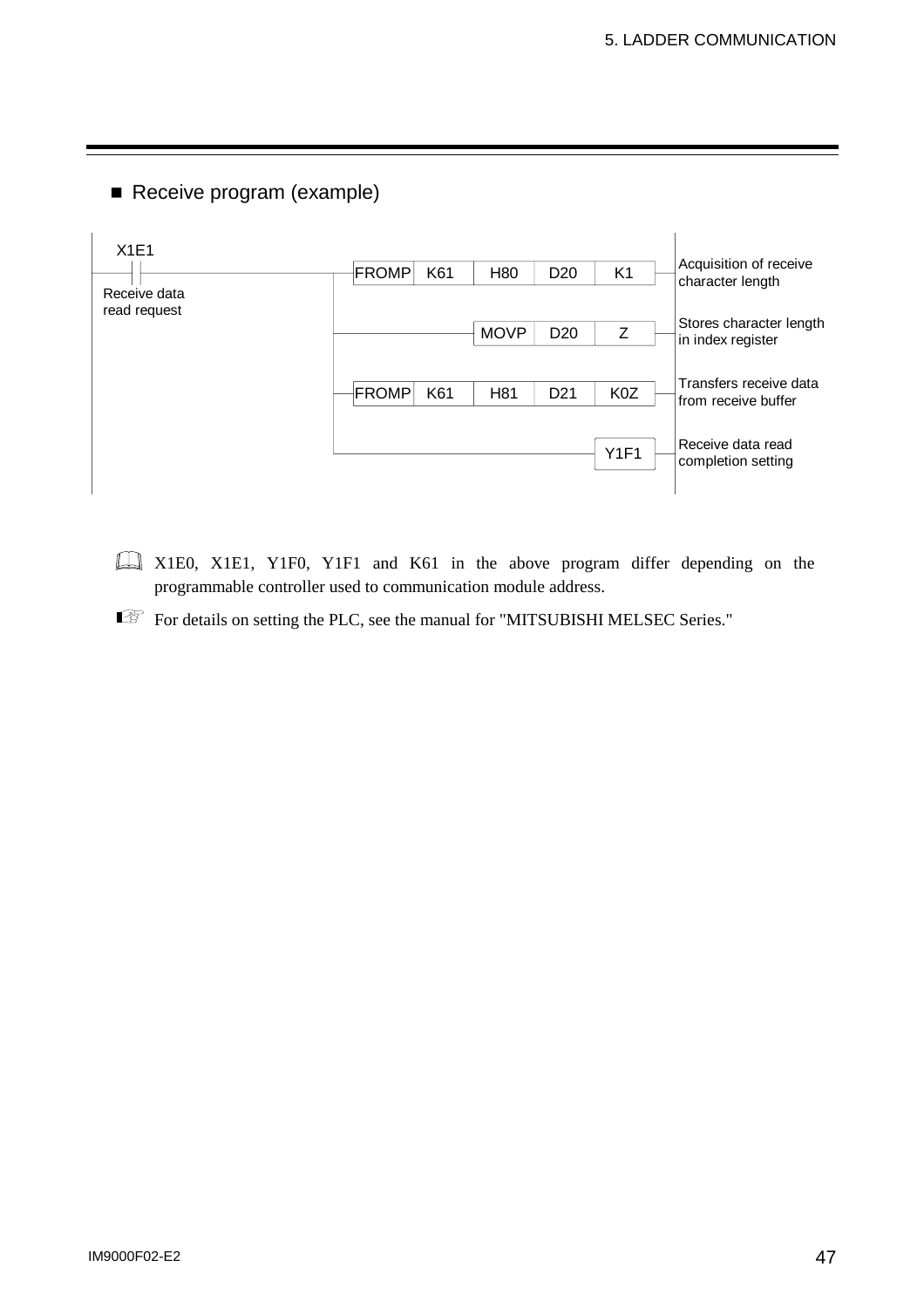## **5.3.2 C200HS (OMRON)**

The communication send/receive program using the OMRON C200HS is described below. The following types of OMRON C200HS with the built-in RS-232C post can perform nonprotocol communication.

- C200HS-CPU21
- C200HS-CPU23
- C200HS-CPU31
- C200HS-CPU33

#### Send data creation program (example)



#### Send program (example)

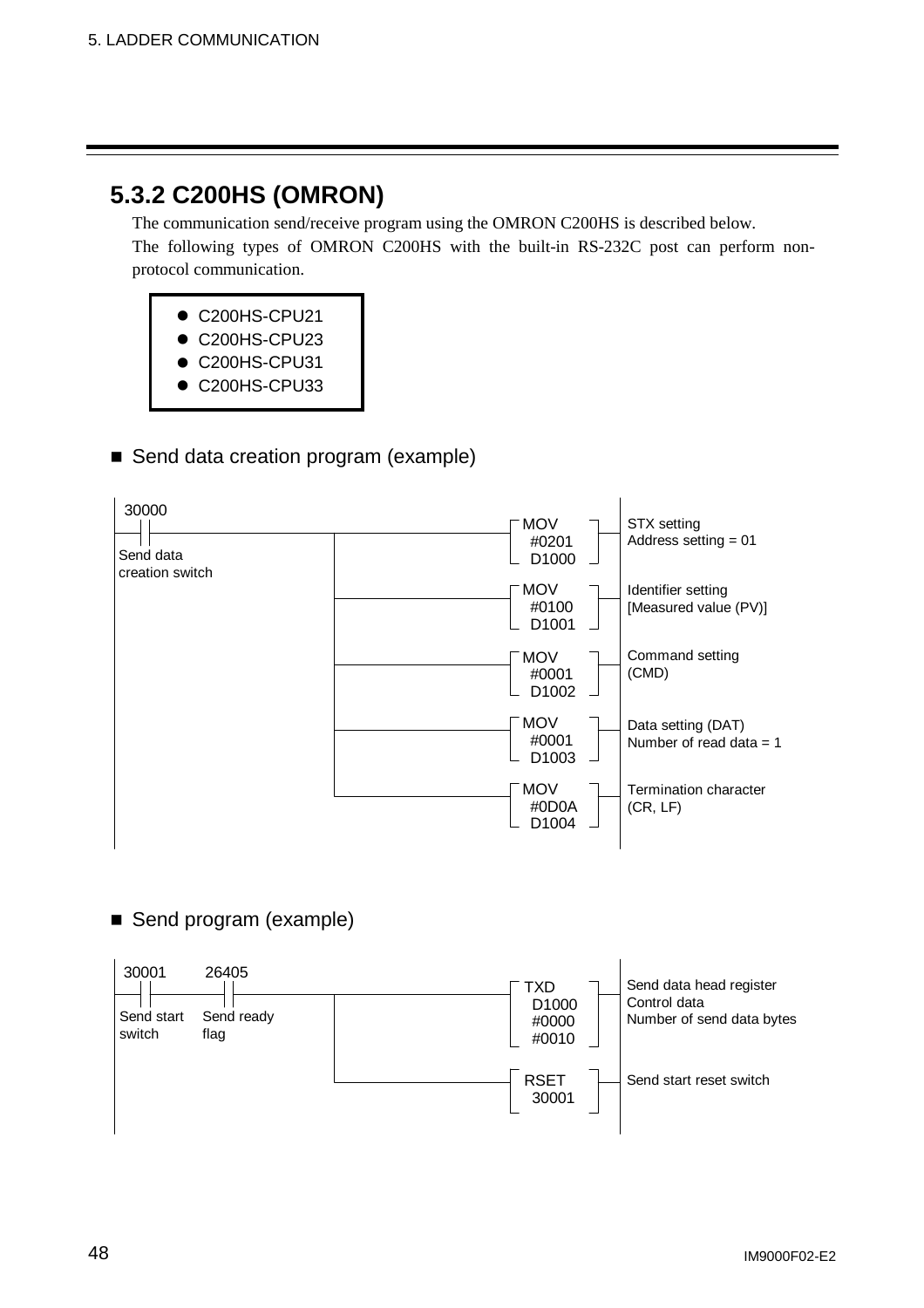Receive program (example)



For details on setting the PLC, see the manual for "OMRON C200HS."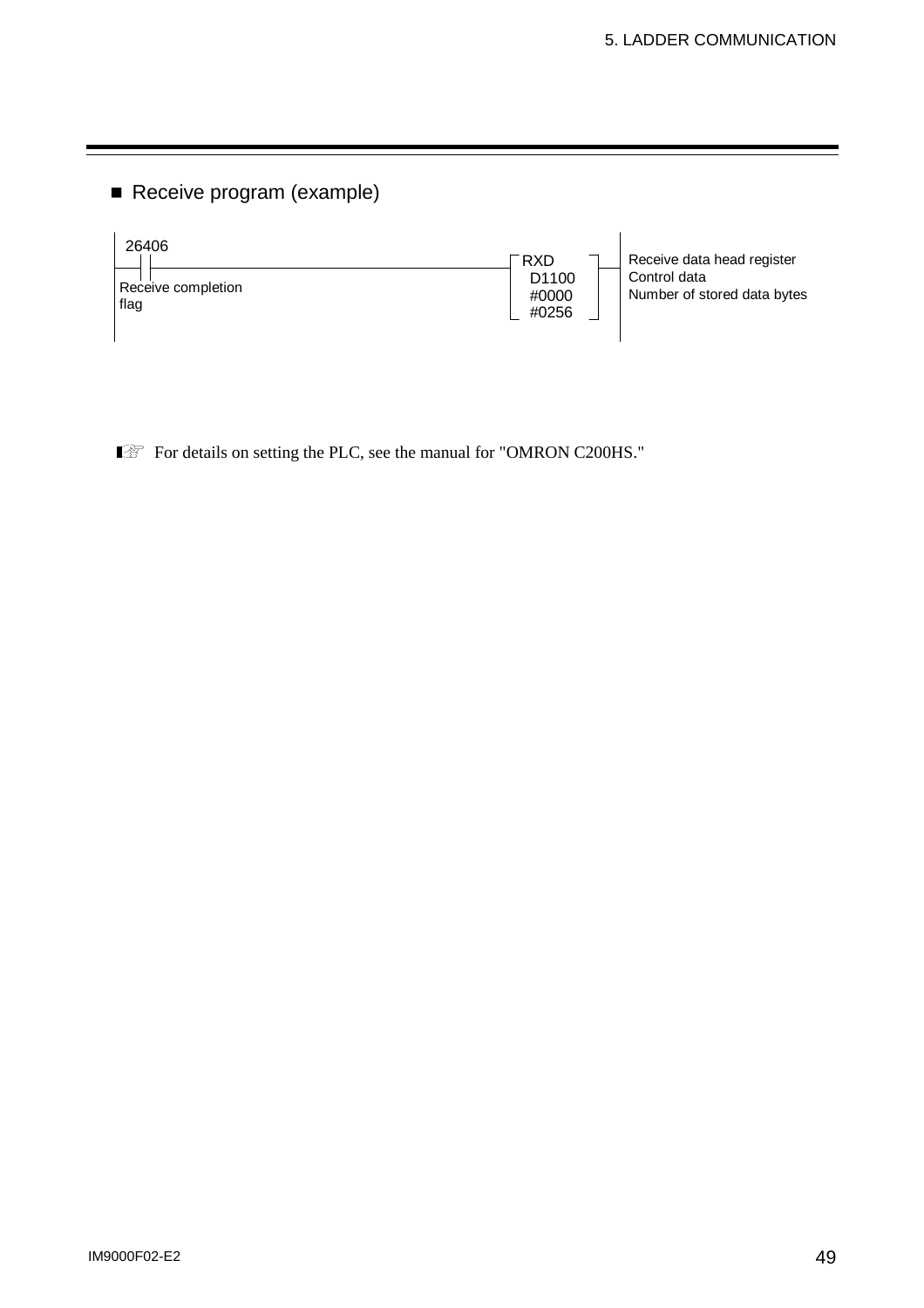## **6. TROUBLESHOOTING**

The causes of and measures to be used for faulty controller status during communication are described in the following. For trouble other than the below, contact us or your nearest RKC agent after confirming Model No. and specifications.

| <b>Details</b>    | <b>Cause</b>                                                               | <b>Measures</b>                                                                                                               |  |  |  |
|-------------------|----------------------------------------------------------------------------|-------------------------------------------------------------------------------------------------------------------------------|--|--|--|
|                   | Trouble with and imperfect contact of<br>communication cable and connector | Check communication cables and connectors.                                                                                    |  |  |  |
| No response       | Device address designation differs                                         | Make reassignment after checking the device<br>address by referring to<br>"3.4 Device address setting" (P.9).                 |  |  |  |
|                   | Incorrect communication speed                                              | Set the communication speed suitable for the<br>host computer by referring to<br>"3.5 Communication speed setting"<br>(P.11). |  |  |  |
|                   | Incorrect data configuration setting                                       | Make reassignment after checking the data<br>configuration by referring to<br>"3.6 Data configuration setting" (P.13).        |  |  |  |
|                   | Transmission line is not set to the receive<br>state after data send       | Check a program on the host computer side.                                                                                    |  |  |  |
| <b>EOT</b> return | Incorrect identifier                                                       | Make re-setting after checking the identifier<br>by                                                                           |  |  |  |
|                   | The identifier of a function not added to<br>the REX-F9000 is specified    | referring to<br>"Communication identifier list" (P.31).                                                                       |  |  |  |
|                   | <b>BCC</b> error                                                           | Check BCC of the transmission data.                                                                                           |  |  |  |
| NAK return        | Data exceeds the setting range                                             | Check a data range.                                                                                                           |  |  |  |
|                   | The identifier of a function not added to<br>the REX-F9000 is specified    | Make re-setting after checking the identifier<br>by<br>referring to                                                           |  |  |  |
|                   |                                                                            | "Communication identifier list" (P.31).                                                                                       |  |  |  |

#### ■ RKC standard communication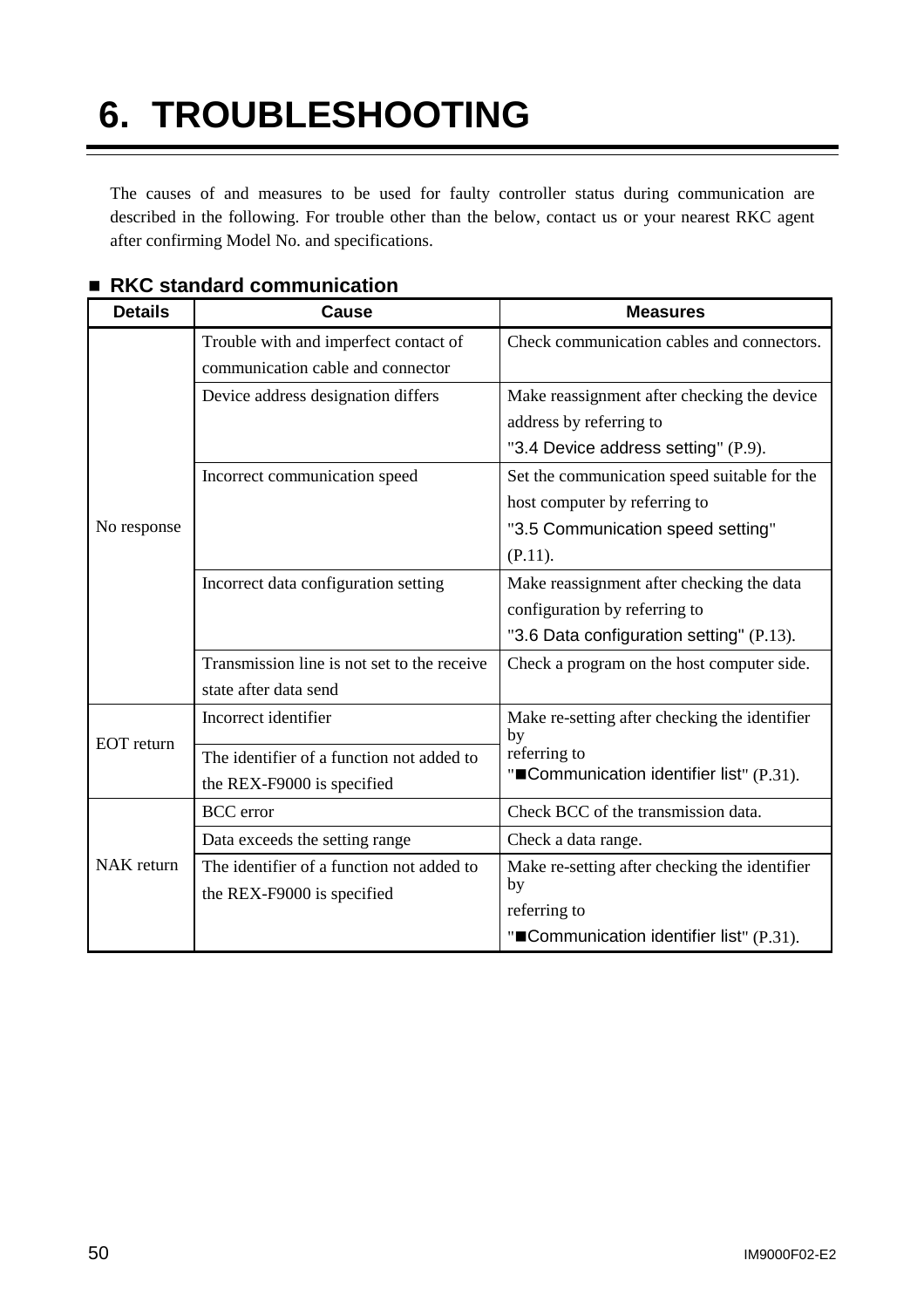| <b>Details</b>                                                                                     | <b>Cause</b>                                                                                               | <b>Measures</b>                                                        |  |  |  |
|----------------------------------------------------------------------------------------------------|------------------------------------------------------------------------------------------------------------|------------------------------------------------------------------------|--|--|--|
|                                                                                                    | Trouble wit and imperfect contact                                                                          | Check communication cables and                                         |  |  |  |
|                                                                                                    | communication cable and connector                                                                          | connectors.                                                            |  |  |  |
|                                                                                                    | Device address designation differs                                                                         | Make reassignment after checking<br>the                                |  |  |  |
|                                                                                                    |                                                                                                            | device address by referring to                                         |  |  |  |
|                                                                                                    |                                                                                                            | "3.4 Device address setting"                                           |  |  |  |
|                                                                                                    |                                                                                                            | (P.9).                                                                 |  |  |  |
|                                                                                                    | Incorrect communication speed                                                                              | Set the communication speed suitable                                   |  |  |  |
|                                                                                                    |                                                                                                            | for the PLC by referring to                                            |  |  |  |
|                                                                                                    |                                                                                                            | "3.5 Communication speed                                               |  |  |  |
|                                                                                                    |                                                                                                            | setting" $(P.11)$ .                                                    |  |  |  |
| No response                                                                                        | Incorrect data configuration setting                                                                       | Make reassignment after checking<br>the                                |  |  |  |
|                                                                                                    |                                                                                                            | data configuration by referring to                                     |  |  |  |
|                                                                                                    |                                                                                                            | "3.6 Data configuration setting"                                       |  |  |  |
|                                                                                                    |                                                                                                            | (P.13).                                                                |  |  |  |
|                                                                                                    | Transmission line is not set to the<br>receive state after data send                                       | Check the program on the PLC side.                                     |  |  |  |
|                                                                                                    | The specified identifier is not defined.                                                                   | Check the identifier.                                                  |  |  |  |
|                                                                                                    | The number of read data exceeds the<br>specified number.                                                   | Check the number of data.                                              |  |  |  |
|                                                                                                    | No command length is correct<br>*Command length must be 10 bytes including<br>CR and LF.                   | Check the PLC side program.                                            |  |  |  |
| No settings are written                                                                            | Write data is out of the range                                                                             | Check a setting range.                                                 |  |  |  |
|                                                                                                    | An unsettable identifier (measured<br>value,<br>etc.) was specified.                                       | Check whether they are identifiers<br>corresponding to settable items. |  |  |  |
| All return characters<br>other than STX, device<br>address, identifier, CR<br>and LF are set to F. | Characters other than BCD codes (0 to<br>9) were used for communication data<br>(excluding STX, CR and LF) | Make conversion to BCD coded<br>characters.                            |  |  |  |

## **Ladder communication**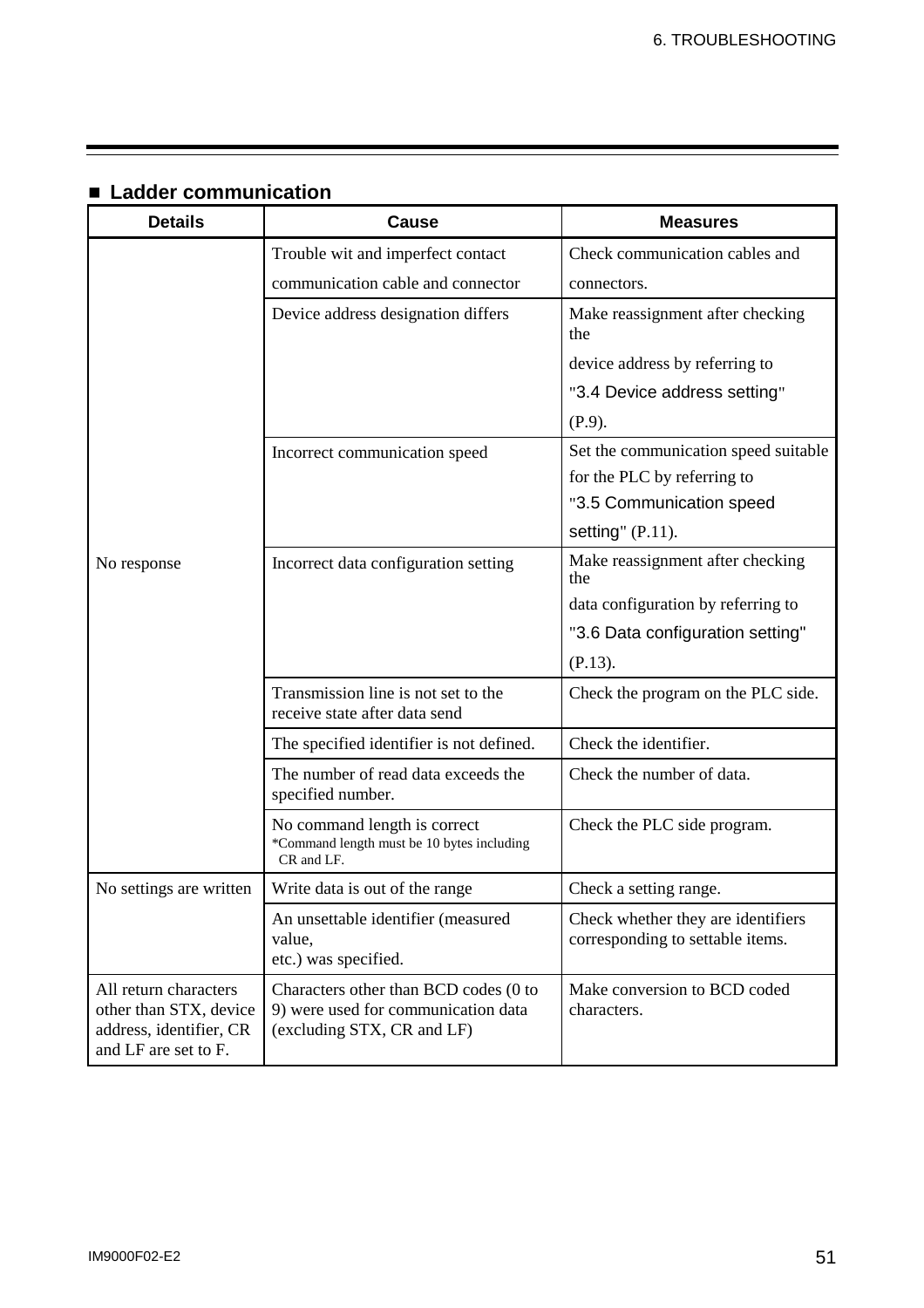## **7. ASCII 7-BIT CODE TABLE**

|          |                |                     |                                       | →                                               | b7               | $\boldsymbol{0}$ | $\overline{0}$         | $\boldsymbol{0}$             | $\boldsymbol{0}$         | $\mathbf{1}$     | $\mathbf{1}$              | $\mathbf{1}$              | $\mathbf{1}$                                          |
|----------|----------------|---------------------|---------------------------------------|-------------------------------------------------|------------------|------------------|------------------------|------------------------------|--------------------------|------------------|---------------------------|---------------------------|-------------------------------------------------------|
|          |                |                     |                                       |                                                 | b6               | $\boldsymbol{0}$ | $\boldsymbol{0}$       | $\mathbf{1}$                 | $\mathbf{1}$             | $\boldsymbol{0}$ | $\boldsymbol{0}$          | $\mathbf{1}$              | $\mathbf{1}$                                          |
|          |                |                     |                                       | →                                               | b5               | $\overline{0}$   | $\mathbf{1}$           | $\boldsymbol{0}$             | $\mathbf{1}$             | $\boldsymbol{0}$ | $\mathbf{1}$              | $\boldsymbol{0}$          | $\mathbf{1}$                                          |
| b5 to b7 |                | $b4$ $b3$ $b2$ $b1$ |                                       |                                                 |                  | $\boldsymbol{0}$ | $\mathbf{1}$           | $\overline{2}$               | 3                        | $\overline{4}$   | 5                         | 6                         | $\tau$                                                |
|          |                | $0 \t0 \t0 \t0$     |                                       |                                                 | $\mathbf{0}$     | <b>NUL</b>       | <b>DLE</b>             | SP                           | $\boldsymbol{0}$         | $\omega$         | ${\bf P}$                 | $\pmb{\zeta}$             | $\, {\bf p}$                                          |
|          | 0 <sub>1</sub> |                     | $0 \t 0 \t 1$                         |                                                 | $\mathbf{1}$     | <b>SOH</b>       | DC1                    | Ţ                            | $\mathbf{1}$             | $\mathbf{A}$     | Q                         | $\rm{a}$                  | $\mathbf q$                                           |
|          | $0$ !          | $\boldsymbol{0}$    | $\overline{1}$                        | $\frac{1}{2}$ 0                                 | $\overline{2}$   | <b>STX</b>       | DC2                    | $, \,$                       | $\overline{2}$           | $\bf{B}$         | $\mathbf R$               | $\mathbf b$               | $\bf r$                                               |
|          | $\overline{0}$ | $\overline{0}$      | $\mathbf{1}$                          | $\frac{1}{2}$ 1                                 | 3                | <b>ETX</b>       | DC3                    | $\#$                         | 3                        | $\mathbf C$      | ${\bf S}$                 | $\mathbf{C}$              | ${\bf S}$                                             |
|          |                | $0 \quad 1$         | $0 \quad 0$                           |                                                 | $\overline{4}$   | <b>EOT</b>       | DC4                    | \$                           | $\overline{4}$           | $\mathbf D$      | $\mathbf T$               | $\mathbf d$               | $\mathbf t$                                           |
|          | $\overline{0}$ | $\,$ 1 $\,$         | $\begin{array}{cc} 0 & 1 \end{array}$ |                                                 | 5                | <b>ENQ</b>       | <b>NAK</b>             | $\%$                         | 5                        | E                | U                         | ${\bf e}$                 | $\mathbf u$                                           |
|          | $0$ !          | $\mathbf{1}$        | $\mathbf{1}$                          | $\frac{1}{2}$ 0                                 | 6                | ACK              | <b>SYM</b>             | $\&$                         | 6                        | ${\bf F}$        | $\mathbf V$               | $\mathbf f$               | $\mathbf{V}$                                          |
|          | $\overline{0}$ | 1                   | $\mathbf{1}$                          | $\overline{1}$<br>$\mathcal{L}_{\mathcal{C}}$   | $\tau$           | <b>BEL</b>       | <b>ETB</b>             | $^\bullet$                   | $\overline{7}$           | $\mathbf G$      | W                         | g                         | W                                                     |
|          | $1$ i          | $\overline{0}$      |                                       | $0 \t0$                                         | 8                | <b>BS</b>        | CAN                    | $\left($                     | $8\,$                    | H                | $\boldsymbol{\mathrm{X}}$ | $\boldsymbol{\textbf{h}}$ | $\mathbf X$                                           |
|          | $1 -$          | $\mathbf{0}$        | $\cdot$ 0                             | $\begin{array}{c} \overline{1} & 1 \end{array}$ | 9                | HT               | EM                     | $\mathcal{E}$                | 9                        | $\bf I$          | Y                         | $\rm i$                   | $\mathbf y$                                           |
|          | $1$ :          | $\boldsymbol{0}$    | $\mathbf{1}$                          | $\boldsymbol{0}$                                | A                | LF               | <b>SUB</b>             | $\ast$                       | $\ddot{\cdot}$           | $\bf J$          | Z                         | $\mathbf{j}$              | $\mathbf{Z}% ^{T}=\mathbf{Z}^{T}\times\mathbf{Z}^{T}$ |
|          |                | $1 \cdot 0$         | $\, -1 \, -1$                         |                                                 | $\bf{B}$         | <b>VT</b>        | <b>ESC</b>             | $+$                          | $\vdots$                 | K                | $\overline{[}$            | $\mathbf k$               | $\{$                                                  |
|          | $1\frac{1}{2}$ |                     | $1 \cdot 0 \cdot 0$                   |                                                 | $\mathsf{C}$     | FF               | ${\rm FS}$             | $\overline{\phantom{a}}$     | $<\,$                    | L                | ¥                         | $\mathbf{1}$              |                                                       |
|          | 1 <sub>1</sub> | $\mathbf{1}$        | $\cdot$ 0 $\cdot$ 1                   |                                                 | D                | CR               | $\operatorname{GS}$    | $\qquad \qquad \blacksquare$ | $\equiv$                 | $\mathbf M$      | ]                         | ${\rm m}$                 | $\}$                                                  |
|          | $\mathbf{1}$   | 1                   | $\mathbf{1}$                          | $\boldsymbol{0}$<br>÷.                          | E                | SO               | $\mathbf{R}\mathbf{S}$ | $\ddot{\phantom{0}}$         | >                        | ${\bf N}$        | $\boldsymbol{\wedge}$     | $\mathbf n$               | $\widetilde{\phantom{m}}$                             |
|          | 1:             | $\mathbf{1}$        | $\mathbf{1}$                          | ÷<br>$\mathbf{1}$                               | $\boldsymbol{F}$ | SI               | <b>US</b>              | $\sqrt{2}$                   | $\overline{\mathcal{L}}$ | $\mathbf O$      | $\overline{\phantom{0}}$  | $\mathbf 0$               | <b>DEL</b>                                            |